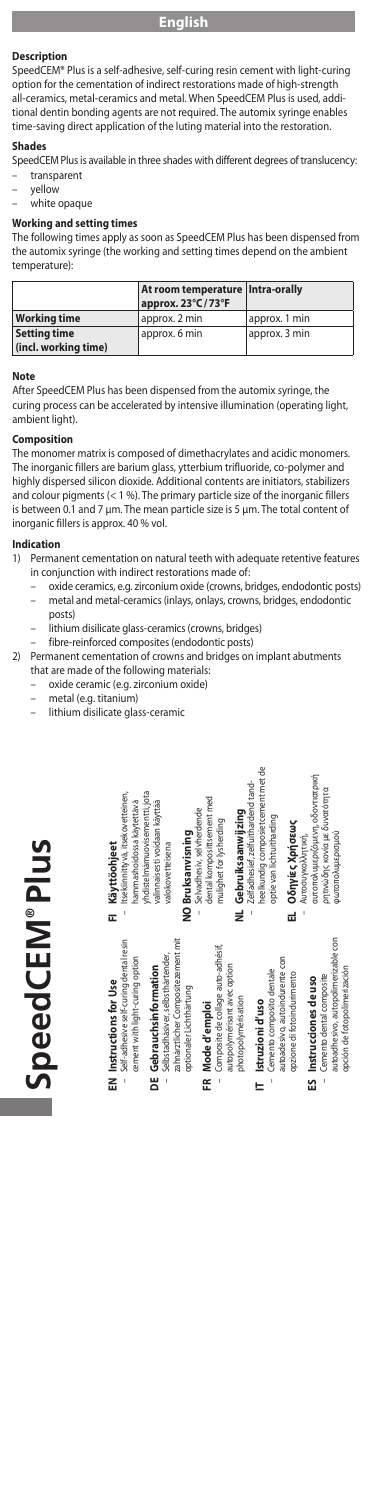#### **Contraindication**

SpeedCEM Plus is contraindicated

- in situations where the preparation/shape of the implant abutment does not provide adequate retention (e.g. veneers, short or severely tapered tooth preparations/implant abutments);
- if a patient is known to be allergic to any of the ingredients of SpeedCEM Plus.
- In general, SpeedCEM Plus should not be applied to the exposed pulp or to dentin which is close to the pulp.

#### **Side effects**

Systemic side effects are not known to date. In rare cases, allergic reactions to single components have been reported.

### **Interactions**

Phenolic substances (e.g. eugenol, wintergreen oil) inhibit polymerization. Consequently, the use of products, e.g. mouth rinses and temporary cements, which contain these components should be avoided. Disinfectants with an oxidative effect (e.g. hydrogen peroxide) may interact with the initiator system, which in turn may impair the curing process. Therefore, the preparation and syringe must not be disinfected using oxidative agents. The syringe can be wiped e.g. with customary disinfecting wipes. Alkaline jet media may compromise the effect of SpeedCEM Plus.

#### **Usage**

Please also refer to the relevant instructions for use of the products used in conjunction with SpeedCEM Plus for more detailed information.

- **1 Pre-treatment of the prepared tooth or implant abutment 1.1 Pre-treatment of the prepared tooth**
- 

# **Removal of the temporary restoration and thorough cleaning of the prepared tooth**

Remove possible residue of the temporary luting composite from the prepared tooth with a polishing brush and an oil- and fluoride-free cleaning paste (e.g. Proxyt® fluoride-free). Rinse with water spray. Then lightly dry with water- and oil-free air. Avoid overdrying.

**Note:** Cleaning with alcohol can lead to overdrying of the dentin.

### **Try-in of the restoration and isolation**

Next, the shade, accuracy of fit and occlusion of the restoration can be checked.

Care should be taken when checking the occlusion of fragile and brittle ceramic objects before they are permanently seated, because there is a risk of fracture. It is essential to ensure reliable isolation of the operating field with e.g. OptraGate®, cotton rolls, saliva ejector and absorbent pads. Dental hard tissue that has become contaminated with saliva needs to be cleaned again.

# **1.2 Pre-treatment of the implant abutment**

**Removal of the temporary restoration**

Remove the temporary restoration and, if present, the temporary abut-ment. Rinse the implant lumen and peri-implant gingiva.

# **Insertion and inspection of the final abutment**

According to the manufacturer's directions. A retraction cord may be placed to be better able to check the accuracy of fit of the restoration and remove excess luting composite

# **Try-in of the restoration and isolation**<br>Next, the shade accuracy of fit and occl

.<br>ext, the shade, accuracy of fit and occlusion of the restoration can be checked. Care should be taken when checking the occlusion of fragile and brittle ceramic objects before they are permanently seated, because there is a risk of fracture. It is essential to ensure reliable isolation of the operating field – preferably with OptraGate, cotton rolls, saliva ejector and absorbent pads – when using adhesive cementation with composites. - when using adhesive cementation with composites.

## **Pre-treatment of the abutment surface**

According to the manufacturer's directions.

**Note:** Contamination with saliva or blood must be avoided during and after the pre-treatment of the abutment (try-in). If necessary, the abutment should be cleaned again in situ using water and fluoride-free cleaning paste (e.g. with fluoride-free Proxyt).<br>A) Abutments made of zirconium oxide a

- **A) Abutments made in Abutments of zirconium or** sandblast the abutment surface extraorally as described in section  $21/22$
- **B) Abutments made lithium disilicate glass-ceramic:** Pre-treat extraorally as described in section 2.3 using e.g. Monobond Etch & Prime **Sealing of the abutment**
- Seal the screw channel of the abutment using e.g. a temporary restorative material (e.g. Telio® CS Inlay). It is recommended to isolate the screw head from the temporary restorative material with cotton pellets.
- Rinse the abutment with water spray.
- Dry the abutment.

## **2** Cleaning and pre-treatment of the restoration

According to the manufacturer's directions.

**Note:** Contamination with saliva or blood must be avoided during and after the pre-treatment of the restoration (try-in).

#### **2.1 Restorations made of oxide ceramics - (e.g. zirconium oxide, IPS e.max® ZirCAD)**

**IMPORTANT!** In order to achieve a strong bond, do not clean the surfaces with phosphoric acid.

If the restoration has been sandblasted in the laboratory:

- Apply Ivoclean, as described in section 2.4, to clean the restoration. If the restoration has not been sandblasted in the laboratory:
- Sandblast the inner surface of the restoration (use the blasting parameters stated in the manufacturer's instructions for use of the
- restorative material, e.g. IPS e.max® ZirCAD, max. 1 bar/14.5 psi, Al2O3). – Clean the restoration e.g. in an ultrasonic unit for approx. 1 minute. – Thoroughly rinse the restoration with water spray and dry with water-/ oil-free air.

**2.2 Metal or metal-supported restorations IMPORTANT!** In order to create a strong bond, do not clean the metal surfaces with phosphoric acid.

- 
- If the restoration has been sandblasted in the laboratory: Apply Ivoclean, as described in section 2.4, to clean the restoration.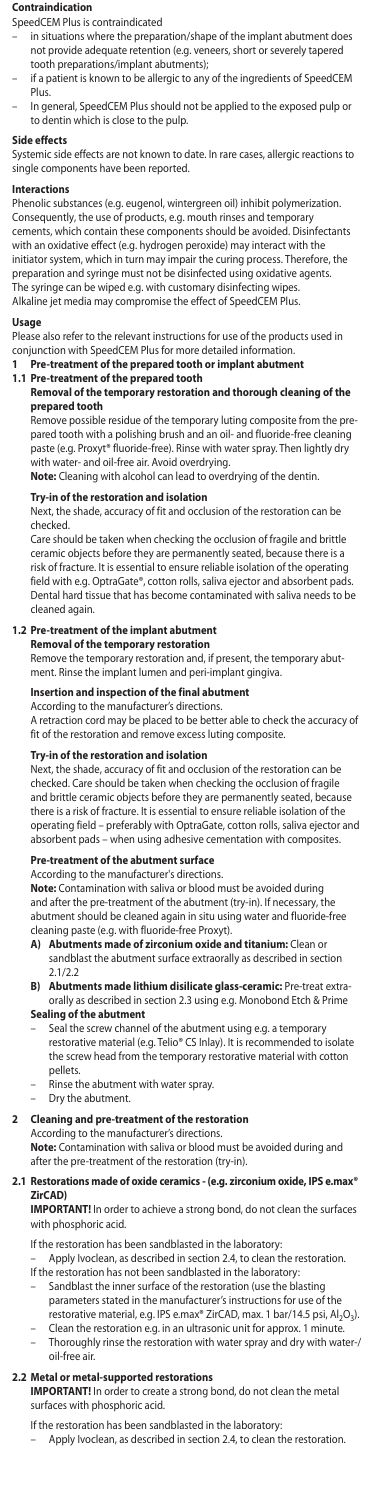If the restoration has not been sandblasted in the laboratory:

- Sandblast the inner restoration surface (use the blasting parameters stated in the instructions for use of the restorative material) until an even matt surface has been achieved.
- Clean the restoration e.g. in an ultrasonic unit for approx. 1 minute. – Thoroughly rinse the restoration with water spray and dry with water-/ oil-free air.

**If the restoration comprises precious metal, apply Monobond Plus to** the pre-treated surfaces using a brush or microbrush, allow to react for 60 seconds and then disperse with a strong stream of air.

## **2.3 Restorations made of lithium disilicate glass-ceramic**

**(e.g. IPS e.max® Press/CAD) A) Procedure using Monobond Etch&Prime** 

- **Regardless of whether the restoration has been pre-treated in the laboratory:**
	- Following the try-in, thoroughly rinse the restoration with water spray and dry with water- and oil-free air.
	- Apply Monobond Etch & Prime onto the bonding surface using a microbrush and agitate it into the surface for 20 seconds using light pressure. Allow to react for another 40 seconds.
	- Then thoroughly rinse off Monobond Etch & Prime with water until the green colour is removed. If residues have remained in the microporosities after rinsing, the restoration may be cleaned with water in an ultrasonic cleaner for up to 5 minutes.
	- Dry the restoration with a strong stream of water- and oil-free air for approx. 10 seconds.

**B) Procedure using Monobond Plus If the restoration has been pre-treated in the laboratory:**

- If the restoration has already been pre-treated in the laboratory, it should be cleaned after the try-in using Ivoclean as described above.
- Subsequently, re-apply Monobond Plus onto the cleaned surface using a brush or a microbrush, allow to react for 60 seconds and then disperse with a strong stream of air.

- **If the restoration has not been pre-treated in the laboratory:**<br>– Etch with 5% hydrofluoric acid (e.g. IPS® Ceramic Etching Gel) for 20 seconds or according to the manufacturer's instructions for use of the restorative material.
- Thoroughly rinse the restoration with water spray and dry with water-/ oil-free air.
- Apply Monobond Plus to the pre-treated surfaces with a brush or microbrush, leave to react for 60 seconds and then disperse with a strong stream of air.

# **2.4 Cleaning of restorations contaminated with blood or saliva**

Regardless of any previous conditioning, clean contaminated restoration surfaces extraorally using Ivoclean as follows:

- After try-in, thoroughly rinse the restoration with water spray and dry with oil-free air.
- Cover the entire bonding surface of the restoration with a layer of Ivoclean using a microbrush or brush.

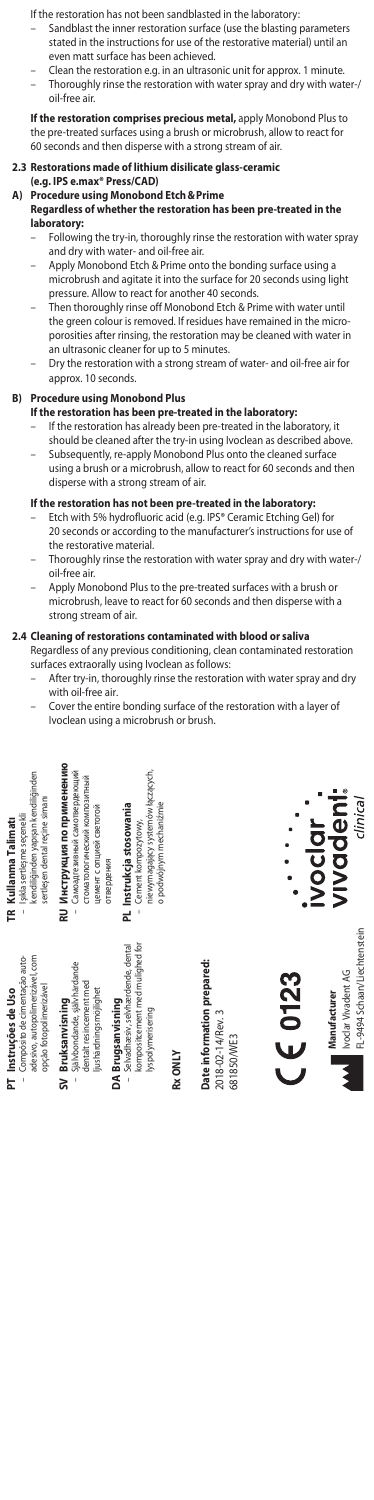- 
- Allow 20 seconds for Ivoclean to take effect, then thoroughly rinse<br>- With water spray and dry with oil-free air.<br>- Restorations made of lithium disilicate glass-ceramic (e.g. IPS e.max®<br>- Press/CAD) must be primed again Monobond® Plus.

**3 Application of SpeedCEM Plus into the restoration** For each application, place a new automix tip on the double syringe. Extrude SpeedCEM Plus from the automix syringe, apply the desired quantity directly into the restoration and cover the entire bonding surface. As the luting material will cure in the used mixing tip, it may serve as a seal for the contents of the syringe until the next application.

**4 Placement of the restoration and removal of excess cement Note:** As with all composites, SpeedCEM Plus is subject to oxygen inhibition. This means that the surface layer does not polymerize during curing, as it comes in contact with atmospheric oxygen. To avoid this, cover the restoration margins with glycerine gel/air block (e.g. Liquid Strip) immediately after removing the excess material. After complete polymerization, the glycerine gel/air block is rinsed off with water.

## **4.1 Solely self-curing**

- Seat the restoration and retain it in place exerting uniform pressure until the excess material has been removed and the cement has completely cured (approx. 3 min.)
- Remove excess material e.g. with a microbrush/brush/foam pellet/ dental floss or scaler. Make sure to remove excess material within the processing time, especially in areas that are difficult to reach (proximal or gingival margins, pontics).
- To remove excess material from implant abutments, special implant scalers/curettes should be used to avoid scratching of the implant surface.

# **4.2 Self-curing with additional light-activation to tack-cure excess mate-rial or accelerate the curing process (quarter technique, indicated for cases with up to 2 bridge abutments = 3- to 4-unit bridge)**

- Seat the restoration and retain it in place exerting uniform pressure until the excess material has been removed and the cement has completely cured.
- Excess cement is light-cured with a polymerization light (approx. 650 mW/cm2 ) from a distance of approx. 0-10 mm for 1 second per quarter surface (mesio-oral, disto-oral, mesio-buccal, disto-buccal).
- Following this procedure, the excess material can be easily removed with a scaler.
- Make sure to remove excess material in time, especially in areas that re difficult to reach (proximal or gingival margins, pontics).
- To remove excess material from implant abutments, special implant scalers/curettes should be used to avoid scratching of the implant surface.
- Subsequently, light-cure all cement lines again for 20 seconds (approx. 1,100 mW/cm<sup>2</sup>). If the light output is lower, curing takes longer.

### **5 Finishing the completed restoration**

- Check occlusion and function and adjust as necessary.
- If necessary, rework the cement lines with finishing diamonds. Smooth the cement lines using finishing and polishing strips and
- polish with suitable polishers (e.g. OptraPol®).
- If necessary, finish the restoration margins using suitable polishers (ceramics: e.g. OptraFine®).

### **Special instructions for the cementation of endodontic posts:**

- For the cementation of endodontic posts, carefully clean the root canal to remove any residual root canal filler material. (Residue of eugenol-based sealers may inhibit the polymerization of the luting composite.)
- Wet the endodontic post, which has been prepared according to the instructions of the post manufacturer, with the mixed SpeedCEM Plus and apply SpeedCEM Plus directly into the root canal using endodontic tips. The material should be applied in a sufficient quantity to provide excess cement.
- Insert the endodontic post.
- Remove excess cement from the occlusal preparation surface. Then, lightcure SpeedCEM Plus for 20 seconds.
- Pre-treat the occlusal preparation surface with an adhesive (e.g. Adhese
- Universal) according to the respective Instructions for Use. Apply the core build-up material (e.g. MultiCore®) directly onto the occlusal preparation surface and cure according to the manufacturer's instructions (light-curing).

### **Special notes**

SpeedCEM Plus should have room temperature when it is applied. At refrigerator temperature, the material is difficult to extrude and its processing and curing times will be longer.

Do not clean the SpeedCEM Plus automix syringes with agents that have an oxidative effect.

### **Warning**

- Avoid contact of uncured SpeedCEM Plus with the skin/mucous mem-
- brane or eyes. Uncured SpeedCEM Plus may cause slight irritation and may lead to a sensitization against methacrylates.
- Commercial medical gloves do not provide protection against the sensitizing effect of methacrylates.

### **Storage**

- 
- Cool storage (2–8°C/ 36-46°F) is required for SpeedCEM Plus. Do not use SpeedCEM Plus after the indicated expiry date.
- Do not disinfect syringes with oxidizing disinfectants.
- Store SpeedCEM Plus automix syringe with the mixing tip attached after use. Expiry date: see note on syringes and packages.

# **Keep out of the reach of children!**

### **For use in dentistry only.**

The material has been developed solely for use in dentistry. Processing should be carried out<br>strictly according to the Instructions for Use. Liability cannot be accepted for damages resulting<br>from failure to observe the I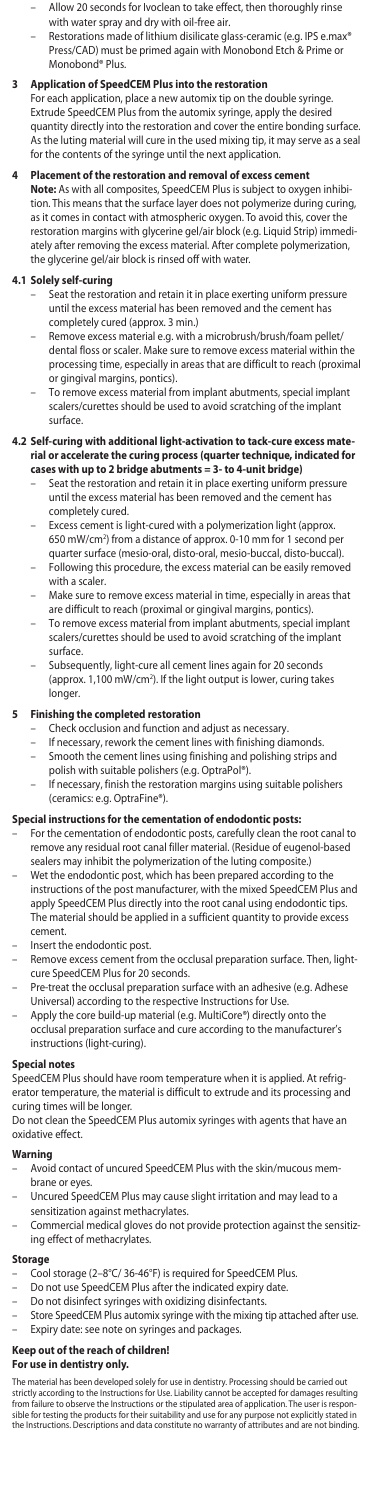### **Beschreibung**

SpeedCEM® Plus ist ein selbstadhäsiver, selbsthärtender Composite-Zement mit optionaler Lichthärtung für die Zementierung von indirekten Restauration aus hochfester Vollkeramik, Metallkeramik und Metall. Bei der Verwendung von SpeedCEM Plus müssen keine zusätzlichen Dentinadhäsive angewendet werden. Die Automischspritze ermöglicht die zeitsparende Direktapplikation des Befestigungsmaterials in die Restauration.

#### **Farbe**

SpeedCEM Plus ist in drei Farben mit unterschiedlicher Transparenz erhältlich: – transparent

– gelb

# – weiss opaque

# **Verarbeitungszeit**

Sobald SpeedCEM Plus aus der Automischspritze ausgedrückt wird, gelten folgende Zeiten (die Verarbeitungs- und Abbindezeiten sind abhängig von der Umgebungstemperatur):

|                           | Raumtemperatur ca. 23°C   Intraoral |           |
|---------------------------|-------------------------------------|-----------|
| Verarbeitungszeit         | ca. 2 min                           | ca. 1 min |
| Aushärtungszeit           | ca. 6 min                           | ca. 3 min |
| (inkl. Verarbeitungszeit) |                                     |           |

**Achtung** ahme aus der Automischspritze kann die Aushärtung von SpeedCEM Plus durch intensive Beleuchtung (OP-Lampe, Umgebungslicht) beschleunigt werden.

# **Zusammensetzung**

Die Monomermatrix besteht aus Dimethacrylaten und Säuremonomeren. Die Füllstoffe bestehen aus Bariumglas, Ytterbiumtrifluorid, Copolymer und hochdispersem Siliziumdioxid. Zusätzlich enthalten sind Initiatoren, Stabilisatoren und Pigmente (< 1 %). Die Primärpartikelgrösse der anorganischen Füllstoffe liegt zwischen 0.1 µm und 7 µm bei einer mittleren Korngrösse von 5 µm. Der Gesamtgehalt an anorganischen Füllern beträgt ca. 40 Vol-%.

# **Indikation**<br>1) Definit

1) Definitive Befestigung von indirekten Restaurationen auf natürlichen Zähnen mit ausreichender Retention aus folgenden Restaurationsmaterialien:

- Oxidkeramik, z.B. Zirkoniumoxid (Kronen, Brücken, Wurzelstifte)
	- Metall und Metallkeramik (Inlays, Onlays, Kronen, Brücken, Wurzelstifte) – Lithium-Disilikat-Glaskeramik (Kronen, Brücken)
		-
- Faserverstärktem Composite (Wurzelstifte)
- 2) Definitive Befestigung von Kronen und Brücken auf Implantatabutments aus folgenden Abutmentmaterialien:
	- Oxidkeramik (z.B. Zirkoniumoxid)
	- Metall (z.B. Titan)
	- Lithium-Disilikat-Glaskeramik

#### **Kontraindikation**

SpeedCEM Plus ist kontraindiziert

- in Fällen, in denen die Präparation/Implantat-Abutmentform kei ausreichende Retention bietet (z.B. Veneers, kurze oder stark konische Zahnstümpfe/Implantatabutments).
	- bei erwiesener Allergie gegen Bestandteile von SpeedCEM Plus.
- SpeedCEM Plus sollte generell nicht auf die eröffnete Pulpa oder pulpa-nahes Dentin appliziert werden.

# **Nebenwirkungen**

Systemische Nebenwirkungen sind nicht bekannt. In seltenen Fällen wurden allergische Reaktionen auf Einzelkomponenten beschrieben.

## **Wechselwirkungen**

Phenolische Substanzen (z.B. Eugenol, Wintergrünöl) inhibieren die Polymerisation. Daher sollten Produkte, die diese Komponenten enthalten, z.B. Mundspüllösungen und provisorische Zemente, nicht verwendet werden. Oxidativ wirkende Desinfektionsmittel (z.B. Wasserstoffperoxid) können mit dem Initiatorsystem wechselwirken, wodurch die Aushärtung beeinträchtigt wird. Daher die Präparation und die Spritze nicht oxidativ desinfiziere Die Spritze kann z.B. mit handelsüblichen Desinfektionstüchern abgewischt werden.

Basische Strahlmittel auf Dentin können die Wirkung von SpeedCEM Plus beeinträchtigen.

## **Anwendung**

Für detaillierte Hinweise beachten Sie bitte auch die separaten Gebrauchs-

- informationen der mit SpeedCEM Plus verwendeten Produkte.<br>1. Verbehandlung des Zahns hzus Implantatabutments.
	- **1 Vorbehandlung des Zahns bzw. Implantatabutments**
- **1.1 Vorbehandlung präparierter Zahnstumpf**

**Entfernung des Provisoriums und gründliche Reinigung der Präparation.**<br>Präparierten Stumpf mit Polierbürste sowie öl- und fluorid- freier Reinigungspaste (z.B. Proxyt® fluoridfrei) von eventuellen Resten des provisorischen Befestigungszementes reinigen und mit Wasserspray spülen. Anschliessend mit wasser-/ölfreier Luft ausblasen, Übertrocknung vermeiden.

**Hinweis:** Eine Reinigung mit Alkohol kann zur Übertrocknung des Dentins führen.

### **Einprobe der Restauration und Trockenlegung**

Jetzt kann die Farbwirkung, Passgenauigkeit und Okklusion der Restauration überprüft werden.

Die Okklusionsprüfung sollte bei zerbrechlichen bzw. spröden keramischen Werkstücken, bei denen die Gefahr einer Fraktur im nicht definitiv befestigtem Zustand besteht, nur sehr vorsichtig durchgeführt werden. Eine sichere Trockenlegung des Operationsfeldes z.B. mit OptraGate® Watterollen, Speichelzieher und Parotispflaster ist unerlässlich. Speichel-kontaminierte Zahnhartsubstanz ist noch einmal zu reinigen.

### **1.2 Vorbehandlung Implantatabutment**

**Entfernung des Provisoriums** Provisorium ggf. provisorisches Abutment entfernen. Implantatlumen und

periimplantäre Gingiva spülen.

# **Einbringen und Kontrolle des definitiven Abutments** Nach Vorgabe des Herstellers.

Zur besseren Kontrolle der Restaurationspassung und anschliessender Überschussentfernung des Befestigungscomposites kann ein Retraktionsfaden gelegt werden.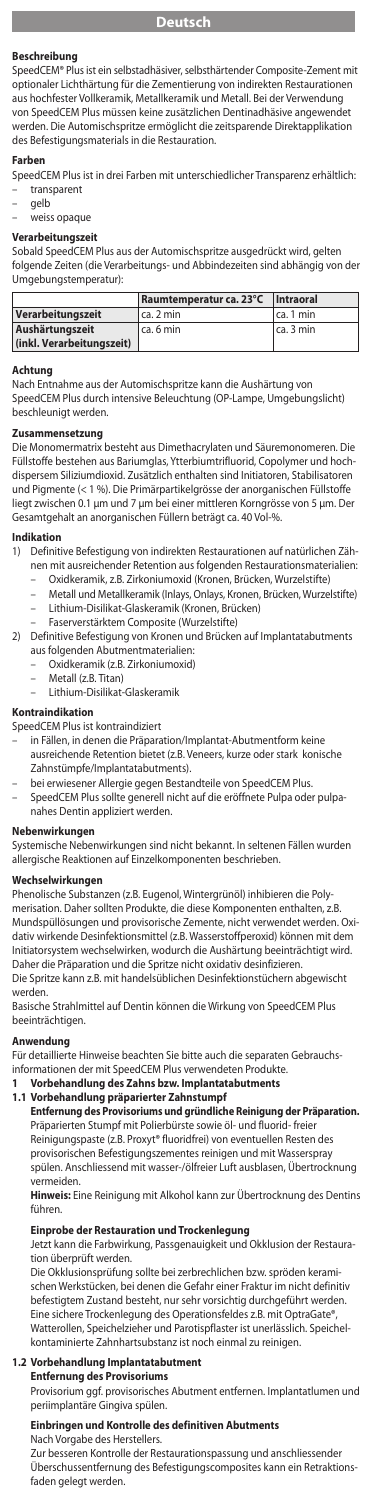### **Einprobe der Restauration und Trockenlegung**

Jetzt kann die Farbwirkung, Passgenauigkeit und Okklusion der Restauration überprüft werden. Die Okklusionsprüfung sollte bei zerbrechlichen bzw. spröden keramischen Werkstücken, bei denen die Gefahr einer Fraktur in nicht definitiv befestigtem Zustand besteht, nur sehr vorsichtig durchgeführt werden. Die sichere Trockenlegung des Operationsfeldes – vorzugsweise mit OptraGate, Watterollen, Speichelzieher und Parotispflaster ist bei der adhäsiven Befestigung mit Composites unerlässlich.

# **Oberflächenvorbehandlung des Abutments** Grundsätzlich nach Angaben des Herstellers.

**Hinweis:** Eine Kontamination mit Speichel und Blut während und nach Vorbehandlung des Abutments (Einprobe) vermeiden. Abutments in situ mit Wasser und fluoridfreier Reinigungspaste ggf. nachreinigen (z.B. mit

- Proxyt fluoridfrei)<br>A) Abutments a **A) Abutments aus Zirkoniumoxid oder Titan:** extraoral Reinigen bzw. Sandstrahlen der Abutmentoberfläche analog Abschnitt 2.1/2.2.
- **B) Abutments aus Lithium-Disilikat-Glaskeramik:** extraoral vorbehandeln analog Abschnitt 2.3 z.B. mit Monobond Etch & Prime®.
- **Verschluss des Abutments**
- Verschluss des Schraubenkanals des Abutments, z.B. mit einem temporären Füllungsmaterial (z.B. Telio® CS Inlay). Dabei empfiehlt es<br>sich, den Schraubenkopf vom temporären Füllungsmaterial mittels sich, den Schraubenkopf vom temporären Füllu Wattepellet zu trennen.
- Abspülen des Abutments mit Wasserspray.
- Trocknen des Abutments.

## **2 Reinigung und Vorbehandlung der Restauration**

Grundsätzlich nach Angaben des Herstellers. **Hinweis:** Eine Kontamination mit Speichel und Blut während und nach Vorbehandlung der Restauration (Einprobe) vermeiden.

### **2.1 Restaurationen aus Oxidkeramiken - (z.B. Zirkoniumoxid, IPS e.max® ZirCAD)**

**WICHTIG!** Für einen optimalen Verbund die Oberflächen nicht mit Phosphorsäure reinigen.

- Wenn die Restauration im Labor sandgestrahlt wurde:
	- Verwenden von Ivoclean, wie in 2.4 beschrieben, zur Reinigung der Restauration.
- Wenn die Restauration nicht im Labor sandgestrahlt wurde: – Sandstrahlen der inneren Restaurationsoberfläche (Sandstrahlparameter gemäss Angaben des Herstellers der Restaurationsmaterialien,<br>z.B. IPS e.max® ZirCAD max. 1 bar, Al<sub>2</sub>O<sub>3</sub>).
- 
- Reinigung z.B. in einer Ultraschalleinheit für etwa 1 Minute. – Restauration mit Wasserspray gründlich abspülen und mit wasser-/ ölfreier Luft trocknen.

#### **2.2 Restaurationen aus Metall bzw. metallgestützte Restaurationen WICHTIG!** Für einen optimalen Verbund die Metalloberflächen nicht mit Phosphorsäure reinigen.

Wenn die Restauration im Labor sandgestrahlt wurde:

– Verwenden von Ivoclean, wie in 2.4 beschrieben, zur Reinigung der Restauration.

- Wenn die Restauration nicht im Labor sandgestrahlt wurde:
- Sandstrahlen der inneren Restaurationsoberfläche (Sandstrahlparameter gemäss Angaben des Herstellers der Restaurationsmaterialien) bis eine gleichmässig matte Oberfläche erreicht ist.
- Reinigung z.B. in einer Ultraschalleinheit für etwa 1 Minute. – Restauration mit Wasserspray gründlich abspülen und mit wasser-/ ölfreier Luft trocknen.

**Bei Restaurationen mit Edelmetallanteil** Monobond Plus mit einem<br>Pinsel oder Microbrush auf die vorbehandelten Flächen auftragen, 60 Sekunden einwirken lassen, anschliessend mit starkem Luftstrom verblasen.

### **2.3 Restaurationen aus Lithium-Disilikat-Glask**

- **(z.B. IPS e.max® Press/CAD)**
- **A) Verwendung von Monobond Etch&Prime** 
	- **Unabhängig davon, ob die Restauration im Labor vorbehandelt wurde:**
		- Restauration nach der Einprobe mit Wasserspray gründlich abspülen und mit öl- und wasserfreier Luft trocknen.
		- Monobond Etch & Prime mit einem Microbrush auf die Klebefläche auftragen und für 20 Sekunden mit leichtem Druck einreiben.
		- Anschliessend weitere 40 Sekunden einwirken lassen. Monobond Etch & Prime gründlich mit Wasser abspülen, bis die grüne Farbe entfernt ist. Falls nach dem Abpülen Rückstände in Mikroporositäten zurückbleiben, kann die Restauration im Ultraschallbad für bis zu 5 min mit Wasser gereinigt werden.
		- Die Restauration mit einem starkem Strom öl- und wasserfreier Luft für etwa 10 Sekunden trocknen.

## **B) Verwendung von Monobond Plus**

# **Wenn die Restauration im Labor vorbehandelt wurde:**

- Wurde eine bereits vom Labor vorbehandelte Restauration einprobiert, sollte diese nach der Einprobe, wie oben beschrieben, mit Ivoclean gereinigt werden.
- Danach noch einmal Monobond Plus mit einem Pinsel oder Microbrush auf die gereinigten Flächen auftragen, 60 Sekunden einwirken lassen, anschliessend mit starkem Luftstrom verblasen.

- **Wenn die Restauration im Labor nicht vorbehandelt wurde:**<br>– Ätzen mit 5%-iger Flusssäure (z.B. IPS® Ceramic Ätzgel) für 20 Sekunden oder gemäss Angaben des Herstellers der Restaurationsmaterialien.
- Restauration mit Wasserspray gründlich abspülen und mit wasser-/ ölfreier Luft trocknen.
- Monobond Plus mit einem Pinsel oder Microbrush auf die vorbehandelten Flächen auftragen, 60 Sekunden einwirken lassen, anschliessend mit starkem Luftstrom verblasen.
- 2.4 Reinigung mit Blut oder mit Speichel kontaminierter Restauratio Kontaminierte Restaurationsoberflächen werden, unabhängig von einer vorhergehenden Konditionierung, wie folgt mit Ivoclean extraoral gereinigt:
	- Die Restauration nach der Einprobe mit Wasserspray gründlich abspü-len und mit ölfreier Luft trocknen.
	- Ivoclean mit einem Microbrush oder Pinsel auf die Klebefläche der Restauration deckend auftragen.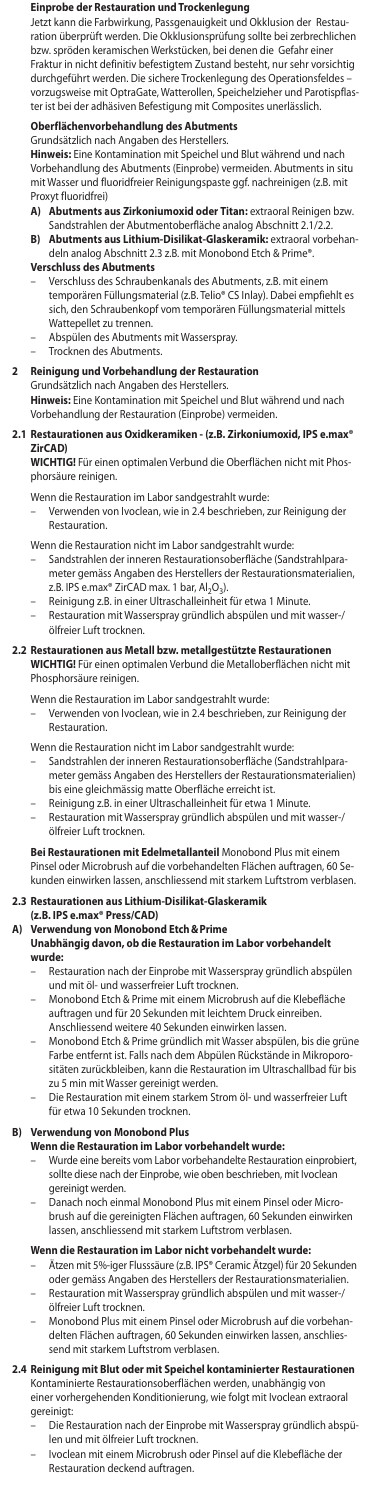- Ivoclean 20 Sekunden einwirken lassen, mit Wasserspray gründlich abspülen und mit ölfreier Luft trocknen.
- Bei Restaurationen aus Lithium-Disilikat-Glaskeramik (z.B. IPS e.max® Press/CAD) noch einmal mit Monobond Etch & Prime oder Monobond® Plus vorbehandeln.

**3 Applikation von SpeedCEM Plus in die Restauration** Vor jeder Anwendung eine neue Automischkanüle auf die Doppelspritze aufsetzen. SpeedCEM Plus aus der Automischspritze ausdrücken und die gewünschte Menge direkt in die Restauration applizieren und die Klebefläche vollständig bedecken. Da das Befestigungsmaterial in der angebrauchten Mischkanüle aushärtet, sollte diese bis zur nächsten Anwendung als Verschluss für den Spritzeninhalt dienen.

### **4 Einsetzen der Restauration und Entfernung von überschüssigem Zement**

**Hinweis:** SpeedCEM Plus unterliegt, wie alle Composites, der Sauerstoffinhi-bierung; d.h. die oberste Schicht, die während der Polymerisation in Kontakt mit dem Luftsauerstoff ist, härtet nicht aus. Um dies zu verhindern, die Restaurationsränder unmittelbar nach der Überschussentfernung mit einem Glyceringel/Airblock (z.B. Liquid Strip) abdecken. Nach vollstän ger Durchhärtung wird das Glyceringel/Airblock mit Wasser vollständig abgespült.

### **4.1 rein selbsthärtend**

- Restauration in situ bringen und unter gleichbleibendem Druck während der Überschussentfernung fixieren. Bis zur vollständigen Aushärtung (ca. 3 min) fixieren.
- Die Überschüsse z.B. mit einem Microbrush/Pinsel/Schaumstoffpellet/ Zahnseide oder einem Scaler entfernen. Insbesondere auf die rechtzeitige Entfernung der Überschüsse in schlecht zugänglichen Bereichen (approximal, gingivale Ränder, Brückenzwischenglied) achten.
- Zur Überschussentfernung bei Implantatabutments spezielle Implantat-Scaler/-Küretten anwenden, um die Implantatoberfläche nicht zu verkratzen.

# **4.2 selbsthärtend mit zusätzlicher Lichthärtung zur Anhärtung der Uberschüsse und Beschleunigung der Aushärtung (Vierteltechnik,<br>I<b>ndikation bis 2 Brückenpfeiler = 3 – 4-gliedrige Brücke)**<br>– Restauration in situ bringen und unter gleichbleibendem Druck

- während der Überschussentfernung fixieren. Bis zur vollständigen Aushärtung fixieren.
- Die Zementüberschüsse werden mittels Polymerisationslampe (ca. 650 mW/cm2 ) im Abstand von ca. 0–10 mm für 1 Sekunde pro Viertelseite (mesiooral, distooral, mesio-buccal, distobuccal) lichtaktiviert.
- Die Entfernung mit einem Scaler ist dadurch leicht möglich.
- Insbesondere auf die rechtzeitige Entfernung der Überschüsse in schlecht zugänglichen Bereichen (approximal, gingivale Ränder, Brückenzwischenglied) achten.
- Zur Überschussentfernung bei Implantat Abutments speziel Implantat-Scaler/-Küretten anwenden, um die Implantatoberfläche nicht zu verkratzen.
- Alle Zementfugen nochmals für 20 Sekunden lichthärten (ca.1'100 mW/cm2 ). Bei geringerer Lichtleistung verlängert sich die Aushärtezeit.

### **5 Ausarbeitung der fertigen Restauration**

- Okklusion und Funktionsbewegungen überprüfen und gegebenenfalls korrigieren.
- Zementfugen ggf. mit Finierdiamanten nacharbeiten.
- 
- Zementfugen mit Finier- und Polierstreifen glätten und geeigneten Polierern (z.B. OptraPol®) polieren.
- Die Restaurationsränder ggf. ebenfalls mit geeigneten
- Polierern (Keramik: z.B. OptraFine®) nacharbeiten.

# **Spezielle Anwendungshinweise für die Befestigung von Wurzelstiften**

- Für die Befestigung von Wurzelstiften den Wurzelkanal sorgfältig von Wurzelfüllmaterialresten säubern (Reste von eugenolhaltigen Sealer können die Polymerisation des Befestigungscomposites inhibieren).
- Den gemäss Herstellerangaben vorbereiteten Wurzelstift mit dem angemischten SpeedCEM Plus benetzen und SpeedCEM Plus mit Wurzelkanal Tips direkt in den Wurzelkanal applizieren. Die Menge muss zur Erzielung von Zementüberschüssen ausreichen.
- 
- Wurzelstift einsetzen. Überschüsse auf der okklusalen Stumpfoberfläche entfernen. Danach SpeedCEM Plus für 20 Sekunden lichthärten.
- Die okklusale Stumpfoberfläche mit einem Adhäsiv nach Gebrauchsinformation vorbehandeln (z.B. Adhese Universal).
- Das Stumpfaufbaumaterial (z.B. MultiCore®) auf die okklusale Stumpfoberfläche applizieren und gemäss Herstellerangaben aushärten (Lichthärtung).

### **Besondere Hinweise**

SpeedCEM Plus soll zur Verarbeitung Raumtemperatur aufweisen. Kühlschranktemperatur erschwert das Auspressen und Mischen und verlängert die Verarbeitungs- und Aushärtungszeit.

Die SpeedCEM Plus-Automischspritze nicht mit oxidativen Mitteln behandeln.

# **Warnhinweis**

- Kontakt von unausgehärtetem SpeedCEM Plus mit Haut/Schleimhaut und Augen vermeiden.
- SpeedCEM Plus kann in unausgehärtetem Zustand leicht reizend wirken und zu einer Sensibilisierung auf Methacrylate führen.
- Handelsübliche medizinische Handschuhe schützen nicht vor Sensibilisierung auf Methacrylate.

## **Lager- und Aufbewahrungshinweise**

- SpeedCEM Plus muss kühl gelagert werden (2–8 °C).
- 
- SpeedCEM Plus nach Ablauf des Verfalldatums nicht mehr verwenden. Keine Desinfektion der Spritzen mit oxidierenden Desinfektionsmitteln.
- Zum Verschluss der SpeedCEM Plus Automixspritze nach Gebrauch die benutzte Mischkanüle aufgesteckt lassen.
- Ablaufdatum: siehe Hinweis auf der Spritze bzw. Verpackung.

# **Für Kinder unzugänglich aufbewahren!**

# **Nur für zahnärztlichen Gebrauch!**

Das Produkt wurde für den Einsatz im Dentalbereich entwickelt und muss gemäss Gebrauchsin-formation verarbeitet werden. Für Schäden, die sich aus anderweitiger Verwendung oder nicht sachgemässer Verarbeitung ergeben, übernimmt der Hersteller keine Haftung. Darüber hinaus<br>ist der Verwender verpflichtet, das Material eigenverantwortlich vor dessen Einsatz auf Eignung<br>und Verwendungsmöglichkeit für die v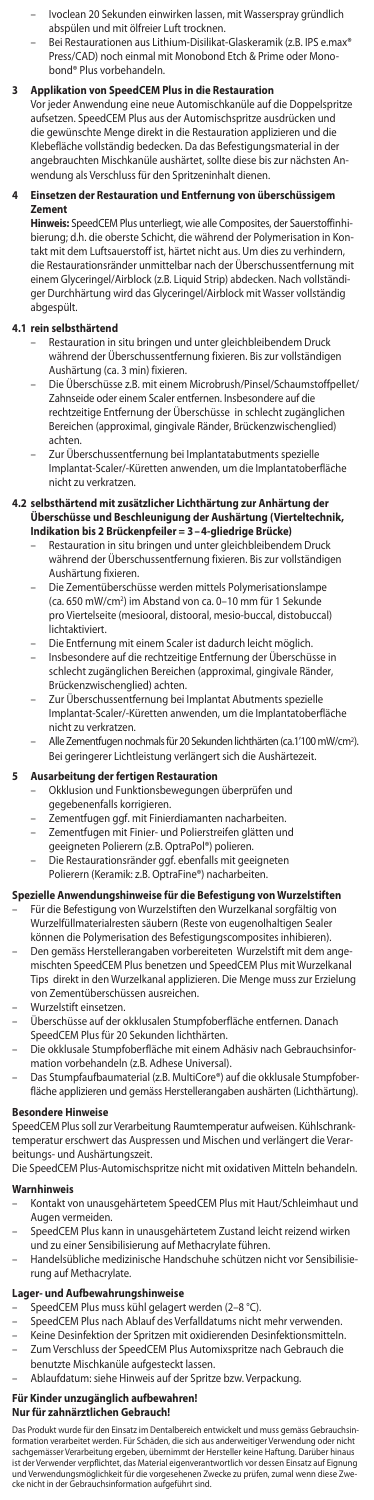#### **Descriptio**

SpeedCEM® Plus est un composite de collage autoadhésif, autopolymérisant et photopolymérisable en option, indiqué pour le collage des restaurations indirectes en tout-céramique à haute résistance, céramo-métalliques et métalliques. Lors de l'utilisation de SpeedCEM Plus, aucun adhésif amélodentinaire additionnel n'est nécessaire. La seringue auto-mélangeante permet une application directe et rapide du matériau sur la restauration.

#### **Teintes**

SpeedCEM est disponible en trois teintes avec différents degrés de translucidité :

transparent

- jaune
- blanc opaque

# **Temps de travail et temps de prise**

Les temps indiqués ci-dessous s'appliquent dès que SpeedCEM Plus est extrudé de la seringue auto-mélangeante (les temps de travail et de prise dépendent de la température ambiante) :

|                                             | À température ambiante En bouche<br>environ 23 °C +/-1 °C |               |
|---------------------------------------------|-----------------------------------------------------------|---------------|
| <b>Temps de travail</b>                     | environ 2 min                                             | environ 1 min |
| Temps de prise (temps<br>de travail inclus) | environ 6 min                                             | environ 3 min |

#### **Remarque**

Une fois que SpeedCEM Plus est extrudé de la seringue auto-mélangeante, le processus de polymérisation peut être accéléré par la lumière (lumière .<br>mbiante ou scialytique).

#### **Composition**

La matrice monomère se compose de diméthacrylates et de monomères acides. La charge minérale se compose de verre de baryum, de trifluorure d'ytterbium, de copolymère et de dioxyde de silicium hautement dispersé. Sont contenus également des initiateurs, des stabilisateurs et des pigments de couleur (< 1%). La taille des particules de charge inorganique est comprise entre 0,1 et 7 μm. La taille moyenne des particules est de 5 μm. La quantité totale des charges inorganiques est d'environ 40 % en vol.

# **Indications**<br>1) Collage

- Collage définitif sur dents naturelles présentant une rétention suffisante de restaurations indirectes en :
	- céramique à base d'oxyde, ex. oxyde de zirconium (couronnes, bridges, tenons endodontiques)
	- métal et céramo-métal (inlays, onlays, couronnes, bridges, tenons endodontiques)
	- vitrocéramique au disilicate de lithium (couronnes, bridges)
- composite renforcé aux fibres de verre (tenons endodontiques) 2) Collage définitif des couronnes et bridges sur piliers implantaires
	- fabriqués avec les matériaux suivants :
		- céramique à base d'oxyde (ex. oxyde de zirconium)
		- métal (ex. titane)
		- vitrocéramique au disilicate de lithium

#### **Contre-indications**

- L'utilisation de SpeedCEM Plus est contre-indiquée :
	- Dans les situations où la préparation / forme du pilier implantaire n'apporte pas une rétention adéquate (ex. facettes, préparations ou piliers
	- implantaires courts ou très coniques). – en cas d'allergie connue du patient à l'un des composants de SpeedCEM Plus.
- de manière générale, SpeedCEM Plus ne doit pas être appliqué sur la pulpe ou sur la dentine proche de la pulpe.

#### **Effets secondaires**

Aucun effet secondaire systémique connu à ce jour. Dans certains cas isolés, des réactions allergiques à certains composants ont été observées.

#### **Interactions**

Les substances phénoliques (ex. eugénol, huile de wintergreen) inhibent la polymérisation. En conséquence, l'emploi de matériaux, par ex. solutions de rinçage buccal et ciments provisoires, contenant de telles substances est à éviter. Le peroxyde d'hydrogène et autres désinfectants ayant un effet d'oxydation peuvent inhiber le système initiateur et compromettre le processus de polymérisation. Par conséquent, ni la préparation ni la seringue ne doivent être désinfectées à l'aide d'agents oxydants. La seringue être essuyée avec des lingettes désinfectantes classiques par

exemple. Alkaline jet media (Cojet) peut nuire à l'effet de SpeedCEM Plus.

#### **Application**

Pour des informations plus détaillées, veuillez également vous référer aux modes d'emploi des produits utilisés en conjonction avec SpeedCEM Plus.

**1 Prétraitement de la préparation dentaire ou du pilier implantaire 1.1 Prétraitement de la préparation dentaire** 

#### **Dépose de la restauration provisoire et nettoyage soigneux de la préparation dentaire**

Éliminer les éventuels résidus de composite de collage provisoire de la préparation avec une brossette à polir et une pâte de nettoyage sans gras ni fluor (ex. Proxyt® sans fluor). Rincer avec un spray d'eau. Puis sécher avec de l'air exempt d'eau et d'huile. Eviter une déshydratation. **Remarque :** Nettoyer avec de l'alcool peut entrainer une déshydratation de la dentine.

# **Essai de la restauration et isolation**

Vérifier ensuite la teinte, la précision d'ajustement et l'occlusion de la restauration.

Comme il existe un risque de fracture lorsque la céramique n'est pas définitivement collée, des précautions doivent être prises lors de vérification de l'occlusion de pièces céramiques fragiles et cassantes. Il est impératif de garantir une isolation fiable du champ opératoire, avec par ex. OptraGate®, des rouleaux de coton, un extracteur de salive et des tampons absorbants. La structure dentaire qui a été contaminée par la salive doit être à nouveau nettoyée.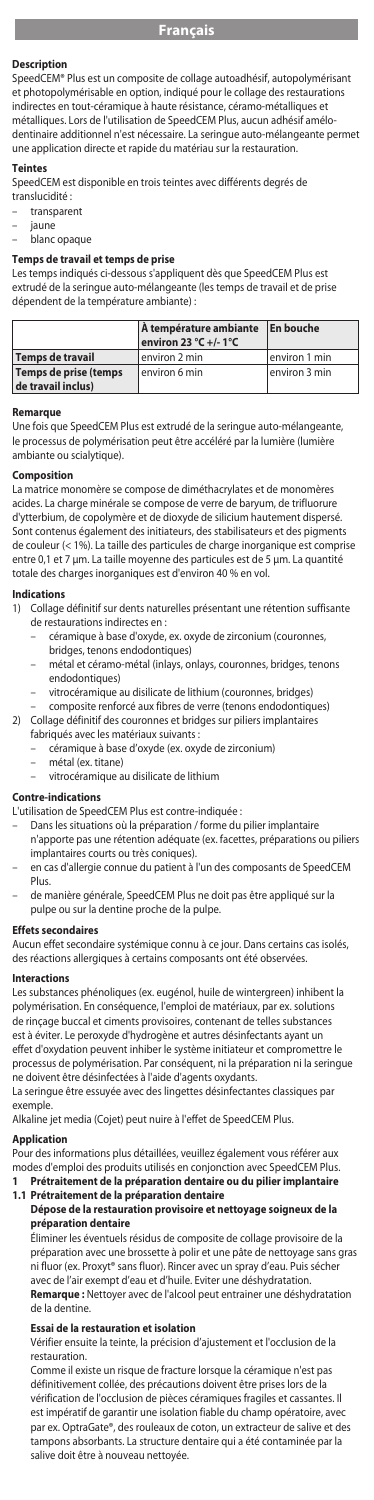## **1.2 Prétraitement du pilier implantair**

**Déposer la restauration provisoire.**

Enlever la restauration provisoire et, le cas échéant, le pilier provisoire. Rincer l'ouverture de l'implant et la gencive péri-implantaire.

# **Insérer et contrôler le pilier implantaire final**

Selon les instructions du fabricant. Une corde de rétraction peut être placée afin de mieux pouvoir vérifier la précision d'ajustement de la restauration et éliminer les excédents du composite de collage.

#### **Essai de la restauration et isolation**

Vérifier ensuite la teinte, la précision d'ajustement et l'occlusion de la restauration. Comme il existe un risque de fracture lorsque la céramique n'est pas définitivement collée, des précautions doivent être prises lors de la vérification de l'occlusion de pièces céramiques fragiles et cassantes. Il est impératif de garantir une isolation fiable du champ opératoire - avec de préférence OptraGate, des rouleaux de coton, un extracteur de salive et des tampons absorbants – lors d'un collage adhésif avec des composites.

# **Prétraitement de la surface du pilier** Selon les instructions du fabricant.

**Remarque :** Éviter toute contamination avec de la salive ou du sang pendant et après le pré-traitement du pilier (essayage). Si nécessaire, le pilier devra être à nouveau nettoyé in situ avec de l'eau et une pâte de nettoyage sans fluor (ex. Proxyt sans fluor).

- **A) Piliers en zircone ou en titane :** Nettoyer ou sabler extra-oralement la surface du pilier comme décrit au paragraphe 2.1/2.2.
- **B) Piliers en vitrocéramique au disilisate de lithium :** Pré-traiter extraoralement comme décrit au paragraphe 2.3, en utilisant par exemple Monobond Etch & Prime.

## **Scellement hermétique du pilier**

- Sceller le puits de vis implantaire en utilisant par ex. un matériau de restauration provisoire (ex. Telio® CS Inlay). Il est recommandé d'isoler la tête de vis du matériau de restauration avec des boules de coton.
- Rincer le pilier avec un spray d'eau. – Sécher le pilier.

#### **2 Nettoyage et prétraitement de la restauration**

Selon les instructions du fabricant.

**Remarque :** Éviter toute contamination avec de la salive ou du sang pendant et après le pré-traitement de la restauration (essayage).

#### **2.1 Restaurations en céramique à base d'oxyde (ex. oxyde de zirconium,**  2.1 Restaurations en cé<br>**IPS e.max**® ZirCAD)

**IMPORTANT !** Pour assurer un collage efficace, ne pas nettoyer les surfaces avec de l'acide phosphorique.

Si la restauration a été sablée au laboratoire :

– Appliquer Ivoclean, comme décrit au paragraphe 2.4, pour nettoyer la restauration.

Si la restauration n'a pas été sablée au laboratoire :

- Sabler l'intrados de la restauration (utiliser les paramètres de sablage indiqués dans le mode d'emploi du matériau de restauration utilisé, ex. IPS e.max® ZirCAD, max. 1 bar/14,5 psi, Al2O3).
- Nettoyer la restauration dans une unité ultrasonique pendant env. 1 minute.
- Rincer minutieusement la restauration avec un spray d'eau et sécher avec un air exempt d'eau et d'huile.

### **2.2 Restaurations métalliques ou sur armature métallique**

**IMPORTANT !** Pour assurer un collage efficace, ne pas nettoyer les surfaces métalliques avec de l'acide phosphorique.

- Si la restauration a été sablée au laboratoire :
	- Appliquer Ivoclean, comme décrit plus haut, pour nettoyer la restauration.
- 
- Si la restauration n'a pas été sablée au laboratoire : Sabler l'intrados de la restauration (utiliser les paramètres de sablage indiqués dans le mode d'emploi du matériau utilisé) jusqu'à obtenir une surface lisse.
- Nettoyer la restauration dans une unité ultrasonique pendant env. 1 minute.
- Rincer minutieusement la restauration avec un spray d'eau et sécher avec un air exempt d'eau et d'huile.

**Si la restauration contient un métal précieux,** appliquer Monobond<br>Plus sur les surfaces prétraitées à l'aide d'un pinceau ou d'une microbrush, laisser agir 60 secondes puis souffler avec un souffle d'air puissant.

# **2.3 Restaurations en vitrocéramique au disilicate de lithium**

**(ex. IPS e.max® Press/CAD) A) Procédure utilisant Monobond Etch&Prime** 

## **Indépendamment de tout prétraitement de la restauration au laboratoire :**

- Après l'essayage, rincer soigneusement la restauration au spray d'eau et sécher à l'air sec exempt d'huile.
- Appliquer Monobond Etch & Prime sur la surface de collage à l'aide d'une microbrush et brosser sur la surface pendant 20 secondes. Laisser agir 40 secondes supplémentaires.
- Puis rincer soigneusement Monobond Etch & Prime à l'eau jusqu'à ce que la couleur verte ait disparu. Si, après le rinçage, des sont encore présents dans les microporosités, la restauration peut être nettoyée à l'eau dans une unité ultrasonique pendant 5 minutes maximum.
- Sécher la restauration au spray d'eau puissant et sécher à l'air exempt d'huile pendant environ 10 secondes.

## **B) Procédure utilisant Monobond Plus**

#### **Si la restauration a été prétraitée au laboratoire :**

- Si la restauration a déjé été prétraitée au laboratoire, elle doit être nettoyée après l'essayage, à l'aide d'Ivoclean, comme décrit plus haut.
- Ensuite, appliquer à nouveau Monobond Plus sur les surfaces nettoyées à l'aide d'un pinceau ou d'une microbrush, laisser agir 60 secondes puis souffler avec un souffle d'air puissant.

## **Si la restauration n'a pas été prétraitée au laboratoire :**

- Mordancer avec un acide fluorhydrique à 5% (ex. IPS® Ceramic Etching Gel) pendant 20 s ou selon les instructions du mode d'emploi du matériau de restauration.
	- Rincer minutieusement la restauration avec un spray d'eau et sécher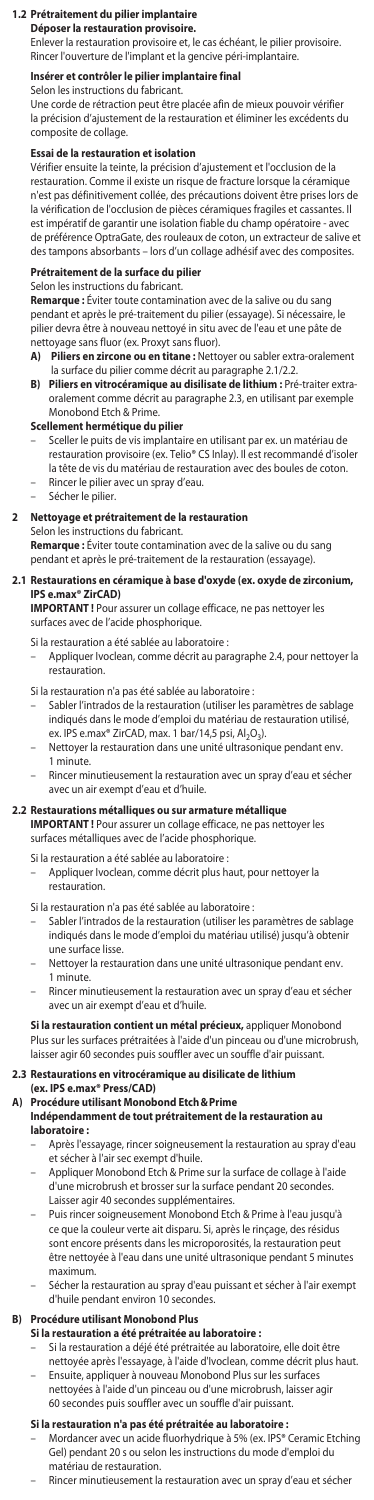- avec un air exempt d'eau et d'huile.
	- Appliquer Monobond Plus sur les surfaces prétraitées à l'aide d'un pinceau ou d'une microbrush, laisser agir 60 secondes puis souffler .<br>avec un souffle d'air puissant.

## **2.4 Nettoyage des restaurations contaminées par le sang ou la salive**

- Indépendamment de tout conditionnement précédent, nettoyer extraoralement les surfaces contaminées de la restauration en utilisant Ivoclean comme suit :
- Après essayage, rincer soigneusement la restauration au spray d'eau et sécher à l'air exempt d'huile.
- Recouvrir la totalité de la surface de collage de la restauration d'une
- couche d'Ivoclean, à l'aide d'une microbrush ou d'un pinceau. Laisser agir pendant 20 s, puis rincer soigneusement au spray d'eau et
- sécher à l'air exempt d'huile. Les restaurations en vitrocéramique au disilicate de lithium (ex.
	- IPS e.max® Press/CAD) doivent être à nouveau conditionnées avec Monobond Etch & Prime ou Monobond® Plus.

**3 Application de SpeedCEM Plus dans la restauration** Pour chaque application, placer un nouvel embout automélangeant sur la double seringue. Extruder SpeedCEM Plus de la seringue automélangeante, appliquer directement la quantité désirée dans la restauration et recouvrir la totalité de la surface de collage. Puisque le matériau de collage va polymériser dans l'embout de mélange, cela servira de bouchon pour la seringue jusqu'à la prochaine application.

## **4 Mise en place de la restauration et élimination des excès de colle**

**Remarque :** Comme tous les composites, SpeedCEM Plus est sujet à l'inhibition par l'oxygène. Cela signifie que la couche de surface ne durcit pas pendant la polymérisation puisqu'elle est en contact avec l'oxygène de l'air. Afin d'éviter cet effet, recouvrir le joint de collage avec un gel de glycérine (ex. Liquid Strip) immédiatement après l'élimination des excès de colle. Après polymérisation complète, le gel de glycérine est rincé à l'eau.

- **4.1 autopolymérisation uniquement** Placer la restauration et la maintenir en exerçant une pression uniforme jusqu'à ce que l'excès de matériau ait été retiré et que la colle ait complètement durci (environ 3 min).
	- Eliminer immédiatement les excédents à l'aide d'une micro brosse/ brosse/boule en mousse/de soie dentaire ou d'une curette. Veiller à retirer les excès pendant le temps de mise en œuvre, notamment dans les zones difficiles à atteindre (limites proximales ou gingivales). – Pour éliminer les excédents des piliers implantaires, utiliser des
	- curettes spéciales implant afin d'éviter toute rayure de la surface de l'implant.
- **4.2** auto-polymérisation avec polymérisation additionnelle pour **u prise partielle des excès de matériau ou pour accélérer le processus de polymérisation (technique de quart, indiquée pour les cas avec jusqu'à 2 piliers de bridge = bridges de 3 à 4 éléments)**
	- Placer la restauration et la maintenir en exerçant une pression uniforme jusqu'à ce que l'excès de matériau ait été retiré et que la colle ait complètement durci.
	- Photopolymériser les excès de colle à l'aide d'une lampe à photopolymériser (approx. 650 mW/cm²) pendant 1 seconde par face (mesio-oral, disto-oral, mesio-buccal, disto-buccal) à une distance approximative de 0–10 mm.
	- A la suite de cette procédure, les excès se retirent facilement à l'aide d'une curette.
	- Veiller à l'élimination rapide des excédents, en particulier dans les zones difficiles d'accès (limites proximales et gingivales, pontics).
	- Pour éliminer les excédents des piliers implantaires, utiliser des curettes spéciales implant afin d'éviter toute rayure de la surface de l'implant.
	- Ensuite, photopolymériser une nouvelle fois tous les joints de scellement pendant 20 secondes (approx. 1 100 mW/cm²). Si l'intensité lumineuse est moindre, la polymérisation prend plus de temps.

### **5 Finition de la restauration**

- Contrôler l'occlusion et l'articulé et rectifier le cas échéant.
- Si nécessaire, retravailler les joints de collage à l'aide de pointes à finir diamantées.
- Polir les joints de collage à l'aide de strips de polissage puis de polissoirs adaptés (ex. OptraPol®).
- Si nécessaire, retravailler les limites de la restauration à l'aide de polissoirs adaptés (céramique : ex. OptraFine®).

# **Recommandations particulières pour le collage des tenons**

- **endodontiques :**<br>– Pour le collage des tenons endodontiques, nettoyer soigneusement le canal radiculaire afin de retirer tout résidu de matériau d'obturation canalaire. (Les résidus d'isolant à base d'eugénol peuvent inhiber la
- polymérisation des composites de collage). – Humidifier le tenon endodontique (préparé selon les recommandations du fabricant de tenon) avec du SpeedCEM Plus mélangé, puis appliquer SpeedCEM Plus directement dans le canal radiculaire à l'aide d'embouts endodontiques. Le matériau doit être appliqué en quantité suffisante afin de pouvoir créer des excédents de colle.
- Insérer le tenon endodontique.
- Retirer les excès de matériau de collage de la surface occlusale de la préparation. Puis photopolymériser SpeedCEM Plus pendant 20 secondes. – Pré-traiter la suface occlusale de la préparation avec un adhésif (ex.
- Adhese Universal) en respecant le mode d'emploi correspondant.
- Appliquer le matériau de reconstitution de moignon (ex. MultiCore®) directement sur la surface occlusale de la préparation et polymériser selon les recommandations du fabricant (photopolymérisation).

# **Remarques particulières**

SpeedCEM Plus doit être à température ambiante lorsqu'il est appliqué. A la sortie de réfrigérateur, le matériau est difficile à extruder et ses temps de mise en œuvre et de polymérisation sont plus longs.

Ne pas nettoyer les seringues automélangeantes SpeedCEM Plus avec des agents ayant un effet oxydant.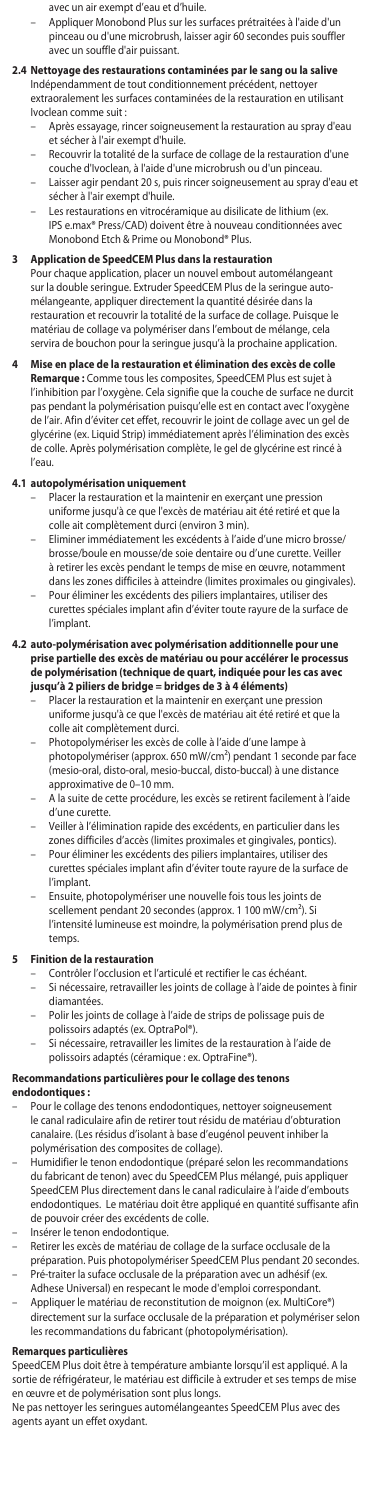# **Mise en garde**

- Éviter tout contact de SpeedCEM Plus non durci avec la peau, les
- muqueuses et les yeux. Le matériau SpeedCEM Plus non durci peut provoquer une légère
- irritation et conduire à une sensibilité aux méthacrylates.
- Les gants médicaux du commerce ne protègent pas des effets sensibilisants des méthacrylates.

#### **Conservation**

- 
- Conserver SpeedCEM Plus au réfrigérateur (2-8 °C). Ne pas utiliser SpeedCEM Plus au-delà de la date de péremption.
- Ne pas désinfecter les seringues avec des désinfectants oxydants.
- Conserver la seringue automélangeante SpeedCEM Plus avec l'embout de mélange dessus après utilisation.
- Date de péremption : voir seringues et emballages.

# **Ne pas laisser à la portée des enfants!**

## **Exclusivement réservé à l'usage dentaire**

au a été développé en vue d'une utilisation dans le domaine dentaire et doit <mark>êt</mark> en œuvre selon le mode d'emploi. Les dommages résultant du non-respect de ces prescriptions ou d'une utilisation à d'autres fins que celles indiquées n'engagent pas la responsabilité du fabricant. L'utilisateur est tenu de vérifier sous sa propre responsabilité l'appropriation du matériau à l'utilisation prévue et ce d'autant plus si celle-ci n'est pas citée dans le mode d'emploi.

# **Italiano**

# **College Descrizione**

SpeedCEM® Plus è un cemento composito autoadesivo, autoindurente con fotoindurimento opzionale per la cementazione di restauri indiretti in ceramica integrale altamente resistente, metalloceramica e metallo. Nell'utilizzo di SpeedCEM Plus non è necessario l'ulteriore uso di adesivi dentinali. La siringa automix consente di risparmiare tempo grazie all'applicazione diretta del cemento nel restauro.

## **Colori**

SpeedCEM Plus è disponibile in tre colori con diverse trasparenze:

- trasparente
- giallo bianco opaco
- 

# **Tempo di lavorazione**

Non appena SpeedCEM Plus viene estruso dalla siringa automix, valgono i seguenti tempi (i tempi di lavorazione e di presa dipendono dalla temperatura ambiente):

|                                   | Temperatura<br>ambiente ca. 23°C | Intraorale  |
|-----------------------------------|----------------------------------|-------------|
| Tempo di lavorazione              | l ca. 2 min                      | ca. 1 min   |
| Tempo di indurimento              | ca. 6 min                        | I ca. 3 min |
| (incluso il tempo di lavorazione) |                                  |             |

#### **Attenzione**

Dopo il prelievo dalla siringa automix, l'indurimento di SpeedCEM Plus può essere accelerato dalla luce intensa (lampada OP, luce ambiente).

#### **Composizione**

La matrice monomerica è composta da dimetacrilati e monomeri acidi. I riempitivi sono composti da vetro di bario, trifluoruro di itterbio, copolimeri e biossido di silicio altamente disperso. Sono inoltre contenuti iniziatori, stabilizzatori e pigmenti (< 1 %). La dimensione delle particelle primarie dei riempitivi inorganici è fra 0,1 µm e 7 µm con una dimensione media di 5 µm. Il contenuto totale di riempitivi inorganici è di ca. 40% in volume.

#### **Indicazioni**

- 1) Cementazione definitiva su denti naturali con sufficiente ritenzione di
	- restauri indiretti realizzati nei seguenti materiali da restauro: – ceramica a base di ossido, p.es. ossido di zirconio (corone, ponti,
	- perni radicolari)
	- metallo e metalloceramica (inlays, onlays, corone, ponti, perni radicolari) – vetroceramica a base di litio (corone, ponti)
	- compositi rafforzati con fibre (perni radicolari)
- 2) Cementazione definitiva di corone e ponti su abutment implantari realizzati nei seguenti materiali da abutment:
	-
	- ceramica a base di ossidi (p.es. ossido di zirconio)
		-
		- metallo (p.es. titanio) vetroceramica al disilicato di litio

### **Controindicazioni**

- SpeedCEM Plus è controindicato
	- in casi in cui la forma dell'abutment implantare/della preparazione non offra sufficiente ritenzione (p.es. faccette, monconi dentali/abutment implantari corti o fortemente conici).
	- in caso di allergia nota a componenti di SpeedCEM Plus.
- in generale, SpeedCEM Plus non dovrebbe essere applicato sulla polpa scoperta o vicina alla dentina.

#### **Effetti collaterali**

Non sono noti effetti collaterali di tipo sistemico. In rari casi sono state descritte reazioni allergiche a singole componenti.

## **Interazioni**

Sostanze fenoliche (p.es. eugenolo, olio di sempreverdi) inibiscono la polimerizzazione. Pertanto non dovrebbero essere utilizzati prodotti contenenti queste componenti (p.es. collutori e cementi provvisori). Disinfettanti di effetto ossidante (p.es. perossido di ossigeno) possono interagire con il sistema di iniziatore, compromettendone l'indurimento. Pertanto non disinfettare con ossidanti la preparazione e la siringa.

La siringa può p.es. essere trattata con convenzionali salviette disinfettanti. Materiali per sabbiatura di tipo basico sulla dentina possono compromettere l'effetto di SpeedCEM Plus.

#### **Utilizzo**

Per informazioni dettagliate, La preghiamo di attenersi anche alle istruzioni d'uso separate dei prodotti utilizzati insieme a SpeedCEM Plus.

**1 Pretrattamento del dente o dell'abutment implantare**

**1.1 Pretrattamento del moncone dentale preparato Rimozione del provvisorio e accurata detersione della preparazione.**  Rimuovere gli eventuali residui di cemento provvisorio dal moncone preparato con spazzolino per lucidatura nonché pasta detergente priva di olio e fluoruro (p.es. Proxyt®) e sciacquare con spray acqua. Infine passare getto d'aria priva di acqua/olio, evitare un'asciugatura eccessiva.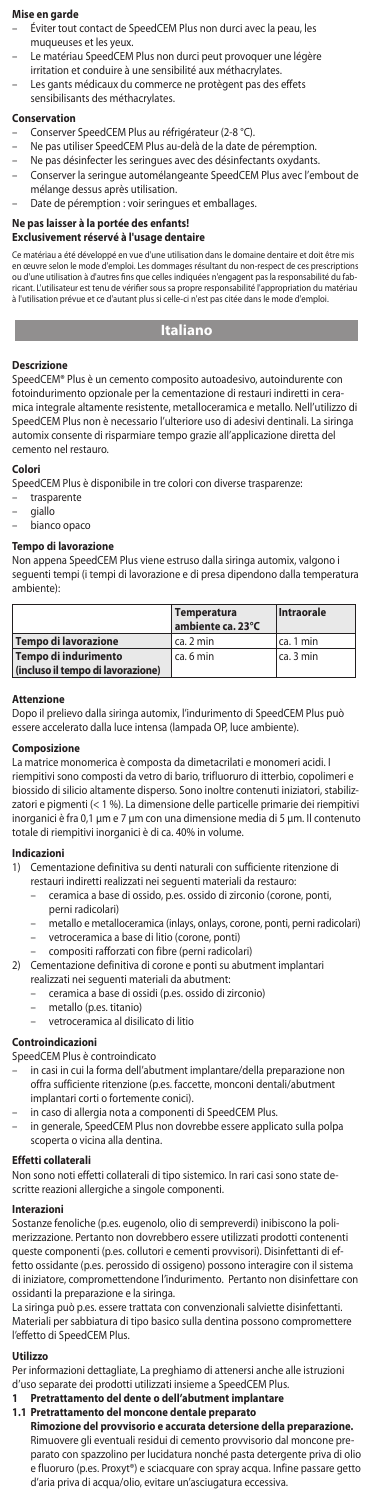**Avvertenza:** Una detersione con alcool può portare ad un'asciugatura eccessiva della dentina.

**Messa in prova del restauro ed isolamento del campo operatorio.** Ora è possibile controllare l'effetto cromatico, la precisione di adattamento e l'occlusione del restauro.

Il controllo occlusale di restauri ceramici fragili nei quali vi è un pericolo di frattura allo stato non cementato definitivamente, dovrebbe avvenire con particolare cautela. Un sicuro isolamento del campo operatorio del campo operatorio, p.es. con OptraGate®, rulli salivari, aspirasaliva ed altri materiali assorbenti è indispensabile. La sostanza dentale dura contaminata con saliva deve essere nuovamente detersa.

#### **1.2 Pretrattamento abutment implantare**

**Rimozione del provvisorio**

Rimozione del provvisorio eventualm. dell'abutment provvisorio. Sciacquare il lumen implantare e la gengiva peri-implantare.

# **Inserimento e controllo dell'abutment definitivo**

#### Secondo indicazioni del produttore.

Per un migliore controllo dell'adattamento del restauro e successiva rimozione delle eccedenze del cemento composito, è possibile applicare un filo di retrazione.

# **Messa in prova del restauro ed isolamento del campo operatorio.** Ora è possibile controllare l'effetto cromatico, la precisione di adattamento

e l'occlusione del restauro. Il controllo occlusale di restauri ceramici fragili nei quali vi è un pericolo di frattura allo stato non cementato definitiva-mente, dovrebbe avvenire con particolare cautela. Nella cementazione adesiva con composito è indispensabile la creazione di un campo operatorio asciutto preferibilmente con OptraGate, rulli salivari, aspirasaliva ed altri materiali assorbenti.

# **Trattamento superficiale dell'abutment**

**In generale secondo le indicazioni del produttore. Avvertenza:** durante e dopo il pretrattamento dell'abutment (prova) evitare una contaminazione con saliva e sangue. Eventualmente ridetergere l'abutment in situ con acqua e pasta detergente priva di fluoro (p.es. con Proxyt senza fluoro).

- **A) Abutment in ossido di zirconio o titanio:** detersione extraorale rispettiv. sabbiatura della superficie dell'abutment secondo il punto  $2.1/2.2$
- **B) Abutment in vetroceramica al disilicato di litio:** pretrattamento extraorale secondo il punto 2.3 p.es. con Monobond Etch&Prime®. **Chiusura dell'abutment**
	- Chiusura del canale di avvitamento dell'abutment, p.es. con un materiale per otturazioni provvisorie (p.es. Telio® CS Inlay). Si consiglia di separare la testa della vite dal materiale da otturazioni provvisorie con pellet in cotone.
- Risciacquo dell'abutment con spray acqua.
- Asciugatura dell'abutment.

#### **2 Detersione e pretrattamento del restauro**

in generale secondo le indicazioni del produttore. **Avvertenza:** evitare una contaminazione con saliva e sangue durante e dopo il trattamento del restauro (messa in prova).

# **2.1 Restauri in ceramiche a base di ossidi - (p.es. ossido di zirconio, IPS e.max® ZirCAD)**

**IMPORTANTE!** Per un'ottimale legame non detergere le superfici con acido fosforico.

- Se il restauro è stato sabbiato in laboratorio:
- Applicare Ivoclean, come descritto al punto 2.4, per la detersione del restauro.
- Se il restauro non è stato sabbiato in laboratorio:
- Sabbiare la superficie interna del restauro (parametri di sabbiatura secondo le indicazioni del produttore del materiale da restauro, p.es. IPS e.max® ZirCAD max. 1 bar, Al2O3).
- Detergere il restauro p.es. in unità ad ultrasuoni per ca. 1 minuto. – Sciacquare accuratamente il restauro con spray acqua ed asciugare
- con aria priva di acqua/olio.

**2.2 Restauri in metallo o restauri con supporto metallico. IMPORTANTE!** per un'ottimale legame non detergere le superfici metalliche con acido fosforico.

Se il restauro è stato sabbiato in laboratorio:

- Applicare Ivoclean, come descritto, per la detersione del restauro. Se il restauro non è stato sabbiato in laboratorio:
- Sabbiatura delle superfici interne del restauro (parametri per la sabbiatura secondo il produttore del materiale da restauro) fino ad ottenere una superficie uniformemente opaca.
- Detergere il restauro p.es. in unità ad ultrasuoni per ca. 1 minuto. Sciacquare accuratamente il restauro con spray acqua ed asciugar con aria priva di acqua/olio.

# **In caso di restauri con componenti in metalli nobili** applicare Monobond Plus con un pennellino o microbrush sulle superfici pretrattate, lasciare agire per 60 secondi ed infine distribuire con forte getto d'aria.

# **2.3 Restauri in vetroceramica al disilicato di litio (p.es. IPS e.max® Press/CAD) A) Utilizzo di Monobond Etch&Prime**

#### **Indipendentemente dal fatto che il restauro sia stato pretrattato in laboratorio o meno:**

- Dopo la messa in prova, sciacquare accuratamente il restauro con spray acqua ed asciugare con aria priva di olio ed acqua.
- Applicare Monobond Etch & Prime con un Microbrush sulla superficie di unione e frizionare per 20 secondi con leggera pressione. Quindi lasciare agire per ulteriori 40 secondi.
- Sciacquare accuratamente Monobond Etch & Prime con acqua finché il colore verde non è stato rimosso. Se dopo il risciacquo rimangono dei residui nelle microporosità, è possibile detergere il restauro in bagno ad ultrasuoni per 5 min. con acqua.
- Asciugare il restauro con forte getto d'aria priva di olio ed acqua per 10 secondi circa.

### **B) Utilizzo di Monobond Plus.**

- **Se il restauro è stato pretrattato in laboratorio:**
	- Se è stato messo in prova un restauro precedentemente trattato in laboratorio, dopo la messa in prova, deve essere effettuata la detersione con Ivoclean come sopra descritto.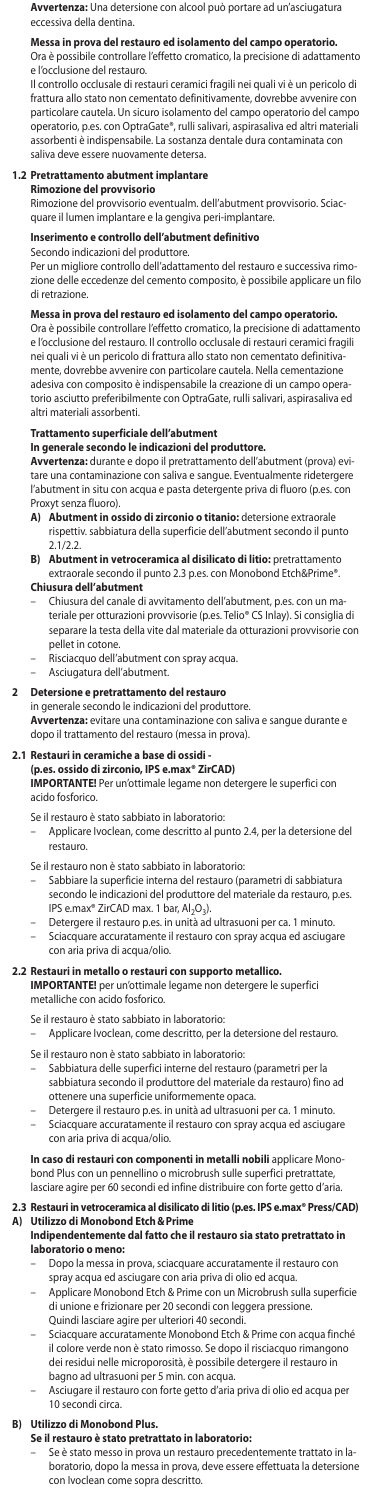– Quindi applicare nuovamente Monobond Plus con un pennellino o microbrush sulle superfici deterse, lasciare agire per 60 secondi ed infine distribuire con forte getto d'aria.

- **Se il restauro non è stato pretrattato in Iaboratorio:**<br>– Mordenzatura con acido fluoridrico al 5% (p.es. IPS® Ceramic gel mordenzante) per 20 secondi o secondo le indicazioni del produttore del materiale da restauro.
- Sciacquare accuratamente il restauro con spray acqua ed asciuga con aria priva di acqua/olio.
- Applicare Monobond Plus con un pennellino o microbrush sulle superfici pretrattate, lasciare agire per 60 secondi ed infine distribuire con forte getto d'aria.

### **2.4 Detersione di restauri contaminati con sangue o saliva**

Indipendentemente dal precedente condizionamento, le superfici del restauro contaminate vengono deterse extraoralmente con Ivoclean come segue: – Dopo la messa in prova, sciacquare accuratamente con spray acqua

- ed asciugare con aria priva di olio. – Applicare uno strato di Ivoclean con un Microbrush o pennellino sulla
- superficie aderente del restauro. – Lasciare agire Ivoclean per 20 secondi, sciacquare accuratamente con
- spray acqua ed asciugare con aria priva di olio. In caso di restauri in vetroceramica al disilicato di litio (p.es. IPS e.max
- Press/CAD) pretrattare nuovamente con Monobond Etch&Prime oppure con Monobond Plus.

# **3 Applicazione di SpeedCEM Plus nel restauro**

.<br>ma di ogni utilizzo, applicare sulla doppia siringa una nuova cannula automiscelante. Estrudere SpeedCEM Plus dalla siringa automix ed applicare la quantità desiderata direttamente nel restauro coprendo completamente la superficie aderente. Poiché il cemento indurisce nella cannula di miscelazione usata, lasciarla sulla siringa fino al prossimo utilizzo, in quanto funge da tappo di chiusura per il contenuto della siringa.

**Inserimento del restauro e rimozione delle eccedenze di ceme Avvertenza:** SpeedCEM Plus, come tutti i compositi, è soggetto all'ini-bizione da ossigeno, cioè lo strato superiore, che durante la polimerizzazione è a contatto con l'ossigeno dell'aria, non indurisce. Per impedire l'inibizione, coprire i bordi del restauro subito dopo la rimozione delle ec-cedenze, con gel di glicerina/Airblock (p.es. Liquid Strip). Dopo il completo indurimento, il gel di glicerina/Airblock viene completamente risciacquato con acqua.

### **4.1 Con solo autoindurimento**

- Portare il restauro in situ e fissarlo esercitando una pressione costante durante la rimozione delle eccedenze. Tenere fissato sino al completo indurimento (ca. 3 minuti).
- Rimuovere le eccedenze p.es. con un microbrush / pennellino / pellet / filo interdentale o con uno scaler. Prestare particolare attenzione ad una tempestiva rimozione delle eccedenze in zone di difficile accesso (zone prossimali, bordi gengivali, elemento intermedio di ponte).
- Per la rimozione delle eccedenze dagli abutment implantari, utilizzare specifici scaler/curette per impianti per non graffiare la superficie dell'impianto.

# **4.2 Con autoindurimento e ulteriore fotopolimerizzazione per l'indurimento delle eccedenze ed accelerazione dell'indurimento (tecnica a quadrante, indicazione fino a 2 pilastri di ponte =**

- **ponte di 3–4 elementi)**<br>– Portare il restauro in situ e fissarlo esercitando una pressione costante durante la rimozione delle eccedenze. Tenere fissato sino al completo indurimento.
- Le eccedenze di cemento vengono fotoattivate con lampada fotopolimerizzante (ca. 650 mW/cm2 ) ad una distanza di ca. 0–10 mm per 1 secondo per quadrante (mesio-orale, disto-orale, mesio-buccale, disto-buccale).
- In tal modo la rimozione con un uno scaler risulta facile.
- Prestare particolare attenzione ad una tempestiva rimozion delle eccedenze in zone di difficile accesso (zone prossimali, bordi gengivali, elemento intermedio di ponte).
- Per la rimozione delle eccedenze di abutment implantari, utilizzare specifici scaler/curette per impianti per non graffiare la superficie dell'impianto.
- Fotopolimerizzare nuovamente tutte le fughe cementizie per 20 secondi (ca.1'100 mW/cm2 ). In caso di potenza radiante ridotta, il tempo di indurimento si prolunga.

### **5** Rifinitura del restauro ultima

- Controllare l'occlusione ed i movimenti di funzione ed eventualmente correggere.
- Rifinire le fughe cementizie eventualmente con strumenti diamantati fini.
- Lisciare le fughe cementizie con strisce per rifinitura e lucidatura e con idonei strumenti per lucidatura (p.es. OptraPol®). – Eventualmente rifinire i bordi del restauro con idonei strumenti per
- lucidatura (ceramica: p.es. OptraFine®).

# **Specifiche avvertenze di utilizzo per la cementazione di perni radicolari**<br>– Per la cementazione di perni radicolari, detergere accuratamente il canale

radicolare da residui di materiale da otturazione canalare (residui di Sealer contenente eugenolo possono inibire la polimerizzazione del cemento composito).

- Umettare il perno radicolare preparato secondo le indicazioni del produttore con SpeedCEM Plus miscelato ed applicare SpeedCEM Plus con i puntali per canali radicolari direttamente nel canale radicolare. La quantità deve essere sufficiente da ottenere eccedenze di cemento.
- Inserire il perno radicolare
- Eliminare le eccedenze sulla superficie occlusale del moncone. Quindi fotopolimerizzare SpeedCEM Plus per 20 secondi.
	- Trattare la superficie occlusale del moncone con un adesivo secondo le istruzioni d'uso(p.es. Adhese Universal).
- Applicare il materiale per la ricostruzione di monconi (p.es. Multicore direttamente sulla superficie occlusale del moncone e polimerizzare secondo le indicazioni del produttore (fotopolimerizzazione).

### **Avvertenze particolari**

Per la lavorazione, SpeedCEM Plus deve essere a temperatura ambiente. La temperatura da frigorifero rende più difficoltosa l'estrusione e la miscelazione ed allunga il tempo di lavorazione e di indurimento.

Non trattare la siringa automiscelante SpeedCEM Plus con materiali ossidanti.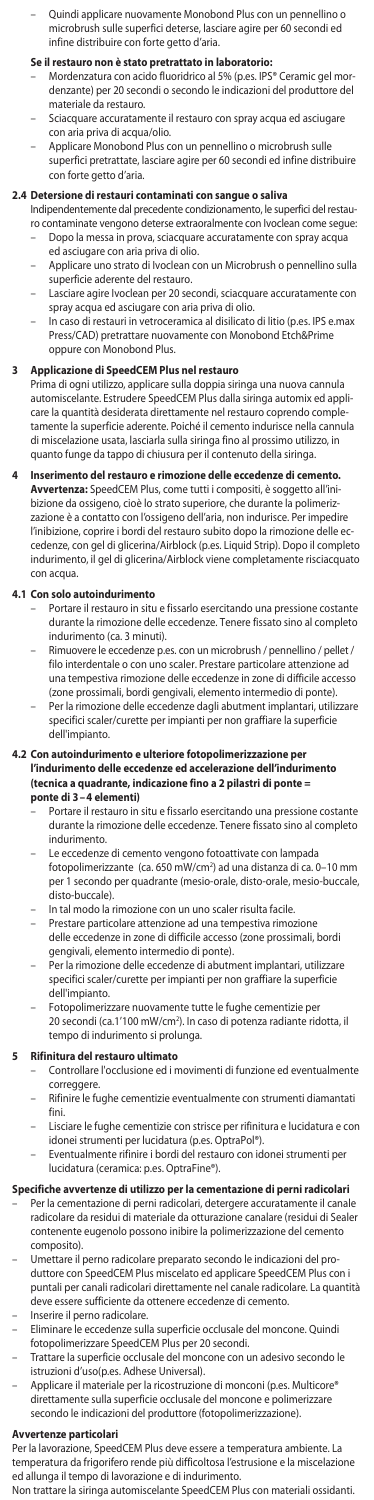#### **Avvertenza**

- Evitare il contatto di SpeedCEM Plus con la cute/mucose e con gli occhi. – SpeedCEM Plus allo stato non indurito può avere un effetto leggermente
- irritante e condurre ad una sensibilizzazione ai metacrilati.
- I convenzionali guanti medicali in commercio non proteggono da una sensibilizzazione ai metacrilati.

#### **Avvertenze di conservazione**

- SpeedCEM Plus deve essere conservato in frigorifero (2-8 °C).
- Non utilizzare SpeedCEM Plus dopo la data della scadenza.
- Non disinfettare le siringhe con disinfettanti ossidanti.
- Per chiudere la siringa SpeedCEM Plus, dopo l'uso, lasciare la cannula di miscelazione utilizzata sulla siringa che funge da tappo.
- Scadenza: vedi avvertenza sulla siringa, rispettiv. confezionamento.

# **Conservare fuori dalla portata dei bambini!**

### **Ad esclusivo uso odontoiatrico!**

Questo prodotto è stato sviluppato unicamente per un utilizzo in campo dentale. Il suo impiego<br>deve avvenire solo seguendo le specifiche istruzioni d'uso del prodotto. Il produttore non si<br>assume alcuna responsabilità per d'uso o da utilizzi diversi dal campo d'applicazione previsto per il prodotto. L'utilizzatore è responsabile per la sperimentazione del materiale per un impiego non esplicitamente indicato nelle istruzioni d'uso.

### **Español**

#### **Descripción**

SpeedCEM® Plus es un composite de cementación autoadhesivo y autopolimerizable con la opción de fotopolimerización para la cementación de restauraciones indirectas altamente resistentes de cerámica sin metal, cerámica con metal y metal. Con SpeedCEM Plus, no se requiere el uso de agentes de unión adicionales a la dentina. La jeringa de automezcla permite ahorrar tiempo ya que el material de cementación se aplica directamente en la restauración.

### **Colores**

SpeedCEM Plus está disponible en tres colores con diferentes grados de

- translucidez:
- transparente – amarillo
- blanco opaco

#### **Tiempos de trabajo y polymerización**

Los siguientes tiempos de trabajo se aplican a partir del momento que SpeedCEM Plus haya sido dispensado de la jeringa automezcla (los tiempos de trabajo dependen de la temperatura ambiente):

|                           | A temperatura ambiente   Intraoral<br>Aproximadamente 23°C |              |
|---------------------------|------------------------------------------------------------|--------------|
| Tiempo de trabajo         | aprox, 2 min                                               | aprox. 1 min |
| Tiempo de fraguado        | aprox, 6 min                                               | aprox. 3 min |
| (incl. tiempo de trabajo) |                                                            |              |

#### **Nota**

Una vez SpeedCEM Plus ha sido dispensado de la jeringa automezcladora, el proceso de polimerización se puede acelerar si le incide luz de manera intensa (luz operatoria, luz ambiente).

# **Composición**

La matriz de monómero está compuesta de dimetacrilatos y monómeros ácidos. Los rellenos inorgánicos son vidrio de bario, trifluoruro de iterbio, copolímero y dióxido de silicio altamente disperso. Los componentes adicionales son iniciadores, estabilizadores y pigmentos de color (< 1 %).

El tamaño de la partícula primaria del relleno inorgánico está entre 0.1 7 µm. El tamaño promedio de las partículas es 5 µm. El volumen total del relleno inorgánico es aprox. 40 vol. %.

# **Indicacion**<br>1) Cemer

- 1) Cementación permanente sobre dientes naturales con unas características de retención adecuadas en combinación con restauraciones indirectas hechas de :
	- óxido cerámicas, p. ej. óxido de zirconio (coronas, puentes, postes de endodoncia)
	- metal y metal cerámica (inlays, onlays, coronas, puentes, postes de endodoncias)
	- cerámica vítrea de disilicato de litio (coronas, puentes)
	- composites reforzados con fibra (postes de endodoncia)
- 2) Cementación permanente de coronas y puentes en pilares de implante hechos de los siguientes materiales:
	- óxido cerámicas (p. ej. óxido de circonio)
		- metal (p. ej. titanio)
			- cerámica vítrea de disilicato de litio

## **Contraindicaciones**

- SpeedCEM Plus está contraindicado
- En situaciones en las que la preparación/ forma del pilar del implante no proporcione una retención adecuada (p. ej. carillas, preparación de dientes o pilares de implantes cortos o severamente cónicos).
- Si se conoce que el paciente tiene algún tipo de alergia a cualquiera de los
- componentes de SpeedCEM Plus. En general, no se debe aplicar SpeedCEM Plus en la pulpa o en la dentina cerca de la pulpa expuesta.

#### **Efectos secundarios**

Hasta la fecha no se conocen efectos secundarios sistemáticos. En casos individuales, se han notificado reacciones alérgicas a alguno de sus componentes.

#### **Interacciones**

Las sustancias fenólicas (p. ej. eugenol, aceite de gaulteria) inhiben la polimerización. Por consiguiente, se debe evitar la aplicación de productos que contenga dichos componentes como enjuagues bucales o cementos temporales. Los desinfectantes con efecto oxidativo (p. ej. peróxido de hidrógeno) pueden interactuar con el sistema iniciador, el cual a su vez puede afectar el proceso de polimerización. Por tanto, no se debe desinfectar la preparación o la jeringa utilizando agentes oxidantes.

La jeringa se puede limpiar p. ej. con toallitas desinfectantes comunes. Los chorros alcalinos pueden comprometer el efecto de SpeedCEM Plus.

#### **Aplicación**

Para una información más detallada pueden consultarse las Instrucciones de Uso de los productos utilizados en combinación con SpeedCEM Plus.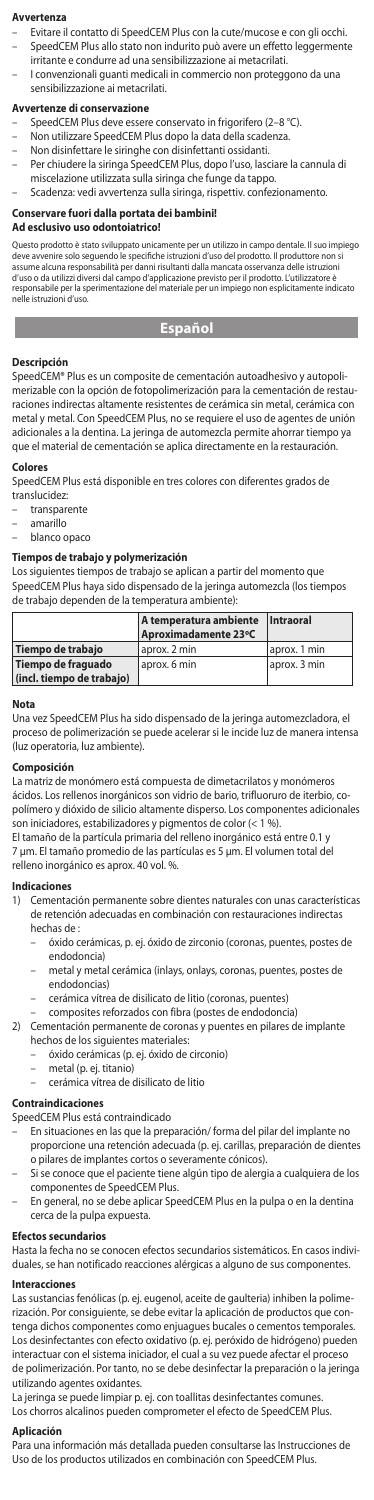# **1 Tratamiento previo de la preparación del diente o del pilar de implante**

# **1.1 Tratamiento previo del diente preparado Eliminación de la restauración provisional y limpieza del diente preparado.**

Retire los posibles residuos del composite de cementación provisional sobre el diente preparado usando un cepillo de pulido y una pasta de limpieza libre de aceites y fluoruro (p. ej. Proxyt® sin fluoruro). Enjuague con agua. Después séquelo con aire libre de aceites y agua. Evite el exceso de secado.

**Nota:** La limpieza con alcohol puede producir la deshidratación de la dentina.

# **Try-in de la restauración y aislamiento.**

A continuación se puede comprobar el color, la precisión de ajuste y oclusión de la restauración.

Se debe tener precaución cuando se comprueba la oclusión de objetos de cerámica frágiles antes de que estén colocados de forma permanente,<br>debido al riesgo de fractura. Es necesario asegurar un aislamiento fiable del área de operación con p. ej. OptraGate, rollos de algodón y eyector de saliva. Si el tejido dental duro se ha contaminado con saliva se debe limpiar la zona de nuevo.

## **1.2 Tratamiento previo del pilar del implante**

**Retire la restauración provisional** Retire la restauración provisional y, si está presente, el pilar provisional. Enjuague el lumen del implante y la encía del perimplante.

**Inserte y compruebe el pilar definitivo** De acuerdo con las instrucciones del fabricante.

Se puede colocar un hilo de retracción para poder comprobar mejor la precisión de ajuste de la restauración y para retirar el exceso del composite de cementación.

### **Try-in de la restauración y aislamiento.**

A continuación se puede comprobar el color, la precisión de ajuste y oclu-sión de la restauración. Se debe tener precaución cuando se comprueba la oclusión de objetos de cerámica frágiles antes de que estén colocados de forma permanente, debido al riesgo de fractura. Es necesario asegurar un aislamiento fiable del área de operación con p. ej. OptraGate, rollos de algodón y eyector de saliva.

# **Tratamiento previo de la superficie del pilar** Siguiendo las intrucciones del fabricante.

**Nota:** La contaminación con saliva o sangre debe ser evitada durante y después del tratamiento previo del pilar (try-in). Si es necesario, el pilar debe ser limpiado de nuevo usando una pasta libre de agua y fluor (p. ej. Proxyt sin fluoruro).

- **A) Pilares hechos de óxido de circonio y titanio:** limpie o arene la superficie del pilar extraoralmente como se describe en la sección 2.1/2.2
- **B) Pilares hechos de cerámica vítrea de disilicato de litio:** Tratamiento previo extraoral como se describe en la sección 2.3 usando, p. ej., Monobond Etch & Prime.

### **Sellado del pilar**

- Selle el canal del tornillo del pilar utilizando por p. ej. material de restauración provisional (p. ej. Telio® CS Inlay). Se recomienda aislar la cabeza del tornillo del material de restauración provisional con rollos de algodón.
- Enjuagar el pilar de implante con agua.
- Secar el pilar de implante.

### **2 Limpieza y tratamiento previo de la restauración**

Siguiendo las instrucciones del fabricante. **Nota:** la contaminación con saliva o sangre debe ser evitada durante y después del tratamiento previo de la restauración (try-in).

# **2.1 Restauraciones hechas de óxido cerámica - (p. ej. óxido de circonio,**

**IPS e.max® ZirCAD) ¡IMPORTANTE!** Con el fin de crear una fuerte unión, no limpie las superficies con ácido fosfórico.

Si la restauración ha sido arenada en el laboratorio:

– Aplicar Ivoclean para limpiar la restauración, como se describe en la sección 2.4.

- Si la restauración no ha sido arenada en el laboratorio:
- Arenar la superficie interna de la restauración (utilizar los parámetros de arenado indicados en las Instrucciones de Uso del fabricante, p. ej.
- IPS e.max® ZirCAD, max. 1 bar/14.5 psi, Al2O3). Limpie la restauración en baño de ultrasonido durante aprox. 1 minuto. – Enjuague minuciosamente con un chorro de agua y seque con aire libre de aceites.

#### **2.2 Restauraciones de metal o sobre metal**

- **¡IMPORTANTE!** Con el fin de crear una fuerte unión, no limpie las superficies con ácido fosfórico.
- Si la restauración ha sido arenada en el laboratorio:
- Aplicar Ivoclean para limpiar la restauración, como se describe en la sección 2.4
- Si la restauración no ha sido arenada en el laboratorio:
	- Arenar la superficie interna de la restauración (utilizar los parámetros de arenado indicados en las Instrucciones de Uso del material restaurador) hasta obtener una superficie homogéneamente mate
- Limpie la restauración en baño de ultrasonido durante aprox. 1 minuto. – Enjuague minuciosamente con un chorro de agua y seque con aire libre de aceites.

**Si la restauración contiene metales preciosos**, aplique Monobond Plus<br>a las superficies pre tratadas con un pincel o micro pincel y déjelo actuar<br>durante 60 segundos, para seguidamente dispersarlo con una pistola de aire.

## **2.3 Restauraciones hechas de cerámica vítrea de disilicato de litio (p. ej. IPS e.max® Press/CAD)**

# **A) Aplicación de Monobond® Etch & Prime**

- **Si la restauración ha sido pretratada o no en el laboratorio:**<br>– Después de la prueba en boca, enjuague la restauración con un spray de agua y seque con aire sin aceites.
- Aplique Monobond Etch & Prime en la superficie de unión usando un micro cepillo y frote la superficie durante 20 segundos ejerciendo una ligera presión. Déjelo reaccionar otros 40 segundos más.
	- Enjuague Monobond Etch & Prime con agua hasta que haya retirado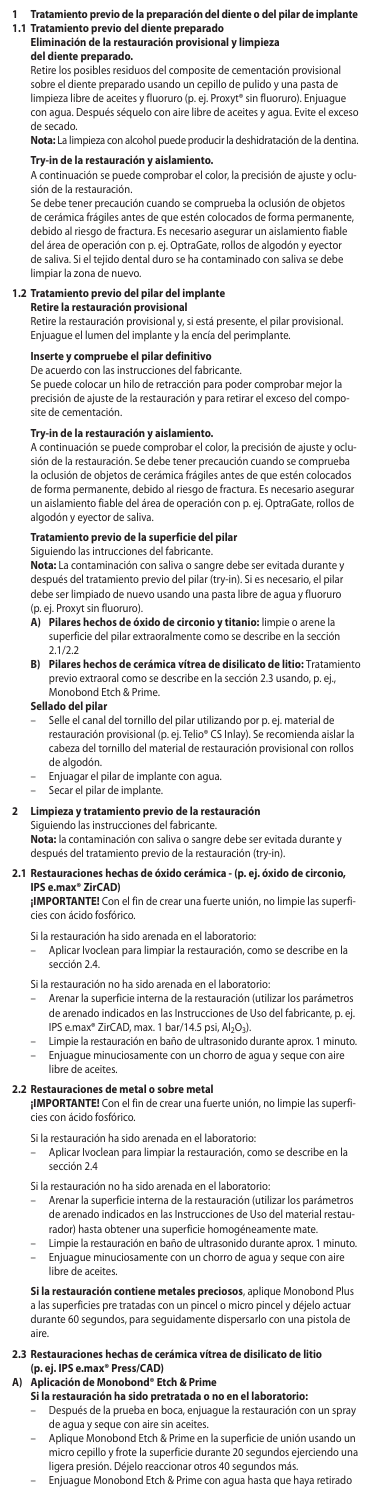- completamente el color verde. Si hay quedado residuos en las microporosidades después de enjuagar, se debe limpiar la restauración con agua en un baño de ultrasonido durante un máximo de 5 minutos.<br>Segue la restauración con un ebaño durante un máximo de 5 minutos. –<br>eque la restauración con un chorro de aire sin aqua y libre de aceites
- durante aproximadamente 10 segundos.

# **2.4 Limpieza de las restauraciones contaminadas con saliva o sangre** Independientemente de cualquier acondicionamiento previo, limpiar

- las superficies extraorales de las restauraciones contaminadas usando
	- Ivoclean de la siguiente manera: Después del try-in, enjuague minuciosamente la restauración con un chorro de agua libre de aceite y aire.
	- Cubrir toda la superficie de unión de la restauración con una capa de Ivoclean usando un microcepillo o un cepillo.
	- Dejar actuar durante 20 segundos para que el Ivoclean haga su efecto, y enjuagar después minuciosamente con un chorro de agua libre de aceite y aire.
	- Las restauraciones hechas de cerámica de vidrio de disilicato de litio (p. ej. IPS e.max Press/CAD) deben ser tratadas de nuevo con Monobond Etch & Prime o Monobond Plus.

### **B) Procedimiento utilizando Monobond Plus**

- 
- **Si la restauración ha sido pretratada en el laboratorio:** Si la restauración ha sido pretratada en el laboratorio, se debe limpiar después del try-in utilizando Ivoclean como se describe anteriormente. – A continuación, aplique de nuevo Monobond Plus a las superficies pre
- tratadas con un pincel o micro pincel y déjelo actuar durante 60 segundos, para seguidamente dispersarlo con un fuerte chorro de aire.

- **Si la restauración no ha sido pretratada en el laboratorio:**<br>– Grabe con un 5% de ácido hidrofluorídico (p. ej. IPS® Ceramic Etching Gel) durante 20 segundos de acuerdo con las Instrucciones de Uso del fabricante.
- Enjuague minuciosamente con un chorro de agua y seque con aire libre de aceites.
- Aplique Monobond Plus a las superficies pre tratadas con un pincel o micro pincel y déjelo actuar durante 60 segundos, para seguidamente dispersarlo con un fuerte chorro de aire.

### **3 Aplicación de SpeedCEM Plus en la restauración**

En cada aplicación, coloque una nueva punta automezcladora en la jeringa doble. Extraiga SpeedCEM Plus de la jeringa de automezcla, aplique la cantidad deseada directamente sobre la restauración y cubra completamente la superficie de unión. El material de cementación polimerizará en la punta automezcladora, lo que puede servir para sellar el contenido de la jeringa hasta la siguiente aplicación.

### **4 Coloque la restauración y retire el exceso de cemento.**

**Nota:** Como el resto de composites, SpeedCEM Plus está sujeto a la inhibi-ción por oxígeno. Esto significa que la capa superficial no polimeriza completamente ya que entra en contacto con el oxígeno de la atmósfera. Para evitar esto, cubra inmediatamente los márgenes de la restauración con gel de glicerina (p. ej. Liquid Strip) después de retirar el exceso de material. Después de completar la polimerización, enjuague el gel de glicerina con agua.

# **4.1 exclusivamente autopolimerizable**

- Coloque la restauración y manténgala en su sitio ejerciendo una presión uniforme hasta que el exceso del material se haya retirado y el nento se haya polimerizado completamente. (aprox. 3 min.)
- Retire el exceso de material p. ej. con un microcepillo/cepillo/hilo dental o bisturí. Asegúrese de retirar el exceso de material durante el proceso, especialmente en áreas de difícil acceso (márgenes proximales o gingivales, pónticos).
- Para retirar el exceso de material de los pilares de implantes, se deben utilizar raspadores especiales de implante para evitar rayar la superficie

# **4.2 autopolimerización con luz adicional para polimerizar el exceso de material o acelerar el proceso de polimerización (técnica de cuartos, indicado para casos de puentes de hasta 2 pilares = puentes de 3 a 4 unidades)**

- Coloque la restauración y manténgala en su sitio ejerciendo una presión uniforme hasta que el exceso del material se haya retirado y el cemento se haya polimerizado completamente.
- El exceso de cemento se fotopolimeriza con una lámpara de polimerización (aprox. 650 mW/cm<sup>2</sup>) a una distancia de aprox. 0-10 mm durante 1 segundo por cuarto de superficie.
- Siguiendo este procedimiento, el exceso de material se puede retirar fácilmente con un bisturí.
- Asegúrese de retirar el exceso de material durante el proceso, especialmente en áreas de difícil acceso (márgenes proximales o gingivales, pónticos).
- Para retirar el exceso de material de los pilares de implantes, se deben utilizar raspadores especiales de implante para evitar rayar la superficie.
- A continuación, fotopolimerice de nuevo todas las fugas de cemento durante 20 segundos (aprox. 1,100 mW/cm2 ). Si la salida de luz es menor, el proceso de polimerización tarda más tiempo.

# **5 Acabado de la restauración**

- Compruebe la oclusión y ajuste si fuera necesario.
- Si fuera necesario, repase las fugas de cemento con pulidor de diam – Alise las fugas de cemento con tiras de pulido y acabado y pula con fresas de pulido adecuadas (p. ej. OptraPol®).
- Si fuera necesario, repasar los márgenes de la restauración con pulidores adecuados (cerámicas: p. ej. OptraFine®).

# **Instrucciones especiales para la cementación de postes de endodoncia:**

- Para la cementación de postes de endodoncia, limpie cuidadosamente el canal de la raíz para retirar cualquier residuo de material que pudiera haber quedado. (Los residuos de selladores con base de eugenol pueden inhibir la polimerización del composite de cementación).
- Humedezca el poste de endodoncia, el cual ha sido preparado de ac con las Instrucciones de Uso del fabricante, con SpeedCEM Plus y aplique SpeedCEM Plus directamente sobre el canal de la raíz utilizando puntas de endodoncia. El material debe aplicarse en una cantidad suficiente que asegure el exceso de material.

### Inserte el poste de endodoncia.

– Retire el exceso de cemento de la superficie oclusal de la preparación del diente. Después, polimerice el SpeedCEM Plus durante 20 segundos.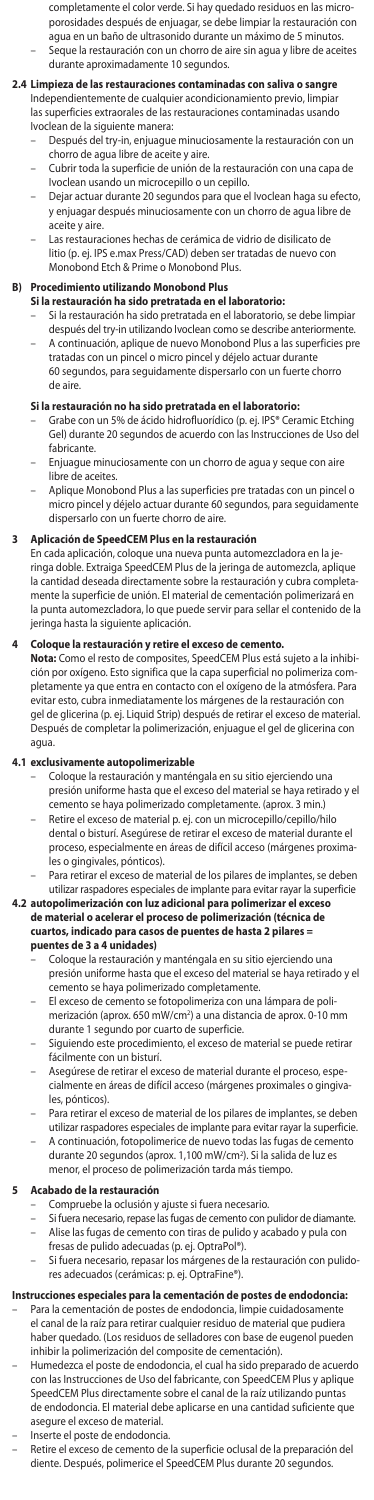- Prepare previamente la superficie oclusal con un adhesivo (p. ej. Adhese Universal) siguiendo sus instrucciones de uso.
- Aplique el material de muñones (p. ej. MultiCore®) directamente sobre SpeedCEM Plus para que sirva como agente de unión y polimerice de acuerdo a las instrucciones del fabricante (fotopolimerización).

### **Notas especiales**

SpeedCEM Plus debe estar a temperatura ambiente para poder aplicarlo. Con temperatura de refrigerador, el material es más difícil de extraer y se incrementa el proceso y los tiempos de polimerización.

No limpie la jeringa de automezcla de SpeedCEM Plus con agentes que tengan efecto oxidativo.

### **Avisos**

- Evite el contacto de SpeedCEM Plus sin polimerizar con la piel/ mucosa u ojos.
- SpeedCEM Plus sin polimerizar puede causar una ligera irritación y puede provocar una sensibilización a los metacrilatos.
- Los guantes médicos del mercado no proporcionan protección
- contra el efecto de sensibilización de los metacrilatos.

### **Almacenamiento**

- SpeedCEM Plus requiere un almacenamiento frío (2–8°C).
- No utilice SpeedCEM Plus después de la fecha de caducidad indicada.
- No desinfecte las jeringas con desinfectantes oxidativos.
- Guarde la jeringa automezcla de SpeedCEM Plus con la punta de mezcla después de cada uso.
- Fecha de caducidad: ver la nota de jeringas y envoltorios.

## **¡Manténgalo fuera del alcance de los niños!**

### **Sólo para uso odontológico.**

Este material ha sido fabricado para su uso dental y debe manipularse según las instruccion<br>de uso. El fabricante no se hace responsable de los daños ocasionados por otros usos o una de uso. El fabricante no se hace responsable de los daños ocasionados por otros usos o una<br>manipulación indebida. Además, el usuario está obligado a comprobar, bajo su propia respon-<br>sabilidad, antes de su uso, si el mater figuran en las instrucciones de uso.

# **Portugues**

#### **Descrição**

SpeedCEM® Plus é um cimento resinoso autoadesivo, autopolimerizável, com opção de fotopolimerização, para a cimentação de restaurações indiretas de alta resistência totalmente cerâmicas, metalocerâmicas e metálicas. Quando SpeedCEM Plus é usado, adesivos dentinários adicionais não são necessários. A seringa de automistura permite a aplicação direta do material de cimentação na restauração, economizando tempo.

#### **Cores**

SpeedCEM Plus está disponível em três tons com diferentes graus de translucidez:

- transparente
- amarelo
- branco opaco

#### **Tempo de trabalho e de presa**

Os seguintes tempos se aplicam assim que SpeedCEM Plus for dispensado a partir da seringa de automistura (o trabalho e tempos de presa dependem da temperatura ambiente):

|                                                   | À temperatura ambiente Intraoralmente<br>aproximadamente a 23°C |                       |
|---------------------------------------------------|-----------------------------------------------------------------|-----------------------|
| Tempo de trabalho                                 | aproximadamente 2 min                                           | aproximadamente 1 min |
| Tempo de presa (incluindo<br>o tempo de trabalho) | aproximadamente 6 min                                           | aproximadamente 3 min |

**Nota** Após SpeedCEM Plus ser dispensado a partir da seringa de automistura, o processo de polimerização pode ser acelerado pela iluminação intensa (luz do foco, luz ambiente).

## **Composição**

A matriz do monômero é composta por de dimetacrilatos e monômeros ácidos. As cargas inorgânicas são vidro de bário, trifluoreto de itérbio, copolímero e dióxido de silício altamente disperso. O conteúdo adicional é composto de iniciadores, estabilizadores, pigmentos de cor (<1%). O tamanho das partículas primárias do conteúdo inorgânico está entre 0,1 e 7 µm. O tamanho médio de partícula é 5 μm. O conteúdo total de cargas inorgânicas é de aproximadamente 40% em volume.

# **Indicações**

- 1) Cimentação definitiva em dentes naturais com características de retenção adequadas em conjunto com restaurações indiretas feitas de:
	- óxidos cerâmicos, por exemplo, óxido de zircônio (coroas, pontes, pinos endodônticos)
	- metais e metalocerâmicas (inlays, onlays, coroas, pontes, pinos endodônticos)
	- vitrocerâmica de dissilicato de lítio (coroas, pontes)
	- compósitos reforçados por fibras (pinos endodônticos)
- 2) Cimentação definitiva de coroas e pontes sobre pilares de implantes, que ofereçam retenção adequada e cujos intermediários protéticos sejam são confeccionados com os seguintes materiais:
	- óxidos cerâmicos (por exemplo, óxido de zircônio)
	- metal (por exemplo, de titânio)
	- vitrocerâmica de dissilicato de lítio

# **Contraindicações**

SpeedCEM Plus é contraindicado

- em situações em que o preparo/formato do pilar do implante não fornecem retenção adequada (por exemplo, facetas, preparos de dentes curtos ou severamente cônicos/pilares de implantes).
	- se o paciente for conhecido por ser alérgico a qualquer um dos ingredientes do SpeedCEM Plus.
- Em geral, o SpeedCEM, não deve ser aplicado sobre polpa exposta ou dentina próxima da polpa.

#### **Efeitos colaterais**

Não são conhecidos efeitos colaterais sistêmicos, até esta data. Em casos raros, foram relatadas reações alérgicas aos componentes individuais.

## **Interações**

Substâncias fenólicas (por exemplo, o eugenol, óleo de gaultéria) inibem a polimerização. Consequentemente, a utilização desses produtos, por exemplo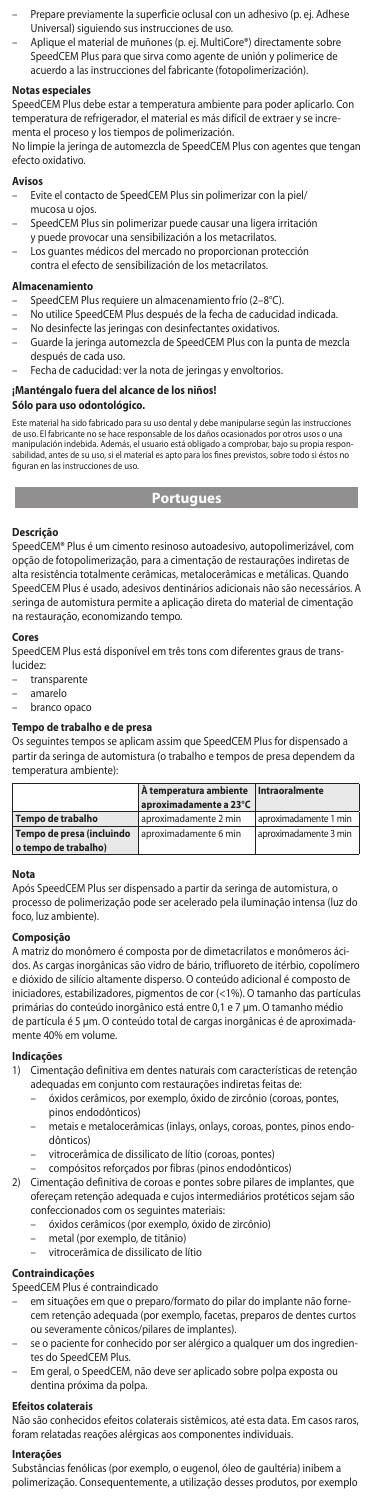colutórios bucais e cimentos temporários, que contêm esses componentes deve ser evitada. Desinfetantes com um efeito oxidante (por exemplo, peróxido de hidrogênio) podem interagir com o sistema iniciador, que por sua vez podem prejudicar o processo de polimerização. Por conseguinte, o preparo e a seringa não devem ser desinfetados usando agentes oxidantes. A seringa pode ser limpa, por exemplo, com toalhas desinfetantes usual Jato alcalino pode comprometer o efeito do SpeedCEM Plus.

#### **Utilização**

Por favor, consulte também as instruções relevantes para o uso dos produtos utilizados em conjunto com SpeedCEM Plus para obter informações mais detalhadas.

# **1 Pré-tratamento do dente preparado ou pilares de implantes 1.1 Pré-tratamento do dente preparado**

Remoção da restauração dente preparado

Remova possíveis resíduos de compósito de cimentação temporária do dente preparado com uma escova de polimento e uma pasta de limpeza livre de óleo e de fluoreto (por exemplo, Proxyt® fluoride-free). Enxaguar com jato de água. Então, secar levemente com ar livre de água e óleo. Evitar secar em excesso.

**Nota:** A limpeza com álcool pode levar desidratação excessiva da dentina.

**Prova da restauração e isolamento** Em seguida, a cor, a precisão de ajuste e oclusão da restauração podem ser verificados.

Cuidados devem ser tomados quando verificar a oclusão de objetos de cerâmica frágeis e quebradiços, antes de serem permanentemente posicionados, porque há um risco de fratura. É essencial para garantir um isolamento seguro da área operada com, por exemplo, OptraGate®, roletes de algodão, sugador e material absorvente. Tecido dental que tenha sido contaminado com saliva precisa ser limpo novamente.

# **1.2 Pré-tratamento do pilar do implante**

Remoção da restauração provisória Remova a restauração provisória e, se presente, o pilar provisório. Lavar o lúmen do implante e gengiva peri-implantar.

# **Inserir e verificar pilar definitivo**

De acordo com as instruções do fabricante.

Um fio retrator pode ser colocado para se melhorar a capacidade de verificar o ajuste da adaptação da restauração e remover o excesso de compósito de cimentação.

**Prova da restauração e isolamento** Em seguida, a cor, a precisão de ajuste e oclusão da restauração podem ser verificados. Cuidados devem ser tomados quando verificar a oclusão de objetos de cerâmica frágeis e quebradiços, antes de serem permanente-mente posicionados, porque há um risco de fratura. É essencial se garantir um isolamento seguro da área operatória - de preferência com OptraGate, roletes de algodão, sugador e material absorvente - quando se realiza cimentação adesiva com compósitos.

#### **Pré-tratamento da superfície do pilar protético**

**Nota:** A contaminação com saliva ou sangue deve ser evitada durante e após o pré-tratamento do pilar (prova). Se necessário, o pilar deve ser limpo novamente in situ utilizando água e pasta de limpeza sem flúor (por exemplo, com Proxyt® sem flúor).

- **A) Os pilares confeccionados com óxido de zircônio e titânio:** Limpar ou jatear a superfície do pilar extraoralmente, tal como descrito na
- seção 2.1/2.2 **B) Pilares confeccionados com vitrocerâmica de dissilicato de lítio:** Pré-tratamento extra-oral como descrito na seção 2.3 usando, por exemplo, Monobond Etch & Prime

#### **Selamento do pilar protético**

- Selar o canal do parafuso do pilar utilizando por exemplo, um material restaurador temporário (por exemplo Telio® CS Inlay). Recomenda-se isolar a cabeça do parafuso a partir do material de restauração temporário com bolinhas de algodão.
- Lavar o pilar com jato de água.
- Seque o pilar.

### **2 Lavagem e pré-tratamento da restauração**

De acordo com as instruções do fabricante. **Nota:** A contaminação com a saliva ou sangue deve ser evitada, durante e após o pré-tratamento da restauração (prova).

# **2.1 Restaurações feitas de cerâmicas ricas em óxidos - (por exemplo, óxido de zircônio, IPS e.max® ZirCAD)**

**IMPORTANTE!** A fim de alcançar uma forte adesão, não limpar as superfícies com ácido fosfórico.

- Se a restauração foi jateada no laboratório:
- Aplicar Ivoclean, como descrito na seção 2.4, para limpar a restauração.
- Se a restauração não tiver sido jateada no laboratório: – Jatear a superfície interna da restauração (utilizar os parâmetros de jateamento indicados nas instruções de uso do fabricante do material de restauração, por exemplo, IPS e.max® ZirCAD, máx. 1 bar / 14,5 psi,  $Al<sub>2</sub>O<sub>3</sub>$ ).
- Limpar a restauração, por exemplo, em uma unidade de ultrassom
- durante aproximadamente 1 minuto. Lavar bem a restauração com jato de água e secar com ar isento de água/óleo.

# **2.2 Restaurações metálicas ou suportadas por metais IMPORTANTE!** A fim de criar uma forte adesão, não limpar as superfícies

metálicas com ácido fosfórico.

- Se a restauração foi jateada no laboratório:
- Aplicar Ivoclean, como descrito na seção 2.4, para limpar a restauração. Se a restauração não tiver sido jateada no laboratório:
- Jatear a superfície interna da restauração (utilizar os parâmetros de jateamento indicados nas instruções de utilização do material restaurador), até que uma superfície opaca uniforme seja alcançada.
- Limpar a restauração, por exemplo, em uma unidade de ultrassom durante aproximadamente 1 minuto.
- Lavar bem a restauração com jato de água e secar com ar isento de água/óleo.

**Se a restauração compreende metais preciosos,** aplicar Monobond Plus nas superfícies pré-tratadas usando uma escova ou microbrush, deixar reagir durante 60 segundos e em seguida dispersar com um forte jato de ar.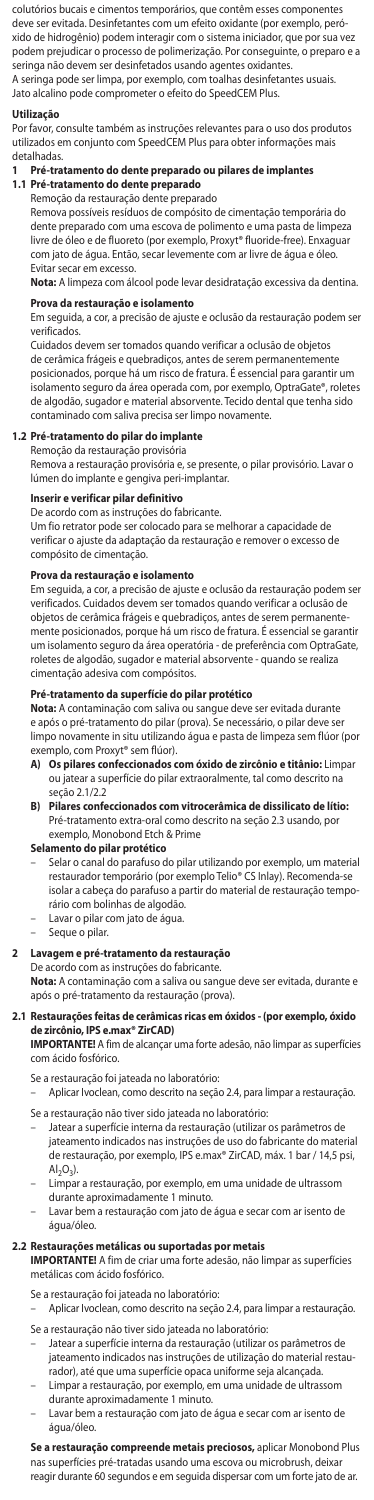### **2.3 As restaurações confeccionadas com vitrocerâmica de dissilicato de lítio (por exemplo, IPS e.max® Press/CAD)**

## **A) Procedimento usando Monobond Etch & Prime Independentemente do fato da restauração ter sido pré-tratada no laboratório:**

- Depois de provar, lavar abundantemente a restauração com jato de água e secar com ar isento de óleo.
- Aplicar Monobond Etch & Prime na superfície de ligação usando um microbrush e agite-o na superfície por 20 segundos usando uma leve pressão. Deixar reagir durante mais 40 segundos.
- Em seguida, enxaguar o Monobond Etch & Prime com água até que a cor verde seja removida. Se os resíduos tiverem permanecido n microporosidades após a lavagem, a restauração pode ser limpa com água em um limpador ultrassônico por 5 minutos.
- Seque a restauração com um forte jato de ar água e livre de óleo por aproximadamente 10 segundos.

# **B) Procedimento utilizando Monobond Plus**

- **Se a restauração foi pré-tratada no laboratório:**<br>– Se a restauração já foi pré-tratada no laboratório, ela deve ser limpa
- após a prova utilizando Ivoclean como descrito acima. – Posteriormente, reaplicar o Monobond Plus, sobre a superfície limpa, utilizando uma escova ou um microbrush, deixar reagir durante 60 segundos e, em seguida, dispersar com um forte jato de ar.

- **Se a restauração não tiver sido pré-tratada no laboratório:**<br>– Condicionar com ácido fluorídrico 5% (por exemplo IPS® Ceramic Etching Gel) durante 20 segundos, ou de acordo com as instruções do fabricante para a utilização do material de restauração. – Lavar bem a restauração com jato de água e secar com ar isento de
- água/óleo.
- Aplicar Monobond Plus nas superfícies pré-tratadas com uma escova ou microbrush, deixar agir durante 60 segundos e, em seguida, dispersar com um forte jato de ar.

**2.4 Limpeza de restaurações contaminadas com sangue ou saliva** Independentemente de qualquer condicionamento anterior, limpar as superfícies contaminadas da restauração extraoralmente utilizando Ivoclean da seguinte maneira:

- Após a prova, lavar abundantemente a restauração com spray de água e secar com ar isento de óleo.
- Cobrir toda a superfície de adesão da restauração com uma camada de Ivoclean utilizando um microbrush ou um pincel.
- Aguardar 20 segundos para que o Ivoclean entre em ação, em se-
- guida, enxaguar com spray de água e secar com ar isento de óleo. As restaurações confeccionadas com vitrocerâmica de dissilicato de lítio de (por exemplo IPS e.max® Press/CAD) devem ser preparadas novamente com Monobond Etch & Prime ou Monobond® Plus.

# **3 Aplicação de SpeedCEM Plus na restauração**

Para cada aplicação, coloque uma nova ponta de automistura na seringa dupla. Extruir o SpeedCEM Plus, a partir da seringa de automistura, aplicar a quantidade desejada diretamente na restauração e cobrir toda a superfície de união. Como o material de cimentação irá polimerizar na ponta de mistura usada, ela pode servir como tampa para o conteúdo da seringa até a próxima aplicação.

## **4 Cimentação da restauração e remoção do excesso de cimento**

**Nota:** Tal como acontece com todos os compósitos, SpeedCEM Plus é sujeito a inibição pelo oxigênio. Isto significa que a camada superficial não se polimeriza durante a polimerização, uma vez que entra em contato com o oxigênio atmosférico. Para evitar isso, cobrir as margens da restauração com glicerina gel/ar (por exemplo, Liquid Strip) imediatamente após a remoção do excesso de material. Depois da polimerização completa, o bloco de gel de glicerina / ar é lavado com água.

### **4.1 exclusivamente autopolimerizável**

- Assentar a restauração e mantê-la em posição exercendo uma pressão uniforme até que o excesso de material seja removido e que o cimento tenha polimerizado completamente (aproximadamente 3 min.)
- Retire o excesso de material, por exemplo, com um microbrush / escova / espuma / fio dental ou raspador. Certifique-se de remover o excesso de material dentro do tempo de trabalho, especialmente em áreas que são de difícil acesso (margens proximais ou gengivais, pônticos).
- Para remover o excesso de material de pilares de implantes, raspadores / curetas especiais para implantes devem ser usados para evitar arranhar da superfície do implante.

# **4.2 Autopolimerização com ativação adicional de luz para polimerizar o excesso de material ou acelerar o processo de polimerização (técnica de fotopolimerização por quadrantes da superfície da restauração, indicada para casos com até 2 pilares da ponte = a pontes de 3 - 4 unidades)**

- Assentar a restauração e mantê-la em posição exercendo uma pressão uniforme até que o excesso de material seja removido e que o cimento tenha polimerizado completamente.
- O excesso de cimento é fotopolimerizável com uma luz de polimeri-zação (cerca de 650 mW/cm2 ). A uma distância de aproximadamente 0-10 mm por 1 segundo por quadrante da superfície (mésio-lingual, disto-lingual, mésio-vestibular, disto-vestibular).
- Seguindo este procedimento, o material em excesso pode ser facilmente removido com um raspador.
- Certifique-se de remover o excesso de material a tempo, especial-mente em áreas que são de difícil acesso (margens proximais ou gengivais, pônticos).
- Para remover o excesso de material de pilares de implantes, raspado res / curetas especiais para implantes devem ser usados para evitar arranhar da superfície do implante.
- Posteriormente, fotopolimerizar todas as linhas de cimentação nova-mente por 20 segundos (aproximadamente 1.100 mW/cm2 ). Se a saída de luz for mais baixa, a fotopolimerização demora mais.

- **5 Acabamento da restauração concluída** Verifique a oclusão e função e ajuste conforme necessário.
	- Se necessário, dar acabamento na linha de cimentação com pontas diamantadas de acabamento.
	- Alisar as linhas de cimentação com tiras de acabamento e polimento e polir com polidores adequados (por exemplo OptraPol®).
	- Se necessário, dar acabamento nas margens da restauração com poli-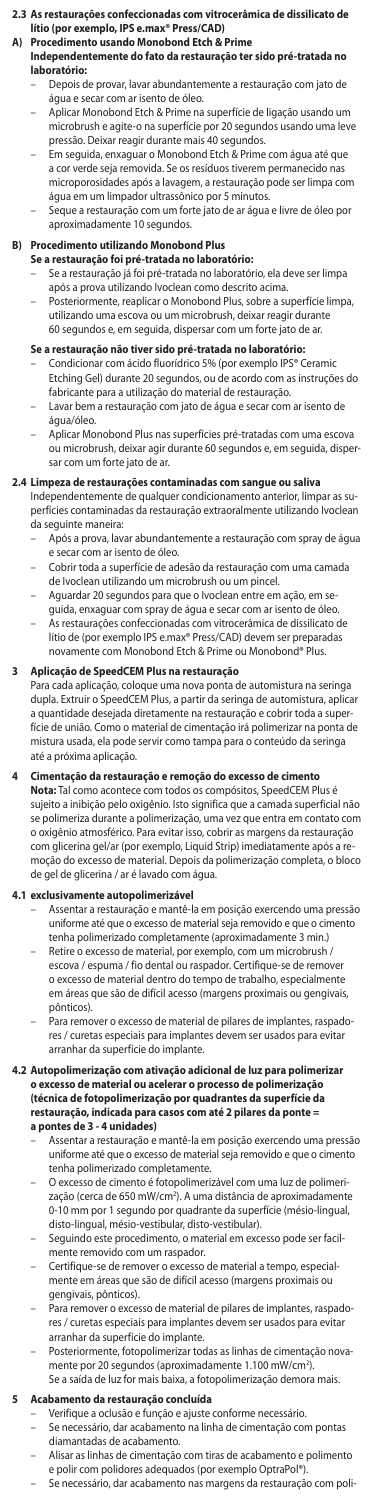dores adequados (cerâmica, por exemplo OptraFine®).

# **Instruções especiais para a cimentação de pinos endodônticos:**

- Para a cimentação de pinos endodônticos, limpar cuidadosamente o canal da raiz para remover qualquer material residual de preenchimento do canal radicular. (Resíduo de cimentos à base de eugenol podem inibir a polimerização do compósito de cimentação.)
- Molhar o pino endodôntico, que foi preparado de acordo com as instruções do fabricante, com o SpeedCEM Plus misturado e aplicar SpeedCEM Plus diretamente no canal radicular usando limas endodônticas. O mate-rial deve ser aplicado numa quantidade suficiente para fornecer o cimento em excesso.
- Inserir o pino endodôntico.
- Remover o excesso de cimento a partir da superfície oclusal do preparo. Em seguida, fotopolimerizar o SpeedCEM Plus por 20 segundos. – Pré-tratar a superfície oclusal do preparo com um adesivo (por exemplo
- AdheSE Universal) de acordo com as respectivas Instruções de Uso. – Aplicar o material de construção do núcleo (por exemplo MultiCore®)
- diretamente sobre a superfície oclusal do preparo e polimerizar de acordo com as instruções do fabricante (fotopolimerização).

#### **Notas especiais**

O SpeedCEM Plus deve estar em temperatura ambiente quando é aplicado. Em baixas temperaturas como da geladeira, o material é difícil de extruir e o seu processamento e tempos de cura são aumentados.

Não limpe as seringas de automistura SpeedCEM Plus com agentes que têm um efeito oxidativo.

### **Aviso**

- Evitar o contato do SpeedCEM Plus não polimerizado com a pele / mem-branas mucosas ou olhos.
- SpeedCEM Plus não polimerizado pode provocar uma ligeira irritação e
- pode levar a uma sensibilização contra metacrilatos. Luvas de procedimentos médicos comuns não oferecem proteção contra os efeitos sensibilizantes dos metacrilatos.

#### **Armazenamento**

- Armazenamento frio (2-8 °C), é necessário para o SpeedCEM Plus.
- Não utilize SpeedCEM Plus após a data de validade indicada.
- Não desinfetar as seringas com desinfetantes oxidantes. – Armazenar a seringa de automistura do SpeedCEM Plus com a ponta de
- mistura acoplada após o uso.
- Prazo de validade: veja nota nas seringas e pacotes.

# **Manter fora do alcance de crianças!**

# **Para uso somente em odontologia.**

O material foi desenvolvido exclusivamente para uso em odontologia. Processamento deve<br>ser realizado estritamente de acordo as Instruções de Uso. O fabricante não é responsável<br>pelos danos causados por outros usos ou por m por testar o material para a sua adequação e uso para qualquer propósito não explicitamente indicado nas Instruções de Uso. As descrições e dados não constituem nenhuma garantia de atributos e não são vinculativo

**Svenska**

**Beskrivning** SpeedCEM® Plus är ett självbondande, självhärdande dentalt resincement med ljushärdningsmöjlighet för cementering av indirekta restaurationer gjorda av förstärkt helkeramik, metallkeramik och metall. När SpeedCEM Plus används, behövs ingen extra dentinbonding. Automix-sprutan ger en tidsbesparande hantering av cementet när det appliceras i restaurationen.

### **Färger**

SpeedCEM Plus finns tillgänglig i tre färger med olika grader av translucens: – transparent

- gul
- vit opak

**Arbets- och stelningstider**  Nedanstående tider gäller så snart SpeedCEM Plus har tryckts ut ur automixsprutan (arbets- och stelningstid är beroende av den omgivande temperaturen).

|                                          | Vid rumstemperatur Intraoralt<br>$ca.23^{\circ}C$ |          |
|------------------------------------------|---------------------------------------------------|----------|
| Bearbetningstid                          | ca 2 min                                          | ca 1 min |
| <b>Stelningstid</b><br>(inkl. arbetstid) | ca 6 min                                          | ca 3 min |

# **Varning**

När SpeedCEM Plus har tryckts ut ur automix-sprutan kan härdningsprocessen påskyndas av intensivt ljus (operationsbelysning, omgivande ljus).

### **Sammansättning**

Monomermatrixen består av dimetakrylater och sura monomerer. De oorganiska fillermaterialen består av bariumglas, ytterbiumtrifluorid, co-polymer och amorf kiseldioxid. Ytterligare innehåll är initiatorer, stabilisatorer och färgpigment (< 1 %). Den huvudsakliga partikelstorleken är mellan 0,1 μm och 7 μm. Medelpartikelstorleken är 5 μm. Det totala innehållet av oorganisk filler är ca 40 vol%.

# **Indikation**<br>1) Perman

- 1) Permanent cementering av indirekta restaurationer, på naturliga tänder med adekvat retention, framställda av:
	- Oxidkeramer, t ex zirkoniumoxid (kronor, broar, stift)
	- Metall och metallkeramer (inlägg, onlays, kronor, broar och stift) – Litiumdisilikat glaskeramer (kronor, broar)
	- Fiberförstärkta kompositstift (stift)
- 2) Permanent cementering av kronor och broar på implantatdistanser som är gjorda av följande material:
	- Oxidkeramer (t ex zirkoniumoxid)
	- Metall (t ex titan)
	- Litiumdisilikat glaskeram

### **Kontraindikation**

- SpeedCEM Plus är kontraindicerat:
- I situationer när preparationen inte har en adekvat retention (t ex fasader, korta eller starkt koniska tandpreparationer/implantatdistanser).
- Om en patient har känd allergi mot något av innehållet i SpeedCEM Plus. SpeedCEM Plus bör inte appliceras direkt på pulpanära område eller på exponerad pulpa.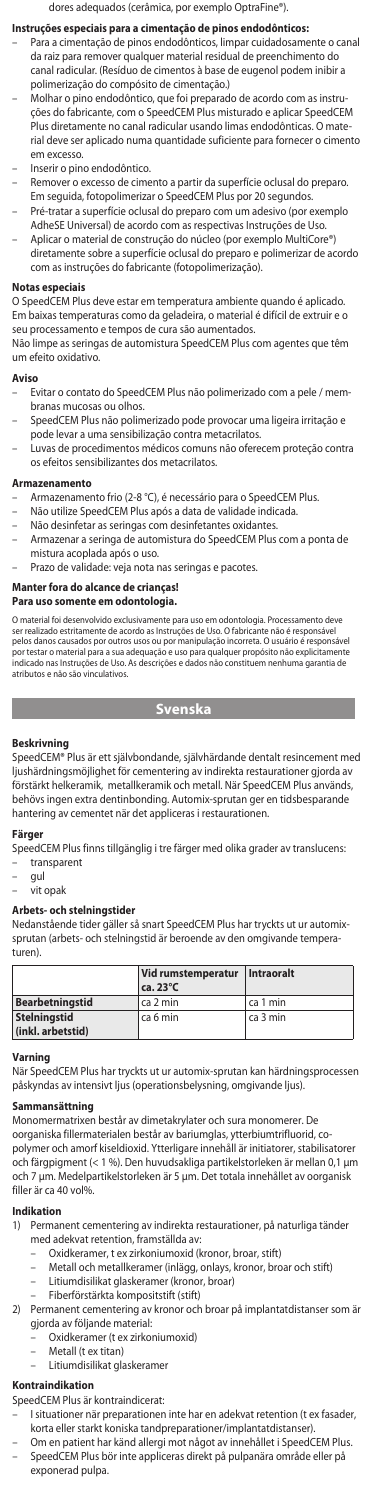#### **Sidoeffekter**

Systemiska sidoeffekter är till dags dato ej kända. I enstaka fall har allergiska reaktioner mot enstaka ingredienser rapporterats.

#### **Interaktioner**

Substanser som innehåller fenol (t ex eugenol, vintergrönolja) hämmar härdningsprocessen. Därför ska produkter som innehåller dessa komponenter unsköljningslösningar och temporära cement) inte användas. Desinfektionsmedel med oxiderande verkan (t ex väteperoxid) kan interagera med initiatorsystemet och på detta sätt påverka härdningen. Därför får inte preparationen eller sprutan desinficeras med ett medel som har oxiderande verkan. Sprutan kan torkas av med vanliga desinficerande kompresser. Basiska blästringspulver kan minska vidhäftningsförmågan hos SpeedCEM Plus.

# **Applicering**

Vänligen läs också bruksanvisningen för produkterna som används

tillsammans med SpeedCEM Plus för mer detaljerad information. **1 Förbehandling av den preparerade tanden eller implantatdistansen 1.1 Förbehandling av den preparerade tanden**

# **Avlägsnande av den temporära ersättningen och grundlig rengöring av den preparerade tanden**

Avlägsna eventuella rester av temporärt cement från preparationen med hjälp av en polerborste och en olje- och fluoridfri rengöringspasta (t ex Proxyt® fluoridfri). Skölj med vattenspray. Torka sedan lätt med vattenoch oljefri luft. Undvik att övertorka.

**Obs!** Rengöring med alkohol kan leda till dehydrering av dentinet.

### **Provning av restaurationen och torrläggning**

Nu kan färg, form och ocklusion på restaurationen kontrolleras. Var försiktig när ocklusionen kontrolleras på spröda keramiska material, innan de är permanent cementerade, då det finns risk för fraktur. En säker torrläggning av arbetsområdet, t ex med OptraGate®, bomullsrullar, salivsug och parotiskuddar, är absolut nödvändig. Salivkontaminerad tandsubstans måste rengöras på nytt.

#### **1.2 Förbehandling av implantatdistans**

**Avlägsna den temporära ersättningen** Avlägsna den temporära ersättningen och, om det finns en, den temporära distansen. Spola implantatlumen och periimplantär gingiva.

### Placering och kontroll av den definitiva dista

## Följ tillverkarens anvisningar.

För bättre kontroll av restaurationens passform, samt som hjälp för att ta bort överskott av det använda kompositcementet, kan en retraktionstråd appliceras.

### **Inprovning av restaurationen och torrläggning**

Nu kan restaurationens färganpassning, form, passform och ocklusion kontrolleras. Var försiktig när ocklusionen kontrolleras på spröda keramiska material, innan de är permanent cementerade, då det finns risk för fraktur. En säker torrläggning av arbetsområdet, t ex med OptraGate®, bomullsrullar, salivsug och parotiskuddar, är absolut nödvändig vid adhesiv cementering med komposit.

### **Förbehandling av distansytan**

Enligt tillverkarens instruktioner.

**Obs:** Kontaminering med saliv eller blod måste undvikas under och<br>efter förbehandlingen av distansen (inprovning). Vid behov, ska<br>distansen rengöras igen in situ genom att använda vatten- och fluoridfri rengöringspasta (t. ex. fluoridfri Proxyt).

- A) Distanser framställda av zirkoniumoxid och titan: Rengör elle
- sandblästra distansytan extra såsom beskrivet i avdelning 2.1/2.2 **B) Distanser framställda av litiumdisilikat glaskeram:** Förbehandla extra noggrant såsom beskrivet i avdelning 2.3 t. ex. med Monobond Etch & Prime

# **Förslutning av distans**

– Förslut skruvkanalen på distansen med t ex ett temporärt fyllningsmaterial (Telio® CS Inlay). Vi rekommenderar att du isolerar skruvhuvudet från det temporära fyllningsmaterialet med hjälp av en bomullspellet.

- Spola av distansen med vattenspray.
- Torka distansen.

### 2 Rengöring och förbehandling av restauration

Enligt tillverkarens instruktion

**Obs:** Kontaminering av saliv eller blod måste undvikas under och efter förbehandling av restaurationen (inprovning).

#### **2.1 Restaurationer gjorda av oxidkeramer (t ex zirkoniumoxid, IPS e.max® ZirCAD)**

**VIKTIGT!** För att erhålla en stark bindning, rengör inte ytorna med fosforsyra.

- Om restaurationen har sandblästrats på laboratoriet:
- Applicera Ivoclean, som beskrivet i avdelning 2.4, för att rengöra restaurationen.
- Om restaurationen inte har sandblästrats på laboratoriet:
- Sandblästra den inre ytan på restaurationen
	- (sandblästringsparametrar enligt anvisningarna från tillverkaren av materialet till restaurationen, t ex IPS e.max® ZirCAD, max. 1 bar/14,5 psi, Al<sub>2</sub>O<sub>3</sub>),
	-
- Rengör restaurationen vid behov i ultraljudsapparat i 1 minut. Spola av restaurationen grundligt med vattenspray och blästra torrt med vatten- och oljefri luft.

**2.2 Metall eller metallunderstödda restaurationer VIKTIGT!** För att erhålla en stark bindning, rengör inte ytorna med fosforsyra.

- Om restaurationen har sandblästrats på laboratoriet:
- Applicera Ivoclean, som beskrivet i avdelning 2.4, för att rengöra restaurationen.
- Om restaurationen inte har sandblästrats på laboratoriet:
- Sandblästra den inre ytan på restaurationen (sandblästringsparametrar enligt anvisningarna från tillverkaren av materialet till restaurationen) tills en jämn matt yta är uppnådd överallt.
- Rengör restaurationen vid behov i ultraljudsapparat i 1 minut. – Spola av restaurationen grundligt med vattenspray och blästra torrt med vatten- och oljefri luft.

**Om restaurationen innehåller ädelmetall,** applicera Monobond Plus med en pensel eller en mikroborste på den förbehandlade ytan, låt verka i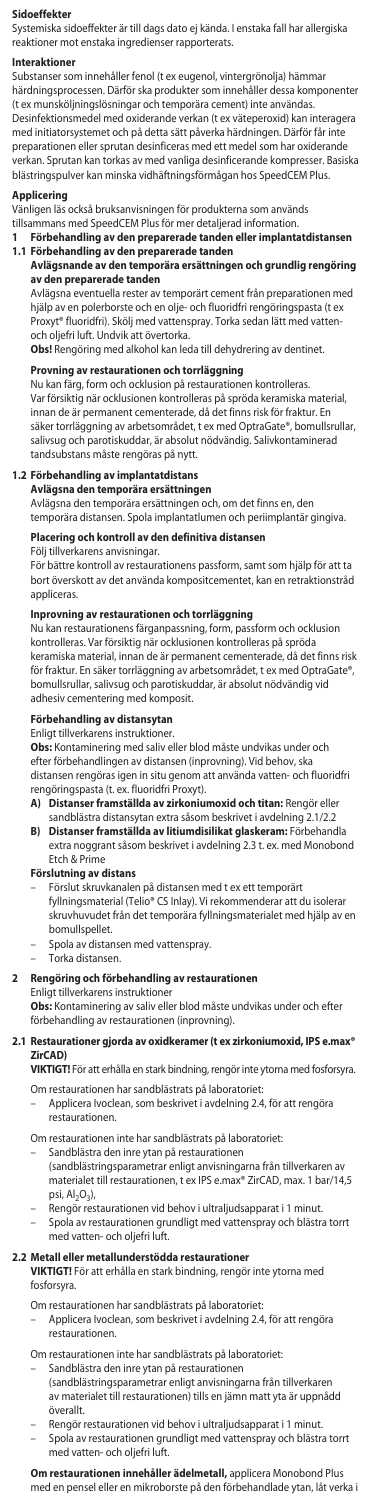60 sekunder. Blästra därefter med en stark luftström.

**2.3 Restaurationer gjorda av litiumdisilikat glaskeramik** 

### **(t ex IPS e.max® Press/CAD)**

- **A) Vid användning av Monobond Etch&Prime Oavsett om restaurationen är förbehandlad på laboratoriet:**
	- Efter inprovning, spola av restaurationen grundligt med vattenspray och blästra torrt med vatten- och oljefri luft.
	- Applicera Monobond® Etch & Prime med en mikroborste på den förbehandlade ytan och arbeta in det i ytan under lätt tryck i
	- 20 sekunder. Låt verka i ytterligare 40 sekunder. – Skölj sedan bort Monobond Etch & Prime med vatten tills den gröna
	- färgen är borta. Om rester finns kvar i mikroporerna efter sköljning, kan restaurationen rengöras med vatten i en ultraljudsapparat i upp till 5 minuter.
	- Blästra restaurationen med en stark luftström av vatten- och oljefri luft i ca 10 sekunder.

# **2.4 Rengöring av restaurationer kontaminerade med blod och saliv**

- Oavsett tidigare konditionering, rengör den kontaminerade ersättningen extraoralt med Ivoclean enligt följande:
	- Efter inprovning, spola grundligt av restaurationen med vattenspray och torka med oljefri luft
	- Täck hela bondingytan av restaurationen med ett skikt Ivoclean nom att använda en mikroborste eller en borste
	- Låt Ivoclean verka under 20 sekunder, spola därefter av med
	- vattenspray och torka med oljefri luft. – Restaurationer framställda av litiumdisilikat glaskeram (t.ex. IPS e.max Press/CAD) måste primas igen med Monobond Etch & Prime eller Monobond Plus.

### **B) Vid användning av Monobond Plus**

- **Om restaurationen är förbehandlad på laboratoriet:**<br>– Om restaurationen redan är förbehandlad på laboratoriet, ska den
	- rengöras efter inprovning med Ivoclean som beskrivet ovan.
- Därefter applicera Monobond® Plus igen med en pensel eller en mikroborste, låt verka i 60 sekunder och blästra därefter med en stark luftström.

- **Om restaurationen inte är förbehandlad på laboratoriet:**<br>– Etsa med 5 % fluorvätesyra (t ex IPS® Ceramic etsgel) i 20 sekunder eller enligt anvisningarna från tillverkaren av materialet till restaurationen.
- Spola av restaurationen grundligt med vattenspray och blästra torrt med vatten- och oljefri luft.
- Applicera Monobond® Plus med en pensel, låt verka i 60 sekunder och blästra därefter med en stark luftström.

### **3 Applicering av SpeedCEM Plus i restauration**

Placera en ny automix-spets på dubbelsprutan vid varje ny applikation. Tryck ut SpeedCEM Plus från automix-sprutan och applicera önskad mängd direkt i restaurationen. I och med att cementet härdar i den använda blandningsspetsen kan den användas som förslutning av sprutan, tills den ska användas igen (byt då till en ny blandningsspets).

### **4 Cementering av restaurationen och avlägsnande av överskottsmaterial**

Obs! Som alla andra kompositer, utsätts SpeedCEM Plus för syreinhibering. Detta innebär att ytskiktet inte polymeriseras av ljuset, då det kommer i kontakt med atmosfäriskt syre. För att undvika detta, täck restaurationens kanter med glyceringel/air block (t ex Liquid Strip) efter att överskottsmaterial har avlägsnats. Efter fullständig härdning, skölj bort glyceringel/air block med vatten.

# **4.1 Endast självhärdning**

- Sätt restaurationen på plats och håll fast den med ett jämnt tryck tills överskottsmaterialet har avlägsnats och cementet har härdat fullständigt (ca. 3 min.).
- Avlägsna överskottsmaterial omedelbart med en mikroborste/pensel/ bomullspellets/tandtråd eller scaler. Se till att överskottsmaterial tas bort i tid, speciellt i områden som är svåra att nå (approximalt, gingivala kanter, hängande led).
- Vid avlägsnande av överskott vid implantatdistanser bör speciella implantatscalers/-curetter användas för att inte repa implantatytan.

# **4.2 Självhärdning tillsammans med ljushärdning för att härda**

- **överskottsmaterial eller påskynda polymerisationen**<br>(**fjärdedelsteknik, indikation för upp till 2 brostöd = 3–4 ledsbro)**<br>– Sätt restaurationen på plats och håll fast den med ett jämnt tryck tills överskottsmaterialet har avlägsnats och cementet har härdat fullständigt.
- Cementöverskotten härdas med hjälp av härdljuslampa (ca 650 mW/cm2 ) under 1 sekund per fjärdedel (mesiolingualt, distolingualt, mesiobuccalt, distobuccalt) på ett avstånd av ca 0–10 mm.
- På detta sätt tas överskottet bort enkelt med en scaler.
- Se till att överskottsmaterial tas bort i tid, speciellt i områden som är svåra att nå (approximalt, gingivala kanter, hängande led).
- Vid avlägsnande av överskott vid implantatdistanser bör speciella
- implantatscalers/-curetter användas för att inte repa implantatytan. Ljushärda därefter alla cementskarvar en gång till under 20 sekunder (ca 1 100 mW/cm2 ). Om ljusintensiteten är lägre tar härdningen längre tid.

### **5** Finishering av den färdiga restauration

- Kontrollera ocklusion och funktioner, justera vid behov.
- Vid behov, använd ett diamantputssystem till cementskarvarna. Använd finisherings- och poleringsstrips till cementskarvarna och
- polera med passande polerare (t ex OptraPol).
- Vid behov, polera restaurationen igen med passande polerare (keramer: t ex OptraFine®).

## **Särskild användningsinformation för cementering av rotkanalstift**

- Vid cementering av rotkanalstift måste rotkanalen noggrant göras ren från rotfyllningsmaterial. (Rester från rotkanalsealers som innehåller eugenol kan inhibera polymeriseringen av kompositcementet).
- Rotkanalstiftet som förberetts enligt tillverkarens anvisningar fuktas med blandad SpeedCEM Plus. Applicera därefter SpeedCEM Plus direkt i rotkanalen genom att använda endodontiska kanyler. Materialet ska appliceras i en tillräcklig mängd för att skapa överskottscement. – Placera rotkanalstiftet.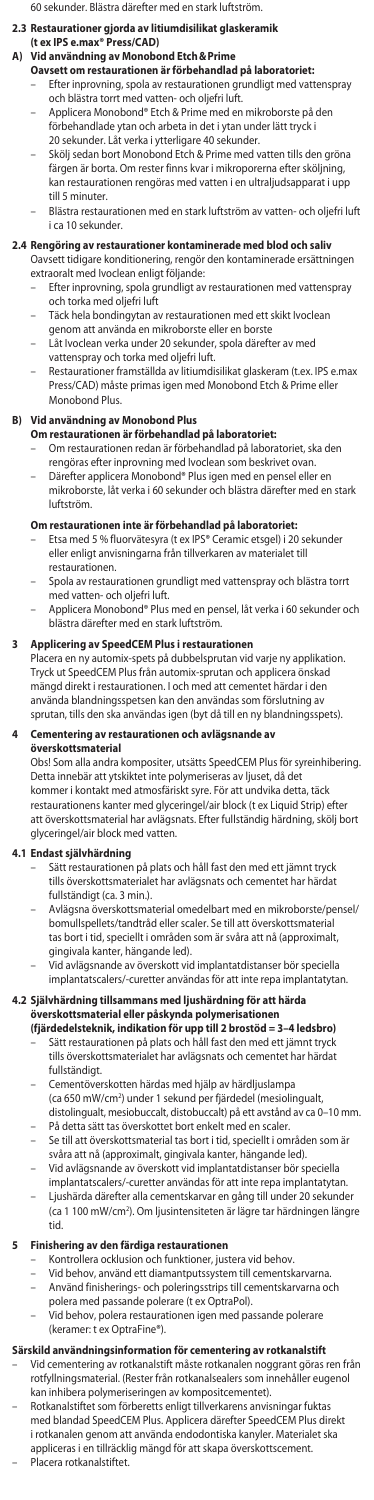- Avlägsna överskottsmaterial från den ocklusala preparationsytan.
- Ljushärda därefter SpeedCEM Plus under 20 sekunder. – Förbehandla den ocklusala ytan med en adhesiv (t.ex. Adhese Universal) enligt bruksanvisningen.
- Applicera pelaruppbyggnadsmaterialet (t. ex. MultiCore®) direkt på den ocklusala preparationsytan och härda enligt tillverkarens anvisningar (ljushärdning).

#### **Notera**

SpeedCEM Plus ska hålla rumstemperatur när det appliceras. Vid kylskåpstemperatur är det svårt att trycka ut och dess arbets- och ljushärdningstid ökar. Rengör inte SpeedCEM Plus automix-sprutor med oxiderande medel.

# **Varningar**

Undvik kontakt med hud/slemhinnor eller ögon.

Opolymeriserad SpeedCEM Plus kan ha en irriterande effekt som kan leda till sensibilisering mot metakrylater.

Kommersiella medicinska handskar ger inte tillräckligt skydd mot sensibiliseringseffekten av metakrylater.

### **Förvaring**

- Kylskåpsförvaring (2-8 °C) krävs för SpeedCEM Plus.
- Använd inte SpeedCEM Plus efter angivet förfallodatum.
- Desinficera inte sprutorna med oxiderande desinfektionsmedel – För att försluta SpeedCEM Plus-sprutan efter användning lämnas den
- använda blandningsspetsen kvar.
- Förfallodatum: se information på sprutan och förpackningen.

## **Förvaras utom räckhåll för barn!**

## **Endast för tandläkarbruk!**

Produkten är endast avsedd att användas för dentalt bruk och mäste användas i enlighet med<br>bruksanvisningen. Tillverkaren tar inget ansvar för skador uppkomna genom oaktsamhet att<br>följa bruksanvisningen eller användning ut

**Dansk**

## **Beskrivelse**

SpeedCEM® Plus er en selvadhærerende, kemisk hærdende plastcement med option for lysaktivering. SpeedCEM® Plus er velegnet ved cementering af laboratoriefremstillede restaureringer af høj-styrke helkeramik, metal-keramik og metal. Det er ikke nødvendigt at benytte særskilt adhæsiv sammen med SpeedCEM® Plus. Automix sprøjten sparer tid ved direkte applicering af cementen i restaureringen.

#### **Farver**

SpeedCEM Plus leveres i tre nuancer med forskellige grader af translucens: – transparent

- gul
- hvid opaque

#### **Arbejds- og afbindingstider**

Nedenstående tider gælder fra det tidspunkt, hvor SpeedCEM® Plus er blandet og presset ud af automix sprøjten (arbejds- og afbindingstiderne varierer med temperaturen i omgivelserne):

|                      | Ved rumtemperatur | Intra-oralt |
|----------------------|-------------------|-------------|
|                      | $Ca.23^{\circ}C$  |             |
| <b>Arbeidstid</b>    | Ca. 2 min         | l Ca. 1 min |
| <b>Afbindinastid</b> | Ca. 6 min         | l Ca. 3 min |
| (inkl. arbejdstid)   |                   |             |

#### **Bemærk**

Når SpeedCEM Plus er blandet og presset ud af automix sprøjten kan afbindingen accelereres af intensivt lys (fx operationslyset eller rumbelysningen).

**Sammensætning** Monomeren indeholder dimethacrylater og sure monomere. De uorganiske fillerpartikler er bariumglas, ytterbium trifluorid, co-polymere og finmalet silicium dioxid. Desuden er tilsat stabilisatorer og farvepigmenter (< 1%). De uorganiske fillerpartikler har en størrelse mellem 0,1 og 7 µm. Den gennemsnitlige partikelstørrelse er 5 µm. Mængden af uorganisk filler er ca. 40 vol%.

### **Indikatio**

- 1) Permanent cementering på naturlige tænder med tilstrækkelig mekanisk
	- retention af restaureringer fremstillet af: oxid keramik fx zirkoniumoxid (kroner, broer og pulpale stifter)
		- metal og metal-keramik (inlays, onlays, kroner, broer, pulpale stifter)
	- lithium disilikat glas-keramik (kroner, broer) fiber-forstærket komposit (pulpale stifter)
- 2) Permanent cementering af kroner og broer på implantat-abutments, som er
	- fremstillet af følgende materialer: oxid keramik (fx zirkoniumoxid)
	- metal (fx titanium)
	- lithium disilikat glas-keramik

#### **Kontraindikation**

SpeedCEM Plus er uegnet:

- 
- i kliniske situationer, hvor præparation eller abutment ikke giver tilstrækkelig mekanisk retention (fx facader, korte eller meget koniske stubbe/abutments)
- når patienten har kendt allergi for et eller flere af indholdsstofferne i SpeedCEM Plus.
- generelt skal SpeedCEM Plus ikke appliceres direkte på pulpa eller på dentin, der er tæt på pulpa.

**Bivirkninger**<br>Systemiske bivirkninger er ikke kendt til dato. I sjældne tilfælde er rapporteret<br>allergisk reaktion mod enkelte indholdsstoffer.

#### **Interaktioner**

Phenoler (fx eugenol, Gaultheria olie) inhiberer polymerisering. Som konsekvens skal brug af phenolholdige produkter (fx mundskyllemidler og provisoriske cementer) undgås. Oxiderende desinfektionsmidler (fx hydrogen peroxid/brintoverilte) kan interagere med initiator systemet og dermed påvirke afbindingsprocessen. Præparationen og sprøjten må ikke desinficeres med oxiderende midler.

Sprøjten kan aftørres med almindelige desinfektionsservietter.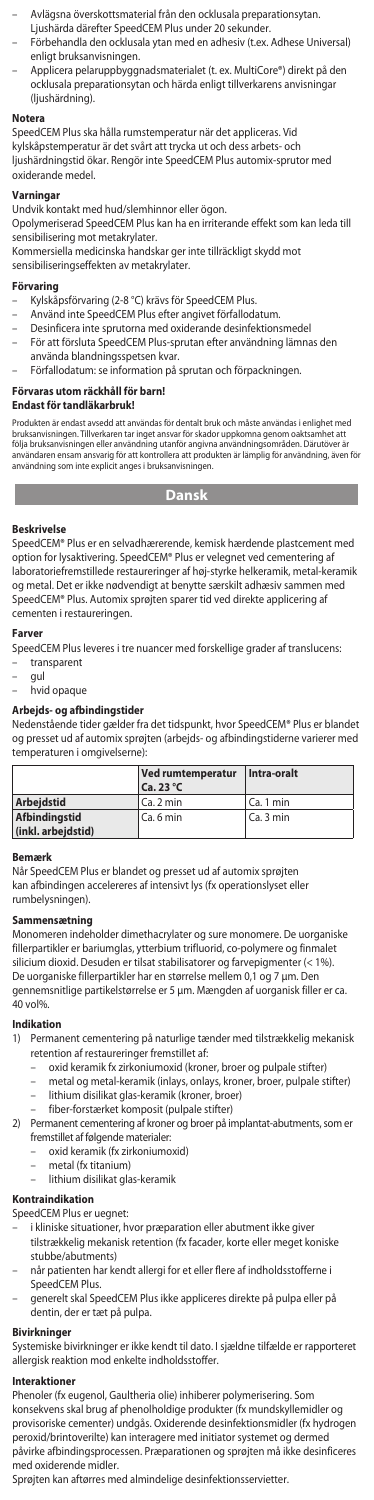Alkaliske midler til airpolisher og lignende kan kompromittere effekten af SpeedCEM Plus.

**Brug** Se også relevante instruktioner for de produkter, der benyttes sammen med SpeedCEM Plus for mere detaljerede oplysninger.

**1 Forbehandling af den præparerede tand eller implantat-abutment 1.1 Forbehandling af den præparerede tand**

**Fjernelse af provisorisk restaurering og omhyggelig rengøring af den** 

**præparerede tand** Fjern eventuelle rester af den provisoriske cement fra den præparerede tand med en polérbørste og en olie- og fluoridfri tandrensningspasta (fx Proxyt® fluoridefree). Skyl med vandspray. Tør let med vand- og oliefri luft.

Undgå udtørring. **OBS:** Aftørring med ethanol/alkohol kan udtørre dentinen.

**Indprøvning af restaurering og isolering** Nu kontrolleres farve, præcision og okklusion.

Vær påpasselig ved kontrol af okklusion på spinkle og skrøbelige keramiske restaureringer før de er cementeret permanent, da der er risiko for fraktur. Det er vigtigt at sikre pålidelig isolation af arbejdsfeltet fx med OptraGate®, vatruller, spytsug og absorberende pads. Dentin og emalje, der er kontamineret med saliva skal rengøres igen.

# **1.2 Forbehandling af implantat abutment**

## **Fiern provisori**

Fjern provisoriet og – hvis det er tilstede – det provisoriske abutment. Skyl .<br>nplantatet indvendig og gingiva omkring implantatet.

# **Indsæt og kontroller abutment**

I overensstemmelse med producentens retningslinjer. Anbring eventuelt en pochefiber/retraktionstråd for bedre kontrol af

tilpasning og for at fjerne overskydende cement.

# **Indprøvning af restaurering og isolering** Nu kontrolleres farve, præcision og okklusion.

Vær påpasselig ved kontrol af okklusion på spinkle og skrøbelige keramiske restaureringer før de er cementeret permanent, da der er risiko for fraktur. Det er vigtigt at sikre pålidelig isolation af arbejdsfeltet fx med OptraGate®, vatruller, spytsug og absorberende pads, når der skal cementeres adhæsivt med plastcement.

# **Forbehandling af implantat-abutmentets overflade**

I overensstemmelse med producentens retningslinjer. **Bemærk:** Kontaminering med spyt eller blod skal undgås under og efter forbehandling af abutmentet (indprøvning). Hvis det e abumentet rengøres igen in situ med vand og fluoridfri pudsepasta (fx

- Proxyt fluoridefree). **A) Abutments fremstillet af zirkoniumoxid og titan:** Rengør eller sandblæs abutmentets overflade ekstraoralt, som beskrevet i afsnit 2.1/2.2
- **B) Abutments af lithium disilikat glas-keramik:** Forbehandles ekstraoralt som beskrevet i afsnit 2.3 fx ved at bruge Monobond Etch

& Prime®

# **Forsegling af abutmentet**

- Forsegl skruekanalen på abutment med fx et provisorisk
- 
- fyldningsmateriale (fx Telio® CS Inlay). Det anbefales at isolere skruehovedet fra provisoriske fyldningsmaterialer med vatpellets. – Skyl abutment med vandspray.
- Tør abutment.

## **2** Rengøring og forbehandling af restaurering

I overensstemmelse med producentens retningslinjer. **Bemærk:** Kontaminering med spyt eller blod skal undgås under og efter forbehandling af restaureringen (indprøvning).

#### **2.1 Restaureringer af oxid keramik (fx zirkoniumoxid, IPS e.max® ZirCAD) VIGTIGT!** For at opnå en stærk binding må overfladen ikke rengøres med fosforsyre.

Hvis restaureringen er sandblæst på laboratoriet:

Påfør Ivoclean som beskrevet i afsnit 2.4 for at rengøre restaureringen. Hvis restaureringen ikke er sandblæst på laboratoriet:

Sandblæs restaureringens indre overflade (brug de parametre, de

- fremgår af producentens brugsanvisning fx IPS e.max® ZirCAD, max. 1 bar/14.5 psi,  $Al_2O_3$ ).
- Rengør restaureringen fx i ultralydsbad i ca. 1 minut.
- Skyl omhyggeligt restaureringen med vandspray og tør med vand-/ oliefri luft.

**2.2 Metal eller metal-understøttede restaureringer VIGTIGT!** For at opnå en stærk binding må overfladen ikke rengøres med fosforsyre.

Hvis restaureringen er sandblæst på laboratoriet:

– Påfør Ivoclean som beskrevet i afsnit 2.4 for at rengøre restaureringen. Hvis restaureringen ikke er sandblæst på laboratoriet:

- Sandblæs restaureringens indre overflade (brug de parametre, der
- fremgår af producentens brugsanvisning) til overfladen er jævnt mat. Rengør restaureringen fx i ultralydsbad i ca. 1 minut.
- Skyl omhyggeligt restaureringen med vandspray og tør med vand-/ oliefri luft.

#### **Hvis restaureringen indeholder ædelmetal:** Påfør Monobond Plus til den forbehandlede overflade med en pensel eller microbrush og lad det virke i 60 sekunder. Fordel med en stærk luftstrøm.

# **2.3 Restaureringer af lithium disilikat glas-keramik (fx IPS e.max® Press/CAD) A) Procedure med Monobond Etch&Prime**

- **Uafhængig af om restaureringen er forbehandlet på laboratoriet eller ej:**<br>– Efter indprøvning skylles restaureringen omhyggeligt med vandspray og tørres med vand- og oliefri luft.
- Påfør Monobond Etch & Prime på bindingsfladen med en microbrush og gnub det ind i overfladen i 20 sekunder med let pres. Lad det virke yderligere 40 sekunder.
- Skyl derefter omhyggeligt Monobond Etch & Prime væk med vand<br>til den grønne farve er helt forsvundet. Hvis der stadig er rester i .<br>elt forsvundet. Hvis der stadig er rester i mikroporøsiteter kan restaureringen skylles i vand i et ultralydsbad i op til 5 minutter.
- Tør restaureringen med en kraftig vand- og oliefri luftstrøm i ca. 10 sekunder.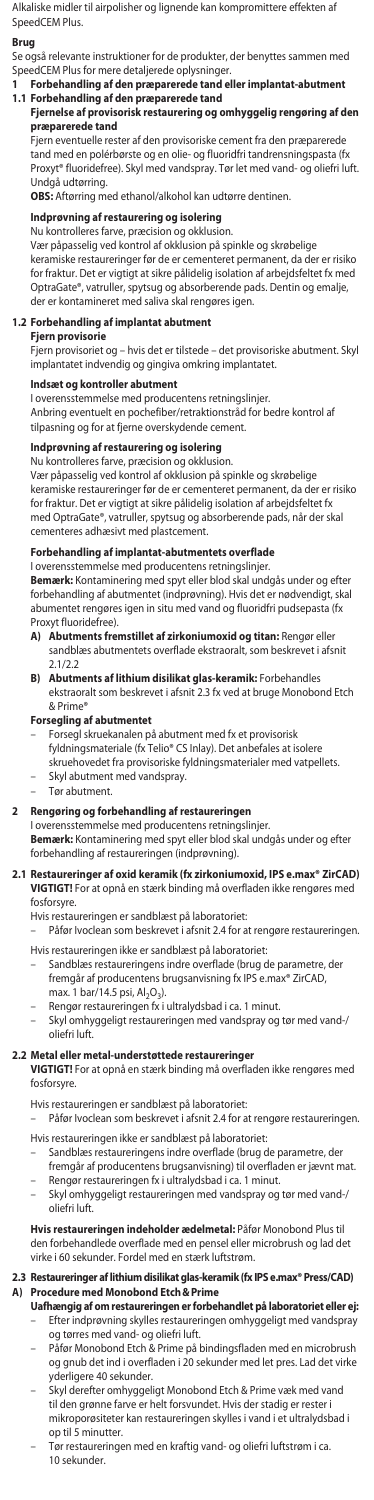### **B) Procedure med Monobond Plus**

**Hvis restaureringen er forbehandlet på laboratoriet:**<br>– Hvis restaureringen allerede er forbehandlet på laboratoriet skal den<br>rengøres efter indprøvning med Ivoclean som beskrevet ovenfor.

– Påfør derefter igen Monobond Plus på den rene overflade med en pensel eller microbrush. Lad Monobond Plus reagere på restaureringen i 60 sekunder og fordel det derefter med en kraftig luftstrøm.

- **Hvis restaureringen ikke er forbehandlet på laboratoriet:**<br>– Æts med 5% flussyre (fx IPS® Ceramic Etching Gel) i 20 sekunder eller i overensstemmelse med producenten af restaureringsmaterialets anbefalinger.
- Skyl omhyggeligt restaureringen med vandspray og tør med vand- og oliefri luft.
- Påfør Monobond Plus på den forbehandlede overflade med en pensel eller microbrush og lad det reagere i 60 sekunder. Fordel derefter med en kraftig luftstrøm.

# **2.4 Rengøring af restaureringer, der er kontamineret med blod eller spyt** Uanset tidligere behandling, skal den kontaminerede

restaureringsoverflade rengøres ekstraoralt med Ivoclean på følgende måde:

- Efter indprøvning skal restaureringen skylles med vandspray og tørres med oliefri luft.
- Påfør et lag Ivoclean på hele bindingsfladen med en microbrush eller børste.
- Lad Ivoclean virke i 20 sekunder, og skyl derefter med vandspray og oliefri luft.
- Restaureringer af lithium disilikat glas-keramik (fx IPS e.max® Press/ CAD) skal primes igen med Monobond Etch & Prime eller Monobond® Plus.

### **3 Påføring af SpeedCEM Plus i restaureringen**

Automix blandespidsen skal skiftes for hver applicering. Sæt en ny blandespids på automix sprøjten og pres den nødvendige mængde SpeedCEM Plus direkte fra blandespidsen ned i restaureringen. Hele bindingsfladen skal være dækket.

Cementen hærder i den brugte blandespids og den kan benyttes som forsegling til næste applicering.

**Indsætning af restaurering og fjernelse af overskydende ce Bemærk:** Som alle kompositter iltinhiberes SpeedCEM Plus. Det betyder, at overfladelaget ikke polymeriserer ved hærdningen, da det er i kontakt med atmosfærisk ilt. For at undgå dette dækkes cementspalten med glycerin gel/airblock (fx Liquid Strip) umiddelbart efter fjernelse af overskydende cement. Efter komplet polymerisering skylles glycerin gel/ airblock væk med vand.

- **4.1 Udelukkende kemisk hærdning**  Sæt restaureringen på plads, og hold den på plads med en jævnt tryk til overskydende cement er fjernet og cementen er fuldstændigt hærdet (ca. 3 minutter)
	- Fjern overskydende materiale fx med en microbrush, pensel, skumpellet, tandtråd eller scaler. Vær omhyggelig med at fjerne overskydende cement indenfor arbejdstiden. Især i områder, der er svært tilgængelige (approksimalt, gingivalt og omkring pontics). – Brug særlige implantatscalere og -curetter til at fjerne overskydende
	- cement omkring implantat abutments for at undgå at ridse implantatets overflade.

# **4.2 Kemisk hærdning med ekstra lysaktivering til at spothærde overskydende cement eller accelerere hærdningen (fjerdedels-teknik, indikeret ved cases med op til 2 bro-mellemled = 3- og 4-unit bro)**

- Sæt restaureringen på plads, og hold den på plads med en jævnt tryk til overskydende cement er fjernet og cementen er fuldstændigt hærdet.
- Overskydende cement lyshærdes med en polymeriseringslampe (ca. 650 mW/cm2 ) ca. 0-10 mm fra cementspalten i 1 sekunder pr. fjerdedel (mesio-oral, disto-oral, mesio-buccal, disto-buccal).
- Efter dette kan overskydende cement nemt fjernes med en scaler. – Udvis omhu med at fjerne overskydende cement i tide. Det gælder især i vanskeligt tilgængelige områder (approksimalt, langs gingiva og omkring pontics)
- Brug særlige implantatscalere og -curetter til at fjerne overskydende cement omkring implantat abutments for at undgå at ridse implantatets overflade.
- Lyshærd efterfølgende alle cementspalter igen i 20 sekunder (ca. 1.100 mW/cm2 ). Hvis polymeriseringslyset er svagere belyses i længere tid.

- **5 Færdiggør den cementerede restaurering**  Kontroller okklusion og funktion og juster som krævet.
	- Hvis det er nødvendigt udjævnes cementspalterne med pudsediamanter.
	- Afglat cementspalterne med pudse- og polerstrips og poler med egnede polerere (fx OptraPol®).
	- Hvis det er nødvendigt pudses restaureringens kanter med egnede polerere (keramik: fx OptraFine®).
		-

## **Særlige retningslinjer ved cementering af pulpale stifter:**

- Før cementering af pulpale stifter rengøres rodkanalen omhyggeligt for at fjerne rester af rodfyldningsmateriale. (Rester af eugenol-baserede sealere kan inhibere polymeriseringen af plastcementen.)
- Væd den pulpale stift, der er klargjort i overensstemmelse med stift producentens anvisninger, med den blandede SpeedCEM Plus og applicer SpeedCEM Plus direkte i rodkanalen med endodontisk spids på automix blandespidsen. Der skal påføres så meget materiale, at der er overskydende cement.
- Indsæt den pulpale stift.
- Fjern overskydende cement fra den præparerede okklusalflade. Belys derefter SpeedCEM Plus i 20 sekunder.
- Forbehandl den præparerede okklusalflade med et adhæsiv (fx Adhese Universal) i overensstemmelse med brugsanvisningen.
- Påfør kroneopbygningsmaterialet (fx MultiCore®) direkte på den præparerede okklusalflade, og lad det hærde i overensstemmelse med producentens anvisninger (lyshærdning).

# **Særlige oplysninger**

SpeedCEM Plus bør anvendes ved rumtemperatur. Når materialet er køleskabskoldt er det vanskeligt at presse gennem automix blandespidsen og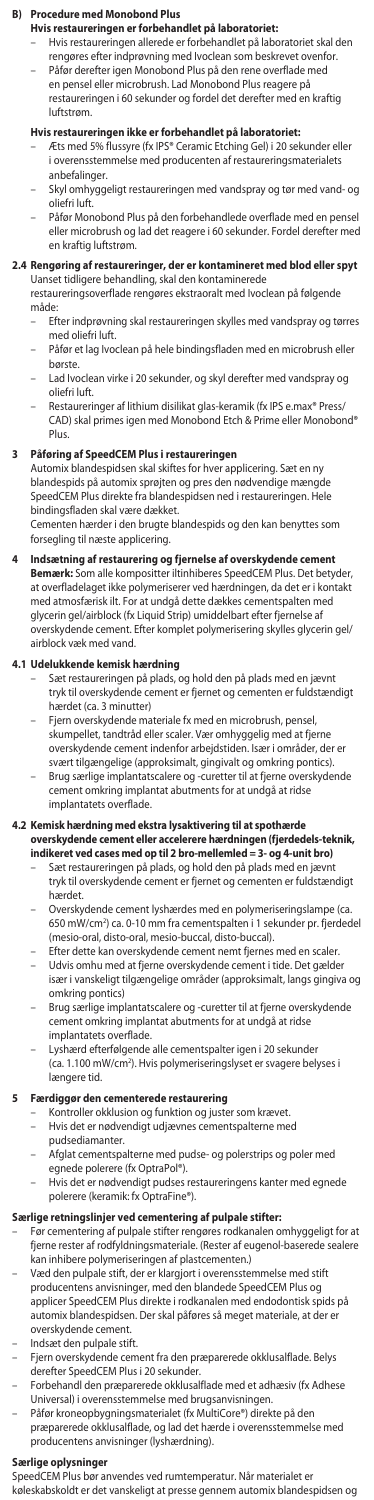arbejds- og afbindingstider øges.

Rengør ikke SpeedCEM Plus automix sprøjterne med oxiderende midler.

#### **Advarsel**

- Undgå kontakt med uhærdet SpeedCEM Plus og hud, slimhinde eller øjne. – Uhærdet SpeedCEM Plus kan give let irritation af huden og kan føre til
- sensibilisering overfor methacrylater. – Kommercielle undersøgelseshandsker yder ikke beskyttelse mod methacrylaters sensibiliserende effekt.

- **Opbevaring** SpeedCEM Plus skal opbevares køligt (2–8°C).
- Brug ikke SpeedCEM Plus efter udløbsdatoen.
- Desinficer ikke sprøjten med oxiderende desinfektionsmidler.
- Opbevar SpeedCEM Plus automix sprøjten med (den brugte) blandespids monteret efter brug.
- Udløbsdato: Se note på sprøjte og pakning.

# **Opbevares utilgængeligt for børn!**

# **Kun til dentalt brug.**

Produktet er fremstillet udelukkende til brug ved restaurenng af tænder. Bearbejdning skal ud-<br>føres i nøje overensstemmelse med brugsanvisningen. Producenten påtager sig intet ansvar for<br>skader, der skyldes forkert brug e brugsanvisning. Brugeren er forpligtet til at teste materialet for dets egnethed og anvendelse til formål, der ikke er udtrykkeligt anført i brugsanvisningen. Beskrivelserne og data udgør ingen Skaach, ach Skylach binden<br>brugsanvisning. Brugeren er fo<br>formål, der ikke er udtrykkeligt<br>garanti for egenskaber og er ik

# **Suomi**

# **The State Kuvaus**

SpeedCEM® Plus on itsesidostuva, kemialliskovetteinen yhdistelmämuovisementti, jossa on valokovetusmahdollisuus. Se on tarkoitettu epäsuorien erittäin kestävien täyskeraamisten, metallokeraamisten ja metallisten restauraatioiden sementointiin. SpeedCEM Plussaa käytettäessä muita dentiinisidosaineita ei tarvitse käyttää. Automix-sekoituskärjen ansiosta kiinnitysmateriaali voidaan helposti levittää restauraatioon.

### **Sävyt**

- SpeedCEM Plus on saatavana kolmena eri sävynä ja läpikuultavuusasteena: – läpikuultava
- keltainen
- valkoinen opaakki

#### **Työskentelyaika**

Seuraavat ajat ovat voimassa sen jälkeen, kun SpeedCEM Plus on pursotettu Automix-sekoituskärjestä. Työskentely- ja kovettumisajat riippuvat myös ympäristön lämpötilasta.

|                             | Huonelämmössä<br>noin 23 °C | <b>Suussa</b> |
|-----------------------------|-----------------------------|---------------|
| Työskentelyaika             | l noin 2 min                | noin 1 min    |
| Kovettumisaika              | noin 6 min                  | noin 3 min    |
| (sisältäen työskentelyajan) |                             |               |

#### **Huomautus**

Voimakas valo (potilasvalaisin, ympäröivä valaistus) voi nopeuttaa SpeedCEM Plus-materiaalin kovettumista Automix-kärjestä pursottamisen jälkeen.

#### **Koostumus**

Monomeerimatriksi koostuu dimetakrylaateista ja happomonomeereista. Epäorgaanisina fillereinä ovat bariumlasi, ytterbiumtrifluoridi, kopolymeeri ja erittäin hienojakoinen piidioksidi. Lisäksi se sisältää katalysaattoreita, stabilisaattoreita ja pigmenttejä (< 1 %). Epäorgaanisten fillereiden ensisijainen hiukkaskoko on 0,1–7,0 μm ja keskimääräinen hiukkaskoko on 5 μm. Epäorgaanisten fillereiden kokonaispitoisuus on noin 40 tilavuusprosenttia.

# **Indikaatiot**

- 1) Seuraavien epäsuorien restauraatioiden pysyvä sementointi luonnonhampaisiin, joissa on perinteiset retentiiviset hionnat:
	- oksidikeramiat, esim. zirkoniumoksidi (kruunut, sillat, juurikanavanastat) – metallit ja metallokeramia (inlay- ja onlay-restauraatiot, kruunut, sillat, juurikanavanastat)
		- litiumdisilikaattilasikeramia (kruunut, sillat)
	- kuituvahvistetut yhdistelmämuovit (juurikanavanastat)
- 2) Kruunujen ja siltojen pysyvä sementointi implanttijatkeisiin, jotka on valmistettu seuraavista materiaaleista:
	- oksidikeramia, esim. zirkoniumoksidi
	- metalli, esim. titaani
	- litiumdisilikaatti lasikeramia
	-

# **Kontraindikaatiot**

SpeedCEM Plus on kontraindisoitu

- jos hampaan preparointi ei mahdollista riittävää retentiota (esim
- 
- laminaatit, lyhyet ja aivan liian kapeiksi hiotut pilarit) jos implanttijatkeen muoto ei mahdollista riittävää retentiota
- mikäli potilaan tiedetään olevan allerginen jollekin SpeedCEM Plussan ainesosalle
- SpeedCEM Plussaa ei saa sidostaa paljastuneeseen pulpaan eikä pulpan lähellä olevalle hammasdentiinin pinnalle.

### **Haittavaikutukset**

Systeemisiä haittavaikutuksia ei tunneta. Harvoissa tapauksissa on raportoitu yksittäisten aineiden aiheuttamia allergisia reaktioita.

## **Yhteisvaikutukset**

Fenoliset aineet (esim. eugenoli, gaulteriaöljy) estävät polymerisaation. Sen vuoksi näitä aineita sisältäviä tuotteita, kuten esimerkiksi suuvesiä ja tilapäisiä sementtejä, ei saa käyttää.

Hapettavasti vaikuttavat desinfiointi- ja valkaisuaineet (esim. vetyperoksidi) saattavat vaikuttaa sementin initiaattorijärjestelmään, mikä voi heikentää sen kovettumista. Sen takia preparaatio, implanttijatke tai sekoitusruisku on desinfioitava muilla aineilla. Ruiskun voi desinfioida esim. tähän tarkoitetuilla desinfiointipyyhkeillä. Emäksiset hiekkapuhallusaineet estävät SpeedCEM Plussan kiinnittävää vaikutusta.

#### **Käyttö**

Muista tarkastaa kaikkien sementoitavien materiaalien ja tuotteiden omista käyttöohjeista niiden yhteensopivuus SpeedCEM Plus –sementin käyttämiseen ja ohjeet niiden esikäsittelystä.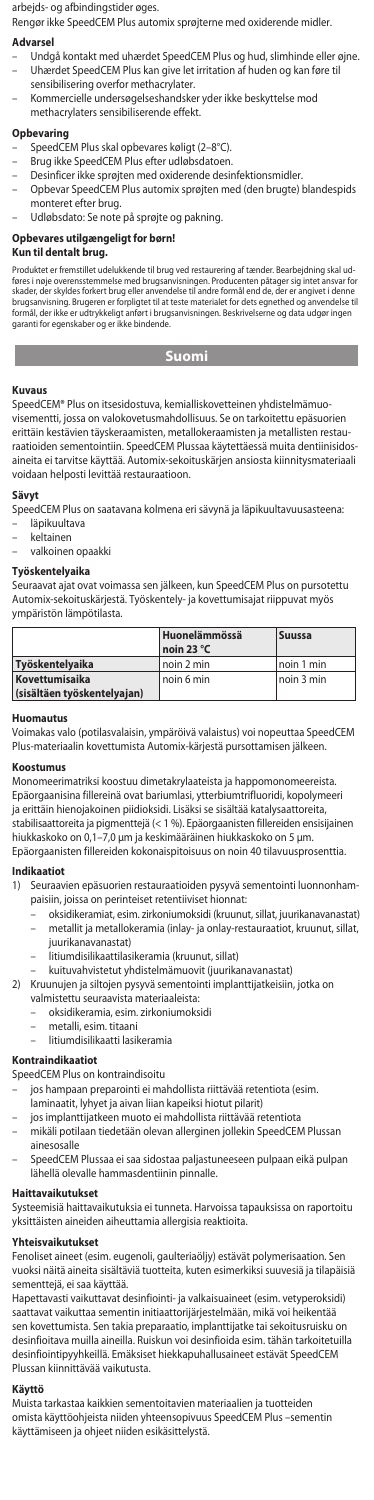### **1. Hammaspreparaation tai implanttijatkeen esikäsittely**

# **1.1 Hammaspreparaation esikäsittely**

 **Tilapäisen restauraation poistaminen ja hammaspreparaation perusteellinen puhdistaminen** Puhdista hammaspreparaatio kiillotusharjalla sekä öljyttömällä ja

fluorittomalla puhdistustahnalla (esim. fluoriton Proxyt®) tilapäisen kiinnityssementin mahdollisista jäämistä. Huuhtele vesisuihkulla. Puhalla kuivaksi vedettömällä ja öljyttömällä ilmalla, mutta varo kuivaamasta liikaa. **Huomautus:** Alkoholilla puhdistaminen voi johtaa dentiinin liialliseen kuivumiseen.

### **Restauraation sovitus ja eristämin**

Seuraavaksi tarkistetaan restauraation väri, istuvuus ja purenta. Purenta on tarkistetttava erittäin hellävaraisesti ennen lopullista sementointia, koska hennoista ja hauraista keraamisista materiaaleista valmistetut restauraatiot voivat murtua ollessaan vielä sementoimattomina. Työskentelyalue tulee ehdottomasti eristää huolellisesti esim.

OptraGate®:lla, vanurullilla, syljenimurilla ja poskilevyllä. Hammasaines, joka on joutunut tekemisiin syljen kanssa, on aina ehdottomasti puhdistettava.

### **1.2 Implanttijatkeen esikäsittely**

**Väliaikaisen restauraation poistaminen**

Poista väliaikainen restauraatio ja tarvittaessa väliaikainen jatke. Huuhtele implantin sisäpuoli ja implanttia ympäröivä ien.

# **Lopullisen jatkeen kiinnittäminen ja tarkastaminen**

Noudata valmistajan antamia ohjeita. Voit käyttää ientaskulankaa restauraation sopivuuden tarkastuksen ja sementtiylimäärien poistamisen helpottamiseksi.

## **Restauraation sovitus ja eristys**

Tarkista restauraation sävy, istuvuus ja purenta.

Purenta on tarkistetttava hellävaraisesti ennen lopullista sementointia, koska hennoista ja hauraista keraamisista materiaaleista valmistetut restauraatiot voivat murtua ollessaan vielä sementoimattomina. Kun käytät adhesiivista sidostavaa yhdistelmämuovisementointia, eristä työskentelyalue ehdottomasti huolellisesti mieluiten OptraGatella, vanurullilla, syljenimurilla ja poskilevyllä.

#### **Jatkeen pinnan esikäsittely**

Noudata valmistajan antamia ohjeita. **Huomautus:** Jatkeen esikäsittelyn aikana ja jälkeen (sovitus) on vältettävä syljen tai veren aiheuttamaa kontaminaatiota. Tarvittaessa jatke on puhdistettava uudelleen vedellä ja fluorittomalla puhdistustahnalla (esim.

- fluoriton Proxyt).<br>A) **Zirkoniumo A) Zirkoniumoksidista ja titaanista valmistetut jatkeet:** Puhdista tai hiekkapuhalla jatkeen pinta suun ulkopuolella kohdassa 2.1 tai 2.2 kuvatulla tavalla.
- **B) Litiumdisilikaattilasikeramiasta valmistetut jatkeet:** Esikäsittele suun ulkopuolella kohdassa 2.3 kuvatulla tavalla esim. Monobond Etch & Primella.

## **Jatkeen sulkeminen**

- Sulje implanttijatkeen ruuvikanava esim. väliaikaisella täytemateriaalilla (Telio® CS Inlay). Suosittelemme vanupallon asettamista ruuvin pään ja väliaikaisen täytemateriaalin väliin.
- Huuhtele jatke vesisuihkeella. Kuivaa jatke.

## **2 Restauraation puhdistaminen ja esikäsitteleminen**

Noudata valmistajan antamia ohjeita. **Huomautus:** Restauraation esikäsittelyn aikana ja jälkeen (sovitus) on vältettävä syljen tai veren aiheuttamaa kontaminaatiota.

#### **2.1 Oksidikeramiasta valmistetut restauraatiot (esim. zirkoniumoksidi, IPS e.max® ZirCAD)**

**TÄRKEÄÄ!** Vahvan sidoksen takaamiseksi zirkoniumoksidipintoja ei saa puhdistaa fosforihapolla!

# Jos restauraatio on hiekkapuhallettu laboratoriossa:

– Puhdista restauraatio Ivocleanilla kohdassa 2.4 esitetyllä tavalla.

Jos restauraatiota ei ole hiekkapuhallettu laboratoriossa: – Hiekkapuhalla restauraation sisäpinta (hiekkapuhallusparametrit

- restauraatiomateriaalin valmistajan antamien käyttöohjeiden mukaisesti, esim. IPS e.max® ZirCAD, paine enintään 1 bar, Al<sub>2</sub>O<sub>3</sub>) – Puhdista restauraatio esim. ultraäänilaitteessa noin 1 minuutin ajan.
- Huuhtele restauraatio huolellisesti vesisuihkulla ja kuivaa se vedettömällä ja öljyttömällä ilmalla.

**2.2 Metalliset tai metallipohjaiset restauraatiot TÄRKEÄÄ!** Vahvan sidoksen takaamiseksi metallipintoja ei saa puhdistaa fosforihapolla.

- Jos restauraatio on hiekkapuhallettu laboratoriossa:
- Puhdista restauraatio Ivocleanilla kohdassa 2.4 esitetyllä tavalla. Jos restauraatiota ei ole hiekkapuhallettu laboratorioss
- Hiekkapuhalla restauraation sisäpinta (hiekkapuhallusarvot
	- restauraatiomateriaalien valmistajan käyttöohjeiden mukaisesti), kunnes pinta on tasaisen matta.
	- Puhdista restauraatio tarvittaessa ultraäänilaitteessa noin 1 minuutin ajan. – Huuhtele restauraatio huolellisesti vesisuihkulla sekä kuivaa se vedettömällä ja öljyttömällä ilmalla.

### **Jos restauraatio sisältää jalometalleja,** levitä Monobond® Plus siveltimellä tai mikroharjalla esikäsitellylle pinnalle. Anna vaikuttaa

60 sekuntia. Puhalla lopuksi voimakkaalla ilmapuustilla.

# **2.3 Litiumdisilikaattilasikeramiasta valmistetut restauraatiot**

# **(esim. IPS e.max® Press/CAD)**

- **A) Kun käytössäsi on Monobond Etch&Prime Välittämättä siitä, miten restauraatio on esikäsitelty laboratoriossa:** – Sovita restauraatio, pese se sen jälkeen huolellisesti vesisuihkeella ja kuivaa öljyttömällä ja vedettömällä ilmalla.
	- Levitä Monobond Etch&Prime mikroharjalla sidostettavalle pinnalle ja hankaa ainetta restauraatioon 20 sekunnin ajan kevyellä paineella. Jätä aine tämän jälkeen vielä vaikuttamaan 40 sekunnin ajaksi.
	- Sen jälkeen huuhtele Monobond Etch&Prime pois perusteellisesti vedellä kunnes vihreä väri on kokonaan poistettu. Jos tuotteesta jää vielä väriä restauraation mikrohuokosiin, voi restauraation puhdistaa vedessä ultraäänilaitteessa 5 minuutin ajan.
	- Kuivaa restauraatio lopuksi suuntaamalla siihen voimakas ilmapuustaus vedetöntä ja öljytöntä ilmaa noin 10 sekunnin ajan.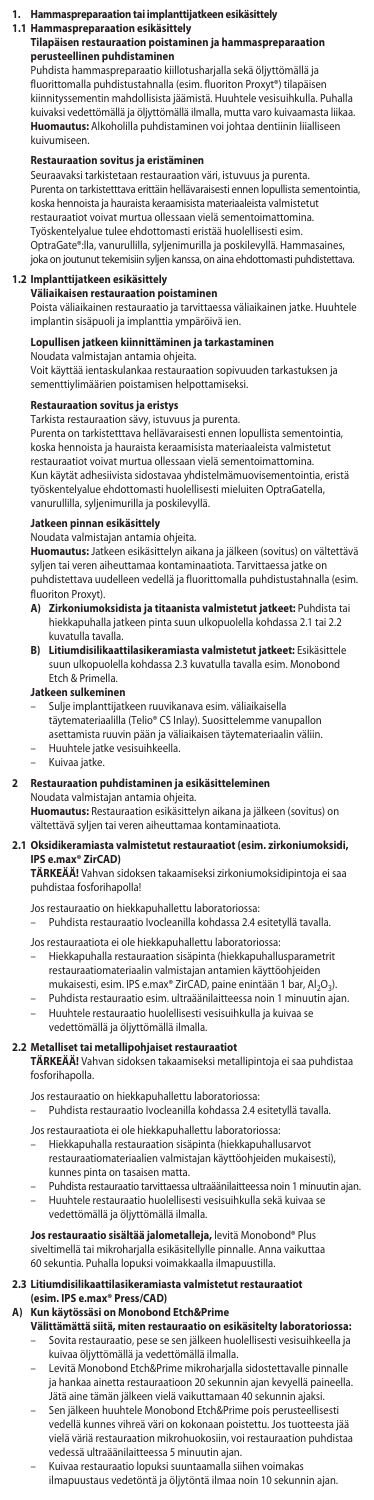### **B) Kun käytössäsi on Monobond Plus**

# **Jos restauraatio on jo esikäsitelty laboratoriossa:**

- Puhdista restauraatio sovituksen jälkeen **Ivoclean**illa kuten yllä on esitetty.
- Sen jälkeen sivele Monobond Plus puhdistetulle pinnalle siveltimellä tai mikroharjalla, anna vaikuttaa 60 sekuntia ja haihduta voimakkaalla ilmapuustauksella.

## **Jos restauraatiota ei ole esikäsitelty laboratoriossa:**

- Etsaa 5-prosenttisella fluorivetyhapolla (esim. IPS® Ceramic -etsausgeeli) 20 sekuntia tai restauraatiomateriaalin valmistajan ohjeiden mukaisesti.
- Huuhtele restauraatio huolellisesti vesisuihkulla ja kuivaa se vedettömällä ja öljyttömällä ilmalla.
- Sen jälkeen sivele Monobond Plus puhdistetulle pinnalle siveltimellä tai mikroharjalla, anna vaikuttaa 60 sekuntia ja haihduta voimakkaalla ilmapuustauksella.

### **2.4 Verestä tai syljestä kontaminoituneiden restauraatioiden puhdistaminen**

Puhdista kontaminoituneen restauraation pinnat suun ulkopuolella Ivocleanilla seuraavalla tavalla aiemmasta esikäsittelystä riippumatta: – Sovituksen jälkeen huuhdo restauraatio perusteellisesti vesisuihkulla

- ja kuivaa öljyttömällä ilmalla. – Levitä restauraation koko sidostettavalle pinnalle Ivoclean-kerros
- käyttämällä tähän mikroharjaa tai sivellintä.
- Anna Ivocleanin vaikuttaa 20 sekuntia ja huuhtele aine sen jälkeen perusteellisesti pois vesisuihkulla ja kuivaa öljyttömällä ilmalla.
- Litiumdisilikaattilasikeramiasta (esim. IPS e.max® Press/CAD)
	- valmistetut restauraatiot on primeroitava uudestaan Monobond Etch&Prime- tai Monobond® Plus -aineella.

### **3. SpeedCEM Plussan levittäminen restauraatioon**

Ennen jokaista käyttökertaa aseta kaksoisruiskuun uusi automaattinen Automix-sekoituskanyyli. Pursota SpeedCEM Plus automix-kärjestä ja levitä tarvittava määrä suoraan restauraatioon kaikille sidostettaville pinnoille. Koska kiinnitysmateriaali kovettuu käytetyssä sekoituskanyylissä,<br>sitä voi käyttää kanyylin sisällön tulppana seuraavaan käyttökertaan sitä voi käyttää kanyylin sisällön tulppana seura saakka. Automix-kanyyli on vaihdettava uuteen ennen seuraavaa käyttöä.

#### **4. Restauraation asettaminen paikoilleen ja ylimäärien poistaminen Huomautus:** Kaikkien yhdistelmämuovien tavoin myös SpeedCEM Plusmateriaalin pintaan syntyy happi-inhibitiokerros. Tämä tarkoittaa sitä, että polymeroinnin aikana ilman hapen kanssa kosketuksissa oleva materiaalin pinta ei kovetu. Tämän estämiseksi peitä sauma-alueet glyseriinigeelillä tai muulla ilmaesteellä (esim. Liquid Strip) heti ylimäärien poistamisen jälkeen. Kun lopullinen kovettuminen on tapahtunut pestään peittävä aine pois vesisuihkulla.

### **4.1 Yksinomaan itsesidostuva**

- Aseta restauraatio paikoilleen ja pidä se paikoillaan tasaisella paineella, kunnes kaikki sementtiylimäärät on poistettu ja sementti on kovettunut (noin 3 minuuttia).
- Poista ylimäärät esimerkiksi mikroharjalla, siveltimellä, vaahtomuovipelletillä, hammaslangalla tai hammaskivi-instrumentilla. Poista ylimäärät ajoissa erityisesti vaikeapääsyisiltä alueilta (approksimaali- ja gingivaalisaumat, siltojen väliosat). – Implanttijatkeen ylimäärien poistoon tulee käyttää erityisiä
- implanteille tarkoitettuja hammaskivi-instrumenttejä tai -kyrettejä, jotta implantin pinta ei naarmuunnu.

# **4.2 Itsesidostuva sementoiminen lisävalokovetuksella**

# **ylimäärien kovettamiseksi tai kovettumisen nopeuttamiseksi (neljännestekniikka, joka on indikoitu enintään 2 siltapilarille = 3–4-osaiselle sillalle)**

- Aseta restauraatio paikoilleen ja pidä se paikoillaan tasaisella paineella, kunnes kaikki sementtiylimäärät on poistettu ja sementti on kovettunut.
- Sementtiylimäärät valokovetetaan valokovettajalla (teho noin 650 mW/cm2 ) 0-10 mm etäisyydeltä 1 sekunnin ajan per neljännespinta (mesio-oraalinen, disto-oraalinen, mesiobukkaalinen, distobukkaalinen). Näin ylimäärien poistaminen esim. kyretillä on helppoa.
- Varmista erityisesti, että ylimäärät poistetaan työskentelyajan kuluessa vaikeapääsyisiltä alueilta (approksimaali- ja gingivaalireunat, siltojen väliosat), sillä ylimäärien poistaminen näiltä alueilta voi olla vaikeaa kovettumisen jälkeen.
- Implanttijatkeen ylimäärien poistoon tulee käyttää erityisiä implanteille tarkoitettuja hammaskivi-instrumenttejä tai -kyrettejä, jotta implantin pinta ei naarmuunnu.
- Lopuksi valokoveta kaikki sementtisaumat vielä uudestaan 20 sekuntia (teholla 1100 mW/cm<sup>2</sup>). Jos kovettajasi valoteho on pienempi on valokovetettava pitempään.

### **5. Restauraation viimeistely**

- 
- Tarkista purenta ja toiminta ja tee tarvittavat korjaukset. Jos on tarpeellista niin poista saumojen ylimäärät viimeistelytimanteilla. – Viimeistele ja kiillota approksimaalialueet viimeistely- ja kiillotusstripseillä ja kiillota restauraation saumareunat sopivilla
- kiillottimilla (esim.OptraPol®). – Jos se on tarpeellista, voit viimeistellä restauraation saumat niihin
- sopivilla kiillottimilla (esim. keramian kiillotukseen OptraFine®).

# **Erityisohje juurikanavanastojen sementoimiseen:**

- Ennen juurikanavanastan sementoimista on juurikanavasta huolellisesti poistettava ylimääräiset juuritäytemateriaalit, koska eugenolipohjaiset .<br>sealerit voivat estää yhdistelmämuovisementtien kovettumis
- Kostuta nastan valmistajan ohjeiden mukaisesti esikäsitelty nasta SpeedCEM Plus-materiaalilla ja vie samaa sementtiä juurikanavaan käyttäen pursottamiseen Automix-kärkeen liitettävää erityistä
- juurikanavakärkeä. Sementtiä on oltava kanavassa riittävästi, että sitä pursuaa sieltä ulos.
- Vie nyt juurikanavanasta kanavaan.
- Poista sementtiylimäärät okklusaaliselta preparaatiopinnalta. Sen jälkeen valokoveta SpeedCEM Plus 20 sekunnin ajan.
- Esikäsittele sitten okklusaalinen preparaatiopinta sidosaineella (esim. Adhese Universal) asianmukaisten käyttöohjeiden mukaan.
- Pursota pilarirakennusmateriaali (esim. MultiCore®) suoraan okklusaaliselle preparaatiopinnalle ja koveta valmistajan ohjeiden mukaisesti (valokovetus).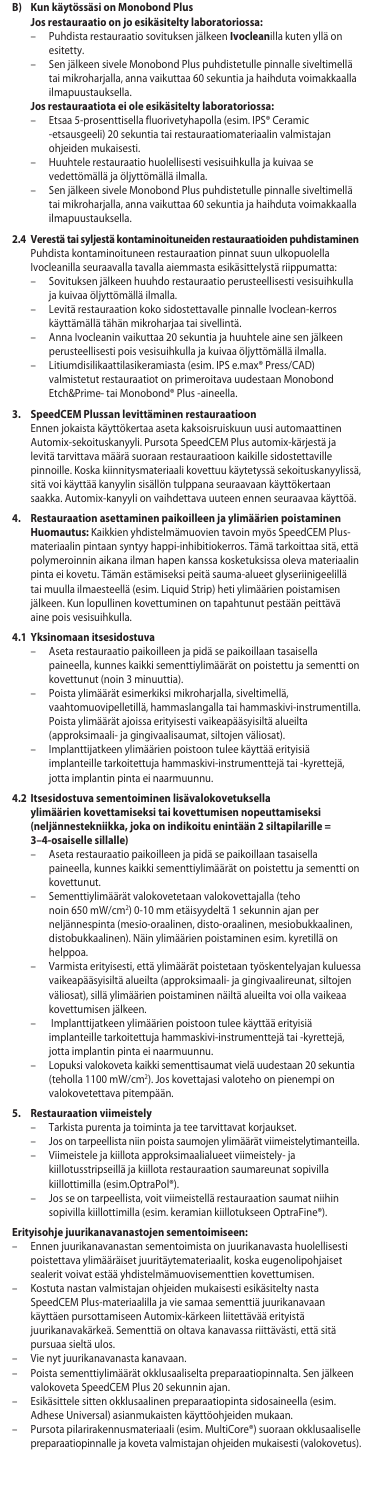### **Erityinen huomautus**

SpeedCEM Plus tulee olla levitettäessä huoneenlämpöinen. Alhaiset lämpötilat tekevät materiaalin ulospuristamisen vaikeaksi ja pidentävät käsittely- ja kovettumisaikoja.

SpeedCEM Plus Automix-sekoituskärkeä ei saa desinfioida hapettavilla aineilla.

# **Varoitus**

- Kovettumaton SpeedCEM Plus on ärsyttävä aine. Vältä sen joutumista iholle, limakalvoille ja silmiin.
- Kovettumaton SpeedCEM Plus voi ärsyttää ihoa ja johtaa potilaan herkistymiseen metakrylaatteja vastaan.
- Tavalliset lääketieteelliset kertakäyttökäsineet eivät suojaa riittävästi metakrylaateille herkistävältä vaikutukselta.

### **Säilytys**

- Säilytä SpeedCEM Plus viileässä (2–8 °C).
- Älä käytä SpeedCEM Plus -sementtiä viimeisen käyttöpäivämäärän jälkeen. SpeedCEM Plus -ruiskuja ei saa desinfioida hapettavilla aineilla. Säilytä SpeedCEM Plus -sekoituskärki käytön jälkeen ruiskuun kiinnitettynä.
- 
- Viimeinen käyttöpäivä: katso viimeinen käyttöpäivämäärä.

**Pidä poissa lasten ulottuvilta!**

# **Vain hammaslääketieteelliseen käyttöön.**

Tämä materiaali on tarkoitettu ainoastaan hammaslääketieteelliseen käyttöön. Materiaalia<br>tulee käsitellä tarkasti käyttööhjeita noudattamalla. Valmistaja ei vastaa vahingoista, jotka<br>johtuvat siitä, että käyttöohjeita tai soveltuvuuden testaaminen tai käyttäminen muuhun kuin ohjeissa mainittuun tarkoitukseen on käyttäjän vastuulla. Kuvaukset ja tiedot eivät ole takuu ominaisuuksista eivätkä ole sitovia.

# **Norsk**

# **Contract**

**Beskrivelse** SpeedCEM® Plus er en selvadhesiv, selvherdende komposittsement med valgfri lysherding til sementering av indirekte restaureringer av høyfast helkeram, metallkeram og metall. Ved bruk av SpeedCEM Plus er det ikke behov for å bruke dentinadhesiver i tillegg. Selvblandingssprøyten gjør det mulig å applisere sementeringsmaterialet rett i restaureringen og dermed spare tid.

## **Farger**

- SpeedCEM Plus finnes i tre farger med forskjellig transparens:
- transparent
- gul hvit opak
- 

# **Bearbeidingstid**

Så snart SpeedCEM Plus er presset ut av selvblandingssprøyten, gjelder følgende tider (bearbeidings- og herdetidene er avhengige av temperaturen i omgivelsene):

|                                  | Ved romtemperatur<br>$ca.23^{\circ}C$ | Intraoralt  |
|----------------------------------|---------------------------------------|-------------|
| <b>Bearbeidingstid</b>           | ca. 2 min                             | l ca. 1 min |
| Herdetid (inkl. bearbeidingstid) | l ca. 6 min                           | l ca. 3 min |

#### **Merk**

Etter at SpeedCEM Plus er tatt ut av selvblandingssprøyten, kan herdingen akselerere på grunn av intensiv belysning (OP-lampe, lys i omgivelsene).

## **Sammensetning**

Monomermatriksen består av dimetakrylater og syremonomerer. Fyllstoffene består av bariumglass, ytterbiumtrifluorid, kopolymer og høydisperst silisiumdioksid. I tillegg inneholder de initiatorer, stabilisatorer og pigmenter (< 1 %). Primærpartikkelstørrelsen på de anorganiske fyllstoffene ligger mellom 0,1 μm og 7 μm med en snittstørrelse på 5 μm. Det totale innholdet av anorganiske fyllstoffer utgjør ca. 40 volum-%.

# **Indikasjoner**

- 1) Endelig sementering av indirekte restaureringer på naturlige tenner med tilstrekkelig retensjon av følgende restaureringsmaterialer:
	-
	- oksidkeram, f.eks. zirkoniumoksid (kroner, broer, rotstifter) metall og metallkeram (inlays, onlays, kroner, broer, rotstifter)
	- litiumdisilikat-glasskeram (kroner, broer)
	- fiberforsterket kompositt (rotstifter)
- 2) Permanent sementering av kroner og broer på implantat-abutmenter som er laget av følgende materialer:
	- oksidkeram (f.eks. zirkoniumoksid)
	- metall (f.eks. titan)
	- litiumdisilikat-glasske

## **Kontraindikasjoner**

- SpeedCEM Plus er kontraindikert
	- i tilfeller der prepareringen/implantat-abutmentformen ikke gir tilstrekkelig retensjon (f.eks. skallfasetter, korte eller svært koniske
	- prepareringer/implantat-abutmenter).
	- ved kjent allergi mot komponenter i SpeedCEM Plus.
- SpeedCEM Plus bør generelt ikke appliseres på åpen pulpa eller pulpanæ dentin.

# **Bivirkninger**

Systemiske bivirkninger er ikke kjent. Det er beskrevet enkelte tilfeller av allergiske reaksjoner mot enkeltkomponenter.

# **Interaksjoner**

Fenolholdige stoffer (f.eks. eugenol, vintergrønnolje) hemmer polymeriseringen. Derfor bør produkter som inneholder disse komponentene, f.eks. munnskyllemidler og provisoriske sementer, ikke brukes.

Desinfeksjonsmidler som virker oksiderende (f.eks. hydrogenperoksid), kan skape interaksjon med initiatorsystemet, slik at herdingen hemmes. Derfor skal prepareringen og sprøyten ikke desinfiseres oksidativt.

Sprøyten kan f.eks. tørkes av med vanlige desinfeksjonsservietter. Basiske blåsemidler på dentin kan påvirke virkningen av SpeedCEM Plus.

Bruk<br>For detaljerte anvisninger, vennligst følg også de separate bruksanvisningene<br>til produktene som brukes sammen med SpeedCEM Plus.<br>1 **Forbehandling av preparert tann eller implantat-abutmentet<br>1.1 Forbehandling av prep** 

- 
- **preparerte tannen**

Fjern mulige rester av det midlertidige komposittet fra den preparerte tannen med en polerbørste og en olje- og fluoridfri rengjøringspasta (f.eks. Proxyt® fluoridfri) og spyl med vannspray. Blås det deretter utover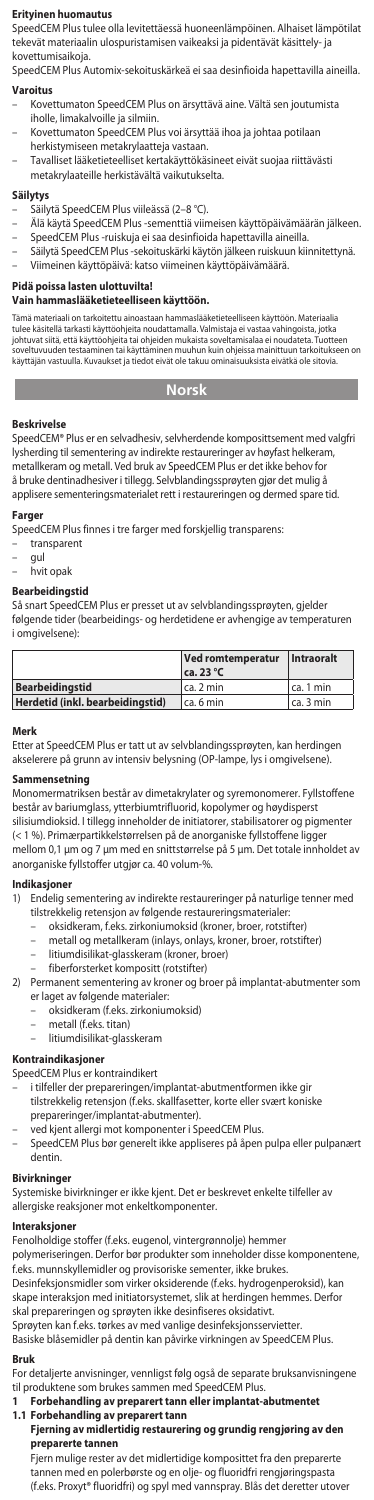med vann-/oljefri luft, unngå overtørking.

**Merk:** Rensing med alkohol kan føre til overtørking av dentinet.

**Innprøving av restaurering og tørrlegging**<br>Nå kan restaureringens fargevirkning, passform og okklusjon kontrolleres. Okklusjonskontrollen må gjennomføres med stor forsiktighet med skjøre eller sprø keramiske restaureringer der det er fare for fraktur i ikke endelig sementert tilstand. Sikker tørrlegging av operasjonsfeltet f.eks. med OptraGate®, bomullsruller, spyttsuger og parotisplaster er helt nødvendig. Tannsubstans som er kontaminert med spytt, skal renses en gang til.

# **1.2 Forbehandling implantat-abutment**

**Fjerning av provisoriet**

Fjern provisoriet evt. det provisoriske abutmentet. Spyl implantatets .<br>Im og periimplantær gingiva.

## **Innsetting og kontroll av det endelige abutmentet**

Etter produsentens anvisninger.

For bedre kontroll av restaureringens innpassing og senere fjerning av overskytende sementeringskompositt kan det legges en retraksjonstråd.

**Innprøving av restaurering og tørrlegging**<br>Nå kan restaureringens fargevirkning, passform og okklusjon kontrolleres. Okklusjonskontrollen må gjennomføres med stor forsiktighet med skjøre eller sprø keramiske restaureringer der det er fare for fraktur i ikke endelig sementert tilstand. Sikker tørrlegging av operasjonsfeltet – fortrinnsvis med OptraGate, bomullsruller, spyttsuger og parotisplaster – er helt nødvendig ved adhesiv sementering med kompositter.

# **Forbehandling av abutment-overflaten**

Prinsipielt i henhold til produsentens anvisninger. **Merk:** Kontaminering med spytt eller blod må unngås under og etter forbehandling av abutmentet (innprøving). Om nødvendi må abutmentet rengjøres på nytt in situ med vann og fluoridfri

- rengjøringspasta (f.eks. med fluoridfri Proxyt). **A) Abutmenter av zirkoniumoksid og titan:** Rengjør eller sandblås abutmentoverflaten ekstraoralt som beskrevet i avsnitt 2.1/2.2
- **B) Abutmenter av litiumdisilikat-glasskeram:** Forbehandles ekstraoralt som beskrevet i avsnitt 2.3, f.eks. med Monobond Etch & Prime.

**Forsegling av abutmentet** – Lukk skruekanalen til abutmentet, f.eks. med et midlertidig fyllingsmateriale (f.eks. Telio® CS Inlay). Det anbefales å skille skruehodet fra det midlertidige fyllingsmaterialet ved hjelp av bomullspellets.

- Spyl av abutmentet med vannspray.
- Tørk abutmentet.

# **2 Rengjøring og forbehandling av restaureringen**

Prinsipielt i henhold til produsentens anvisninger. **Merk:** Kontaminering med spytt eller blod må unngås under og etter forbehandling av restaureringen (innprøving).

#### **2.1 Restaureringer av oksidkeramer (f.eks. zirkoniumoksid, IPS e.max® ZirCAD)**

**VIKTIG!** For optimal binding må overflatene ikke renses med fosforsyre.

Hvis restaureringen ble sandblåst på laboratoriet: – Bruk Ivoclean, som beskrevet i avsnitt 2.4, for å rengjøre restaureringen.

Hvis restaureringen ikke ble sandblåst på laboratoriet:

- Sandblås den innvendige overflaten av restaureringen (sandblåsingsparametere iht. angivelsene fra produsenten av
- restaureringsmaterialene, f.eks. IPS e.max® ZirCAD maks. 1 bar, Al<sub>2</sub>O<sub>3</sub>). – Rens f.eks. i et ultralydapparat i cirka 1 minutt.
- Spyl restaureringen grundig med vannspray og tørk med vann-/oljefri luft.

# **2.2 Restaureringer av metall eller metallstøttede restaureringer**

**VIKTIG!** For optimal binding må metalloverflatene ikke renses med fosforsyre.

Hvis restaureringen ble sandblåst på laboratoriet:

– Bruk Ivoclean, som beskrevet i avsnitt 2.4, for å rengjøre restaureringen. Hvis restaureringen ikke ble sandblåst på laboratoriet:

- Sandblås restaureringens innvendige overflate
- (sandblåsingsparametere iht. angivelsene fra produsenten av restaureringsmaterialene) til overflaten er jevnt matt.
	- Rens f.eks. i et ultralydapparat i cirka 1 minutt.
- Spyl restaureringen grundig med vannspray og tørk med vann-/oljefri luft.

### **Ved restaureringer med edelmetall-legeringer**

Appliser Monobond Plus på de forbehandlede flatene med en pensel eller mikrobørste, la det virke i 60 sekunder, blås deretter utover med en kraftig luftstrøm.

- **2.3 Restaureringer av litiumdisilikat-glasskeram (f.eks. IPS e.max® Press/CAD) A) Bruk av Monobond Etch & Prime**
	- **Uavhengig av om restaureringen ble forbehandlet på laboratoriet:** – Spyl restaureringen grundig med vannspray etter innprøvingen og tørk med olje- og vannfri luft.
	- Appliser Monobond Etch & Prime på klebeflaten med en mikrobørste og gni det inn med lett trykk i 20 sekunder. Deretter skal det virke i ytterligere 40 sekunder.
	- Spyl av Monobond Etch & Prime grundig med vann til den grønne fargen er borte. Dersom det fortsatt er rester i mikroporøsiteter etter spylingen, kan restaureringen renses med vann i ultralydbad i opptil 5 minutter.
	- Tørk restaureringen med en kraftig olje- og vannfri luftstrøm i cirka 10 sekunder.

#### **B) Bruk av Monobond Plus**

- **Hvis restaureringen ble forbehandlet på laboratoriet:**
- Dersom den innprøvde restaureringen ble forbehandlet på laboratoriet, bør den renses med Ivoclean etter innprøvingen, som beskrevet over.
- Deretter skal det enda en gang appliseres Monobond Plus på de rensede flatene med en pensel eller mikrobørste, la det virke i 60 sekunder og blås det deretter utover med en sterk luftstrøm.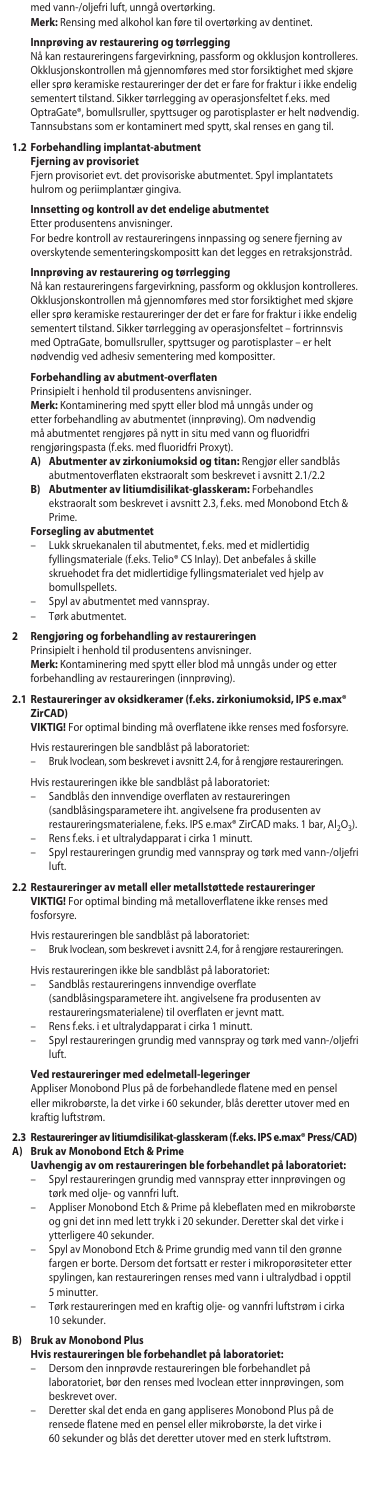# **Hvis restaureringen ikke ble forbehandlet på laboratoriet:**

- Ets med 5 % flussyre (f.eks. IPS® Ceramic etsegel) i 20 sekunder eller iht. angivelsene fra produsenten av restaureringsmaterialene. – Spyl restaureringen grundig med vannspray og tørk med vann-/oljefri
- luft.
- Appliser Monobond Plus på de forbehandlede flatene med en pensel eller mikrobørste, la det virke i 60 sekunder og blås det deretter utover med en sterk luftstrøm.

# **2.4 Rengjøring av restaureringer som er kontaminert med blod eller spytt** Uansett tidligere forbehandling må de kontaminerte overflatene på

- restaureringen rengjøres ekstraoralt med Ivoclean på følgende måte: – Skyll restaureringen grundig med vannspray etter innprøvingen og tørk med oljefri luft.
- Dekk hele klebeflaten på restaureringen med et lag Ivoclean ved hjelp
- av en mikrobørste eller børste. La Ivoclean virker i 20 sekunder, skyll deretter grundig med vannspray og tørk med oljefri luft.
- Restaureringer av litiumdisilikat-glasskeram (f.eks. IPS e.max® Press/ CAD) må forbehandles på nytt med Monobond Etch & Prime eller Monobond® Plus.

**3 Applisering av SpeedCEM Plus i restaureringen** Det skal settes en ny selvblandingskanyle på dobbeltsprøyten for hver gang. Press SpeedCEM Plus ut av selvblandingssprøyten og appliser den ønskede mengden rett i restaureringen og dekk klebeflaten fullstendig. Siden sementeringsmaterialet herder i den brukte blandekanylen, kan den fungere som lokk for sprøyteinnholdet frem til neste gang.

**4 Innsetting av restaurering og fjerning av overflødig sement**<br>Merk: Som alle kompositter er SpeedCEM Plus utsatt for oksygeninhibering;<br>dvs. at det øverste sjiktet, som under polymeriseringen kommer i kontakt med oksygenet i luften, ikke herdes. For å forhindre det, skal restaureringens er dekkes med glyserolgel/airblock (f.eks. Liquid Strip) umiddelbart etter at overskuddet er fjernet. Etter fullstendig gjennomherding spyles glyserolgel/airblock helt bort med vann.

### **4.1 Rent selvherdende**

- 
- Sett restaureringen på plass og hold den på plass med jevnt trykk til overflødig materiale er fjernet og sementen er fullstendig herdet (ca. 3 min). Fjern overskuddet f.eks. med en mikrobørste/pensel/skumstoffpellet/ tanntråd eller en scaler. Pass særlig på at overskuddet på vanskelig tilgjengelige steder (approksimalt, gingivale kanter, bromellomledd) fjernes i tide.
- Til fjerning av overskudd ved implantat-abutmenter brukes spesielle implantat-scalere/-kyretter for ikke å ripe opp implantatoverflaten.
- **4.2 Selvherdende med ekstra lysherding til delvis herding av overskudd og akselerering av fullherding (fjerdedelsteknikk, indikasjon opptil** 
	- **2 bropilarer = 3–4-leddet bro)**<br>– Sett restaureringen på plass og hold den på plass med jevnt trykk til overflødig materiale er fjernet og sementen er fullstendig herdet.
	- Sementoverskuddet lysherdes ved hjelp av polymeriseringslampe (ca. 650 mW/cm2 ) i en avstand av ca. 0–10 mm i 1 sekund per fjerdedels side (mesio-oralt, disto-oralt, mesio-bukkalt, disto-bukkalt). – Da er det lett å fjerne med en scaler.
	- Pass særlig på at overskuddet på vanskelig tilgjengelige steder
	- (approksimalt, gingivale kanter, bromellomledd) fjernes i tide.
	- Til fjerning av overskudd ved implantat-abutmenter brukes spesielle implantat-scalere/-kyretter for ikke å ripe opp implantatoverflaten.
	- Lysherd alle sementfuger en gang til i 20 sekunder (ca.1100 mW/cm2 ). Ved lavere lysytelse forlenges herdetiden.

### **5 Bearbeiding av den ferdige restaureringen**

- Kontroller okklusjon og funksjonsbevegelser og korriger eventuelt.
- Bearbeid evt. sementfugene med finerdiamant. Puss sementfugene med finer- og polerstrips og poler med egnede polerere (f.eks. OptraPol®).
- Bearbeid evt. også kantene av restaureringen med egnede polerere (porselen: f.eks. OptraFine®).

### **Spesielle anvisninger for sementering av rotstifter**

- Til sementering av rotstifter må rotkanalen renses omhyggelig for rester av rotfyllingsmaterialer (rester av eugenolholdig modellherder (sealer) kan hemme polymeriseringen av sementeringskomposittet).
- Fukt rotstiften som er klargjort i henhold til produsentens angivelser, med den blandede SpeedCEM Plus, og appliser SpeedCEM Plus rett i rotkanalen med rotkanaltips. Mengden må være tilstrekkelig til å oppnå sementoverskudd.
- Sett inn rotstiften.
- Fjern overflødig sement fra prepareringens okklusale overflate. Lysherd deretter SpeedCEM Plus i 20 sekunder.
- Forbehandle prepareringens okklusale overflate med adhesiv (f.eks. Adhese Universal) i samsvar med bruksanvisningen.
- Appliser konusoppbyggingsmaterialet (f.eks. MultiCore®) direkte på prepareringens okklusale overflate og herd i samsvar med produsentens bruksanvisning (lysherding).

**Spesielle merknader** Før bearbeiding må SpeedCEM Plus ha romtemperatur. Kjøleskapstemperatur gjør det vanskeligere å presse ut og blande og forlenger bearbeidings- og herdetider

SpeedCEM Plus-selvblandingssprøyten skal ikke behandles med oksidative .<br>Mer

## **Advarsel**

- Unngå kontakt mellom uherdet SpeedCEM Plus og huden/slimhinnene og øynene.
- SpeedCEM Plus i uherdet tilstand kan virke irriterende og kan føre til overfølsomhet mot metakrylater.
- Vanlige medisinske hansker beskytter ikke mot sensibilisering overfor metakrylater.

### **Lagrings- og oppbevaringsinstruks**

- SpeedCEM Plus skal oppbevares kjølig (2–8 °C).
- 
- SpeedCEM Plus skal ikke brukes etter at holdbarhetstiden er utløpt. Sprøyter skal ikke desinfiseres med oksiderende desinfeksjonsmidler.
- For å lukke SpeedCEM Plus selvblandingssprøyte etter bruk, lar man den brukte blandekanylen sitte på.
- Utløpsdato: se dato på sprøyten eller emballasjen.

# **Oppbevares utilgjengelig for barn!**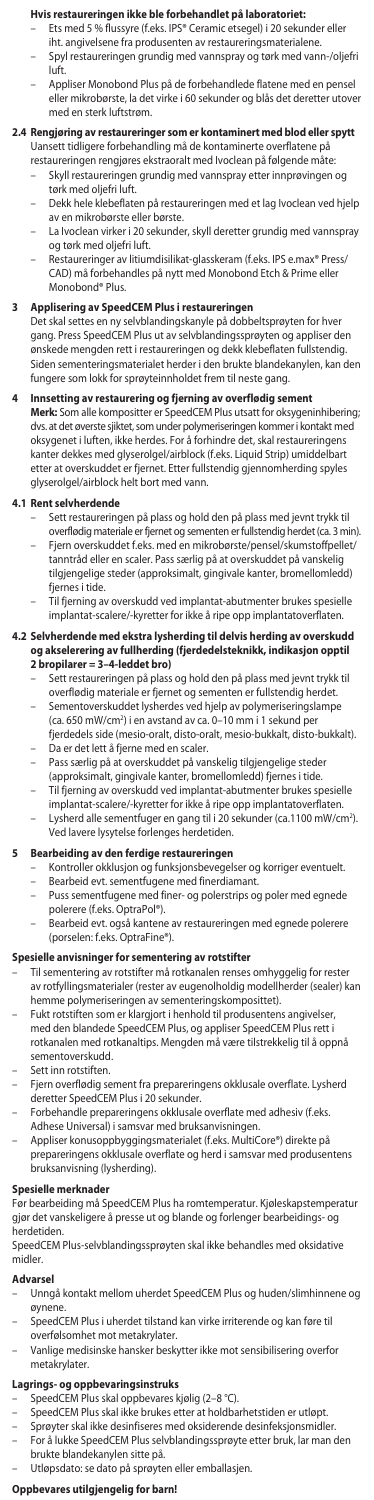### **Bare til odontologisk bruk!**

Produktet er utviklet til bruk på det odontologiske området og skal brukes i henhold til bruksan-<br>visningen. Produsenten påtar seg intet ansvar for skader som oppstår på grunn av annen bruk<br>eller ufagmessig bearbeiding. I einer uragmissig bearbeiding. I tillegg er brukeren forpliktet til på fornand og på eget ansva<br>indersøke om produktet egner seg og kan brukes til de tiltenkte formål, særlig dersom diss<br>formålene ikke er oppført i bruksanv sig bearbeiding.<br>h produktet egner<br>e er oppført i bruk

# **Nederlands**

#### **Omschrijving**

SpeedCEM® Plus is een zelfadhesief, zelfuithardend composietcement met de optie van lichtuitharding, voor het bevestigen van indirecte restauraties van volledige keramiek van hoge sterkte, metaalkeramiek en metaal. Bij gebruik van SpeedCEM Plus zijn er geen verdere dentineadhesieven nodig. Met de automixspuit kan het bevestigingsmateriaal direct in de restauratie word aangebracht.

#### **Kleurtinten**

SpeedCEM Plus is verkrijgbaar in drie kleurtinten van verschillende translucentie:

- transparant
- geel
- –<br>wit opaak

### **Verwerkings- en uithardingstijden**

De volgende tijden gelden vanaf het moment dat SpeedCEM Plus uit de auto-mixspuit is gedoseerd (de verwerkings- en uithardingstijden hangen af van de omgevingstemperatuur):

|                         | Op kamertemperatuur<br>ongeveer 23°C | Intra-oraal    |
|-------------------------|--------------------------------------|----------------|
| Verwerkinastiid         | ongeveer <sub>2</sub> min            | ongeveer 1 min |
| <b>Uithardingstiid</b>  | l ongeveer 6 min                     | ongeveer 3 min |
| (incl. verwerkingstiid) |                                      |                |

**Opmerking** Na dosering van SpeedCEM Plus uit de automixspuit kan het uithardingsproces versneld worden door intensieve belichting (operatielamp, licht uit de omgeving).

# **Samenstelling**

De monomeermatrix bestaat uit dimethacrylaten en zure monomeren. De anorganische vulstoffen bestaan uit bariumglas, ytterbiumtrifluoride, copoly-meer en hooggedispergeerd siliciumdioxide. Verder zijn er initiatoren, stabilisatoren en kleurpigmenten (< 1%) toegevoegd. De primaire deeltjesgrootte van de anorganische vulstoffen ligt tussen de 0,1 en 7 µm. De gemiddelde deeltjesgrootte bedraagt 5 µm. Het totale gehalte aan anorganische vulstoffen is ongeveer 40 volumeprocent.

# **Indicatie**

- 1) Permanente cementering op natuurlijke gebitselementen met adequate retentieve eigenschappen, in combinatie met indirecte restauraties van:
	- oxidekeramieken, bijv. zirkoniumoxide (kronen, bruggen, endodontische stiften)
	- metaal en metaalkeramiek (inlays, onlays, kronen, bruggen,
	- endodontische stiften)
	- lithiumdisilicaatglaskeramiek (kronen, bruggen)
- vezelversterkte composieten (endodontische stiften) 2) Permanent cementeren van kronen en bruggen op implantaatabutments gemaakt van de volgende materialen:
	- oxidekeramiek (bijv. zirkoniumoxide)
	- metaal (bijv. titanium)
	- lithiumdisilicaatglaskeramiek

#### **Contra-indicatie**

Voor SpeedCEM Plus bestaan de volgende contra-indicaties: .<br>'vorm van het implantaatabutment niet voldoende retentie biedt (bijv. veneers, korte of te conische elementpreparaties/implantaatabutments).

- bij bekende allergie van de patiënt voor een van de bestanddelen van SpeedCEM Plus.
- Als algemene regel geldt dat SpeedCEM Plus niet moet worden aangebracht op de blootliggende pulpa of op dentine dat in de buurt van de pulpa ligt.

### **Bijwerkingen**

Er zijn tot op heden geen systemische bijwerkingen bekend. In uitzonderlijke gevallen zijn allergische reacties op losse componenten van het materiaal beschreven.

#### **Interacties**

Fenolachtige stoffen (bijv. eugenol, wintergroenolie) remmen de uitharding. Voorkom daarom gebruik van producten die dergelijke bestanddelen bevatten, zoals mondspoelmiddelen en tijdelijke bevestigingsmaterialen. Oxiderende desinfectiemiddelen (bijv. waterstofperoxide) kunnen het initiatorsysteem beïnvloeden en daardoor de uitharding remmen. Desinfecteer de preparatie en de spuit daarom niet met oxiderende middelen. De spuit kan worden afgeveegd met bijv. de gebruikelijke desinfectiedoekjes. Alkalische media in de waterspuit kunnen het effect van SpeedCEM Plus afremmen.

#### **Gebruikersinstructies**

- Raadpleeg voor meer informatie ook de relevante gebruiksaanwijzingen van de producten die samen met SpeedCEM Plus worden gebruikt. **1 Voorbehandeling van het geprepareerde element of het implantaata-**
- **butment**
- **1.1 Voorbehandeling van het geprepareerde element Verwijdering van de tijdelijke restauratie en grondige reiniging van het geprepareerde element**

Verwijder met een polijstborstel en een olie- en fluoridevrije reinigingspasta (bijv. Proxyt® zonder fluoride) de mogelijke restanten van de tijdelijke bevestigingscomposiet van het geprepareerde element. Spoel de caviteit of gebitspreparatie schoon met waterspray. Blaas de caviteit enigszins droog met water- en olievrije lucht. Voorkom dat het gebied te sterk uitdroogt.

**Opmerking:** Door te reinigen met alcohol kan het dentine te sterk uitdrogen.

#### **Passen van de restauratie en isolatie**

Controleer hierna de kleurtint, pasvorm en occlusie van de restauratie. Vanwege het risico van breuk moet bij keramische restauraties die heel breekbaar en broos zijn de occlusie heel voorzichtig worden gecontro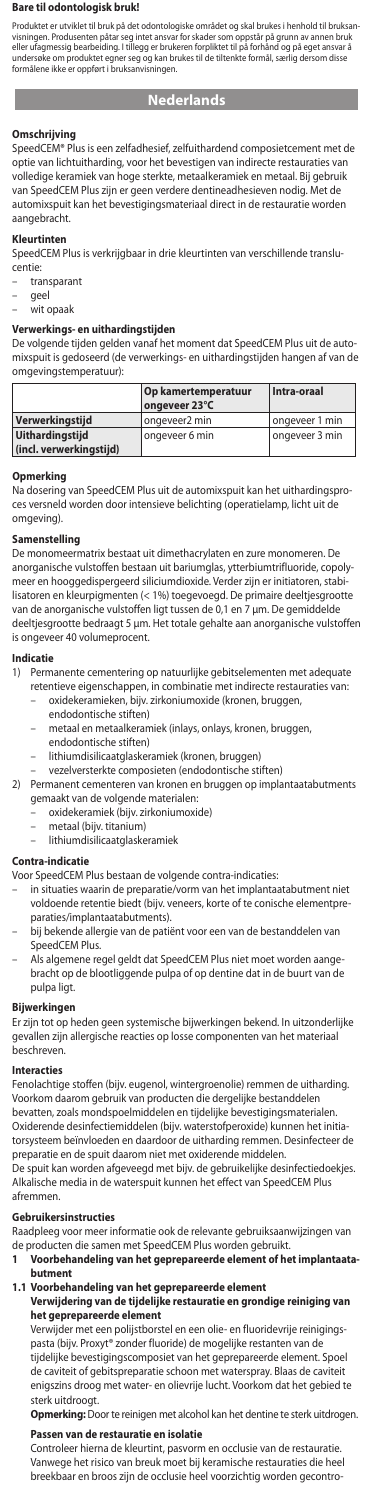leerd voor ze permanent worden gecementeerd. Het is essentieel dat het operatiegebied goed wordt geïsoleerd met bijv. OptraGate®, wattenrollen, een speekselafzuiger en absorberende pads. Als de harde gebitsweefsels gecontamineerd raken met speeksel, moeten ze opnieuw worden gereinigd.

**1.2 Voorbehandeling van het implantaatabutment Verwijdering van de tijdelijke restauratie**

Verwijder de tijdelijke restauratie en het eventueel aanwezige tijdelijke abutment. Spoel het implantaatlumen en de peri-implantaire gingiva schoon.

### **Plaats en controleer het definitieve abutment**

Raadpleeg de instructies van de fabrikant. Breng eventueel een retractiedraad aan om de pasvorm van de restauratie beter te kunnen controleren en om de overtollige bevestigingscomposiet te verwijderen.

### **Passen van de restauratie en isolatie**

Controleer hierna de kleurtint, pasvorm en occlusie van de restauratie. Vanwege het risico van breuk moet bij keramische restauraties die heel breekbaar en broos zijn de occlusie heel voorzichtig worden gecontroleerd voor ze permanent worden gecementeerd. Het is essentieel dat bij adhesieve bevestiging met composieten het operatiegebied goed wordt geïsoleerd – bij voorkeur met OptraGate, wattenrollen, een speekselafzuiger en absorberende pads.

# **Voorbehandeling van het abutmentoppervlak** Raadpleeg de instructies van de fabrikant.

**Opmerking:** Vermijd contaminatie met speeksel of bloed tijdens en na de voorbehandeling (try-in) van het abutment. Reinig het abutment indien nodig opnieuw in situ met behulp van water en een fluoridevrije reinigingspasta (bijv. Proxyt® zonder fluoride).

- **A) Abutments gemaakt van zirkoniumoxide en titanium:** reinig of zandstraal het abutmentoppervlak extra-oraal, zoals in 2.1/2.2 beschreven staat.
- **B) Abutments gemaakt van lithiumdisilicaatglaskeramiek:** extra-oraal voorbehandelen zoals in 2.3 beschreven staat, met behulp van bijv. Monobond Etch & Prime

#### **Sealen van het abutment**

- Sluit het schroefkanaal van het abutment af, bijv. met een tijdelijk restauratiemateriaal (bijv. Telio® CS Inlay). Het is aan te bevelen o de kop van de schroef met behulp van watten te isoleren van het tijdelijke restauratiemateriaal.
- Spoel het abutment schoon met waterspray.
- Maak het abutment droog.

# **2 Reiniging en voorbehandeling van de restauratie** Raadpleeg de instructies van de fabrikant.

**Opmerking:** Vermijd contaminatie met speeksel of bloed tijdens en na de<br>voorbehandeling (try-in) van de restauratie.

#### **2.1 Restauraties van oxidekeramiek (bijv. zirkoniumoxide, IPS e.max® ZirCAD)**

**BELANGRIJK!** Reinig de oppervlakken niet met fosforzuur, voor een sterke hechting.

- 
- Als de restauratie is gezandstraald in het laboratorium: Reinig de restauratie met behulp van Ivoclean, zoals in 2.4 beschreven staat.
- Als de restauratie niet is gezandstraald in het laboratorium: Zandstraal het inwendige oppervlak van de restauratie (zandstraalparameters volgens de gebruiksaanwijzing van de fabrikant van het
- restauratiemateriaal, bijv. voor IPS e.max® ZirCAD, max. 1 bar, Al<sub>2</sub>O<sub>3</sub>).<br>– Reinig de restauratie bijv. 1 minuut lang in een ultrasoon bad.
- Spoel de restauratie zorgvuldig schoon met water en droog hem met water-/olievrije lucht.

### **2.2 Metalen of metaalgedragen restauraties**

**BELANGRIJK!** Reinig de metaaloppervlakken niet met fosforzuur, voor een sterke hechting.

Als de restauratie is gezandstraald in het laboratorium:

– Reinig de restauratie met behulp van Ivoclean, zoals in 2.4 beschreven staat.

Als de restauratie niet is gezandstraald in het laboratorium:

- Zandstraal het inwendige oppervlak van de restauratie (zandstraalparameters volgens de gebruiksaanwijzing van de fabrikant van het restauratiemateriaal) tot er een vlak, mat oppervlak ontstaan is.
- Reinig de restauratie bijv. 1 minuut lang in een ultrasoon bad.
- Spoel de restauratie zorgvuldig schoon met water en droog hem met water-/olievrije lucht.

Breng **bij restauraties met edelmetalen** Monobond Plus op de voorbehandelde oppervlakken aan met een borstel of microborstel, laat het materiaal gedurende 60 seconden inwerken en blaas het dan glad met een sterke luchtstroom.

## **2.3 Restauraties van lithiumdisilicaatglaskeramiek**

**(bijv. IPS e.max® Press/CAD)**

# **A) Procedure met behulp van Monobond Etch&Prime**

- Ongeacht of de restauratie reeds is voorbehandeld in het laboratorium: – Spoel de restauratie na het passen zorgvuldig schoon met water en droog hem met water- en olievrije lucht.
- Breng Monobond Etch & Prime met behulp van een microbrush aan op het hechtoppervlak en masseer het gedurende 20 sec. met lichte druk in. Laat het middel nog 40 seconden reageren.
- Spoel Monobond Etch & Prime dan grondig weg met water, tot de groene kleur verdwenen is. Als er na het schoonspoelen restanten zijn achtergebleven in de microporiën, reinig de restauratie dan gedu-
- rende 5 minuten met water in een ultrasoon bad. Droog de restauratie gedurende ongeveer 10 sec. met een sterke stroom van water- en olievrije lucht.

**B) Procedure met behulp van Monobond Plus** Als de restauratie is voorbehandeld in het laboratorium:

- Als de restauratie al is voorbehandeld in het laboratorium, reinig de restauratie dan na het inpassen met behulp van Ivoclean, zoals hierboven beschreven staat.
- Breng vervolgens opnieuw Monobond Plus op de gereinigde opper-vlakken aan met een borstel of microborstel, laat het materiaal gedu-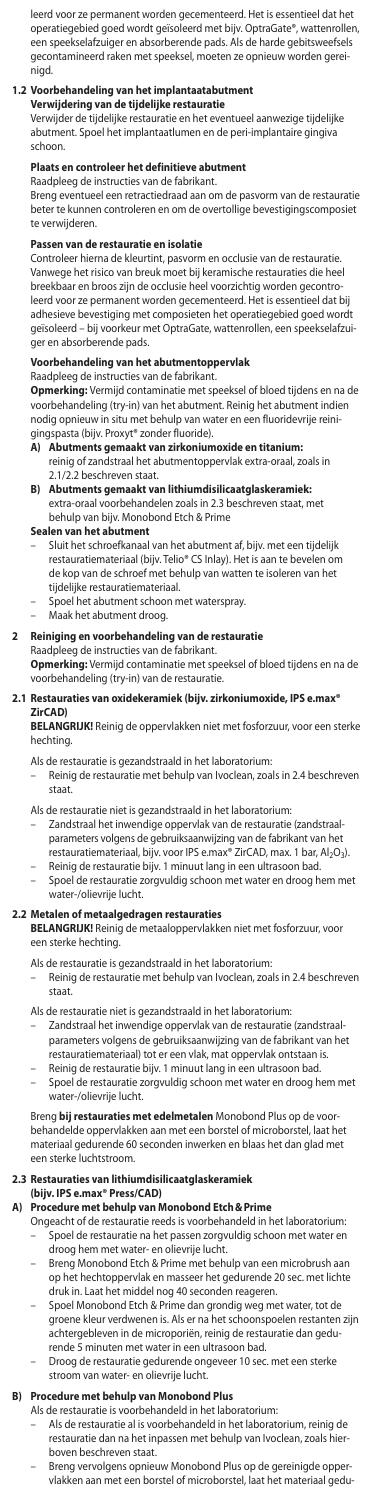- rende 60 seconden inwerken en blaas het dan glad met een sterke luchtstroom.
- 
- Als de restauratie niet is voorbehandeld in het laboratorium: Ets gedurende 20 sec. met 5% waterstoffluoride (bijv. IPS® Ceramic Etching Gel) of volg de gebruiksaanwijzing op van de fabrikant van het restauratiemateriaal.
- Spoel de restauratie zorgvuldig schoon met water en droog hem met water-/olievrije lucht.
- Breng Monobond Plus met een borstel of een microbrush aan op de voorbehandelde oppervlakken. Laat het materiaal gedurende 60 sec. inwerken en blaas het dan glad met een sterke luchtstroom.

# **2.4 Reiniging van restauraties die met bloed of speeksel gecontamineerd zijn gera**

Reinig gecontamineerde oppervlakken van de restauratie op de volgende manier extra-oraal met behulp van Ivoclean, ongeacht de eventuele eerdere conditionering:

- Spoel de restauratie na het passen zorgvuldig schoon met waterspray en droog hem met olievrije lucht.
- Smeer met behulp van een microbrush of gewone borstel het volledige hechtvlak van de restauratie in met Ivoclean.
- Laat Ivoclean gedurende 20 sec. inwerken, spoel de restauratie vervolgens zorgvuldig schoon met waterspray en droog hem met olievrije lucht
- Restauraties van lithiumdisilicaatglaskeramiek (bijv. IPS e.max® Press/ CAD) moeten weer worden voorbehandeld met Monobond Etch & Prime of Monobond® Plus.

**3 Appliceren van SpeedCEM Plus in de restauratie** Breng voor iedere applicatie een nieuwe mengtip aan op de dubbele spuit. Doseer SpeedCEM Plus uit de automixspuit, breng de gewenste hoeveelheid direct in de restauratie aan en bedek het gehele hechtopp vlak. Omdat het bevestigingsmateriaal in de gebruikte mengtip uithardt, werkt het als verzegeling voor de inhoud van de spuit, tot deze de volgende keer wordt gebruikt.

#### **4 Plaatsen van de restauratie en verwijdering van overtollig cement Opmerking:** Net als alle andere composietsystemen is SpeedCEM Plus

gevoelig voor zuurstofinhibitie. Dit betekent dat de oppervlaktelaag .<br>het uitharden niet polymeriseert, omdat hij in contact staat met zuurstof uit de omgevingslucht. Dek de randen van de restauratie na het verwijderen van het overtollig materiaal onmiddellijk af met glycerinegel/ niet-luchtdoorlatend materiaal (bijv. Liquid Strip) om dit te voorkomen. Spoel de glycerinegel/het niet-luchtdoorlatende materiaal af met water nadat het materiaal volledig is gepolymeriseerd.

### **4.1 alleen zelfuithardend**

- Plaats de restauratie en houd hem vast door gelijkmatige druk uit te oefenen tot het overtollige materiaal is verwijderd en het bevesti-gingsmateriaal compleet is uitgehard (ong. 3 min.).
- Verwijder overtollig materiaal met behulp van bijv. een microbrush/ borstel/schuimplastic pellet/tandzijde of een scaler. Zorg dat het overtollige materiaal binnen de verwerkingstijd wordt verwijderd, vooral als het zich op moeilijk bereikbare plaatsen bevindt (approximale
- gebieden, tandvleesranden, brugpijlers). Gebruik speciale implantaatscalers/-curettes voor het verwijderen van overtollig materiaal van implantaatabutments, om krassen op het oppervlak van het implantaat te voorkomen.

# **4.2 zelfuithardend met extra lichtuitharding, voor het kort uitharden van overtollig materiaal of het versnellen van het uithardingsproces (kwartentechniek, geïndiceerd voor gevallen met maximaal 2<br><b>brug-abutments = bruggen van 3 à 4 delen)**<br>– Plaats de restauratie en houd hem vast door gelijkmatige druk uit te

- oefenen tot het overtollige materiaal is verwijderd en het bevestigingsmateriaal compleet is uitgehard.
- Hard overtollig bevestigingsmateriaal uit met een polymerisatielamp (ongeveer 650 mW/cm2 ) op een afstand van ongeveer 0-10 mm en gedurende 1 seconde per kwartvlak (mesio-oraal, disto-oraal, mesio-buccaal, disto-buccaal).
- Door deze procedure kan het overtollige materiaal met e gemakkelijk worden verwijderd.
- Zorg dat het overtollige materiaal tijdig wordt verwijderd, vooral als het zich op moeilijk bereikbare plaatsen bevindt (approximale gebieden, tandvleesranden, brugpijlers).
- Gebruik speciale implantaatscalers/-curettes voor het verwijderen van overtollig materiaal van implantaatabutments, om krassen op het oppervlak van het implantaat te voorkomen.
- Polymeriseer vervolgens alle cementranden opnieuw, gedurende 20 seconden (ong. 1.100 mW/cm2 ). Bij een lagere lichtemissie duurt de uitharding langer.

### **5 Afwerken van de afgeronde restauratie**

- Controleer de occlusie en de functie en pas deze indien nodig aan. Werk de cementranden indien nodig af met een diamantfrees.
- Maak de cementranden glad met fineerinstrumenten en polijststrips
- en polijst ze met geschikte polijstinstrumenten (bijv. OptraPol®). – Werk de randen van de restauratie indien nodig bij met geschikte
- polijstinstrumenten (keramiek: bijv. OptraFine®).
- **Speciale instructies voor het cementeren van endodontische stiften:** – Reinig voor het cementeren van endodontische stiften eerst zorgvuldig het wortelkanaal en verwijder eventueel achtergebleven vulmateriaal. (Restanten van obturatiematerialen die eugenol bevatten, kunnen de polymerisatie van composietmaterialen afremmen.)
- Bevochtig de endodontische stift, die is voorbereid volgens de instructies van de fabrikant van de stift, met gemengd SpeedCEM Plus en breng direct SpeedCEM Plus aan in het wortelkanaal met behulp van endodon-tische tips. Zorg dat het materiaal in een voldoende hoeveelheid wordt aangebracht om voor overtollig cement te zorgen.
- Plaats de endodontische stift.
- Verwijder overtollig cement van het occlusale preparatieoppervlak. La
- SpeedCEM Plus vervolgens 20 seconden uitharden met licht. Behandel het occlusale preparatieoppervlak met een adhesief (bijv. Adhese Universal), raadpleeg daartoe de bijbehorende gebruiksaanwijzing.
- Breng het stompopbouwmateriaal (bijv. MultiCore®) direct op het occlusale preparatieoppervlak aan en hard het materiaal uit volge occlusale preparatieoppervlak aan en hard het materiaal uit volgens de instructies van de fabrikant (lichtuitharding).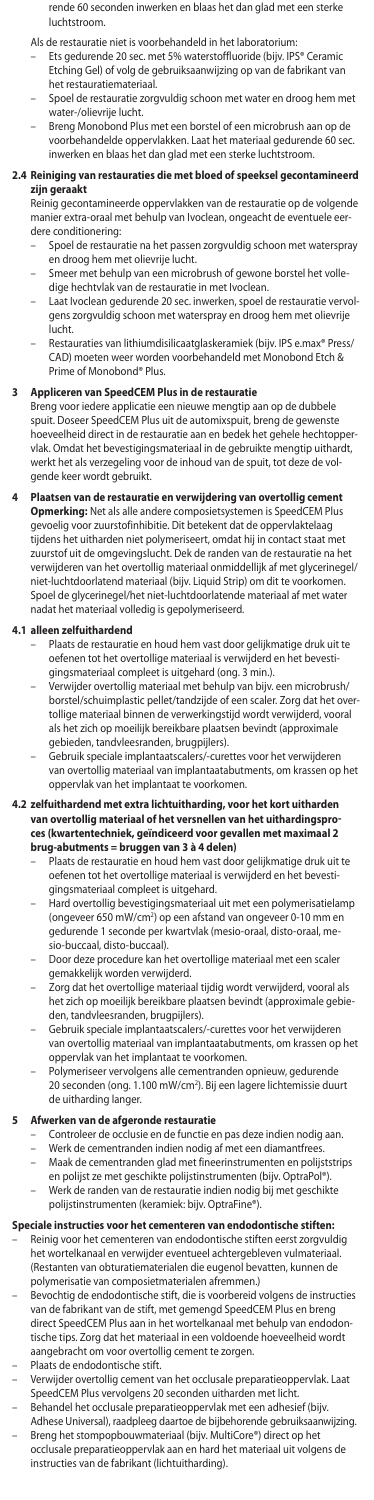## **Speciale opmerkingen**

SpeedCEM Plus moet bij verwerking op kamertemperatuur zijn. Gekoeld is het materiaal lastig te doseren en worden de verwerkings- en uithardingstijden langer.

Reinig de SpeedCEM Plus-automixspuiten niet met middelen die een oxiderende werking hebben.

# **Waarschuwing**

- Vermijd contact van niet-uitgehard SpeedCEM Plus met de huid, de slijmvliezen en de ogen.
- Niet-gepolymeriseerd SpeedCEM Plus kan een licht irriterende werking hebben en kan tot overgevoeligheid voor methacrylaten leiden.
- In de handel verkrijgbare medische handschoenen bieden geen bescherming tegen het sensibiliserende effect van methacrylaten.

## **Bewaren**

- 
- SpeedCEM Plus moet koel worden bewaard (2–8°C). Gebruik SpeedCEM Plus niet na afloop van de aangegeven houdbaarheidsdatum. – Desinfecteer spuiten niet met oxiderende ontsmettingsmiddelen.
- Bewaar de SpeedCEM Plus automixspuit na gebruik met geplaatste mengtip.
- Houdbaarheidsdatum: zie opdruk op de spuiten en verpakkingen.

# **Buiten bereik van kinderen bewaren!**

# **Alleen voor tandheelkundig gebruik.**

Dit materiaal is ontwikkeld voor tandheelkundig gebruik en moet volgens de gebruiksaan-<br>viiging worden toegepast. Indien er schade optreedt door toepassing voor andere doeleinden<br>of door verkeerd gebruik kan de fabrikant d

**Ελληνικά**

**Περιγραφή** Το SpeedCEM® Plus είναι μια αυτοσυγκολλούμενη, αυτοπολυμεριζόμενη, ρητινώδης κονία, με δυνατότητα φωτοπολυμερισμού, για την προσκόλληση έμμεσων αποκαταστάσεων, κατασκευασμένων από υψηλής αντοχής ολοκεραμικό, μέταλλο ή μέταλλο και κεραμικό. Κατά τη χρήση του SpeedCEM Plus, δεν απαιτείται χρήση συγκολλητικών παραγόντων οδοντίνης. Η σύριγγα αυτόματης ανάμιξης εξασφαλίζει άμεση και γρήγορη εφαρμογή της κονίας στην αποκατάσταση.

#### **Αποχρώσεις**

Το SpeedCEM Plus διατίθεται σε τρεις αποχρώσεις με διαφορετικούς βαθμούς ημιδιαφάνειας:

- διαφανές
- κίτρινο
- λευκό αδιαφανές

### **Χρόνοι εργασίας και πολυμερισμού**

Οι ακόλουθοι χρόνοι ισχύουν μετά τη διανομή του SpeedCEM Plus από τη σύριγγα αυτόματης ανάμιξης (οι χρόνοι εργασίας και πολυμερισμού εξαρτώνται από τη θερμοκρασία περιβάλλοντος):

|                      | Σε θερμοκρασία<br>δωματίου περίπου 23°C | Ενδοστοματικά   |
|----------------------|-----------------------------------------|-----------------|
| Χρόνος εργασίας      | περίπου 2 λεπτά                         | περίπου 1 λεπτά |
| Χρόνος πολυμερισμού  | περίπου 6 λεπτά                         | περίπου 3 λεπτά |
| (συμπεριλαμβάνεται ο |                                         |                 |
| χρόνος εργασίας)     |                                         |                 |

#### **Σημείωση**

Μετά τη διανομή του SpeedCEM Plus από τη σύριγγα αυτόματης ανάμιξης, η διαδικασία πολυμερισμού μπορεί να επιταχυνθεί από φως μεγάλης έντασης (οδοντιατρικός προβολέας, φως χώρου εργασίας).

# **Σύνθεση**

Η μήτρα του μονομερούς αποτελείται από διμεθακρυλικά και όξινα μονομερή. Τα ανόργανα ενισχυτικά είναι βαριούχος ύαλος, τριφθοριούχο υττέρβιο,<br>συμπολυμερές και διοξείδιο πυριτίου υψηλής διασποράς. Ως πρόσθετα περιέχονται εκκινητές, σταθεροποιητές και χρωστικές ουσίες (< 1 %). Το πρωτογενές μέγεθος των ανόργανων ενισχυτικών σωματιδίων κυμαίνεται από 0,1 έως 7μm. Το μέσο μέγεθος των σωματιδίων είναι 5 μm. Η συνολική περιεκτικότητα σε ανόργανους ενισχυτικούς παράγοντες είναι 40% κ.ο.

### **Ενδείξεις**

- 1) Μόνιμη προσκόλληση έμμεσων αποκαταστάσεων σε φυσικά δόντια με επαρκή συγκράτηση, κατασκευασμένων από:
	- κεραμικά οξείδια, π.χ. οξείδιο ζιρκονίου (στεφάνες, γέφυρες,
	- ενδορριζικοί άξονες) – μέταλλο και μεταλλοκεραμικά (ένθετα, επένθετα, στεφάνες, γέφυρες,
	- ενδορριζικοί άξονες) – υαλοκεραμικό διπυριτικού λιθίου (στεφάνες, γέφυρες)
	- πολυμερή ενισχυμένα με ίνες (ενδορριζικοί άξονες)
- 
- 2) Μόνιμη προσκόλληση στεφανών και γεφυρών σε στηρίγματα εμφυτευμάτων που είναι κατασκευασμένα από τα ακόλουθα υλικά:
	- κεραμικά οξείδια (π.χ. οξείδιο ζιρκονίου)
		-
		- μέταλλο (π.χ. τιτάνιο) υαλοκεραμικό διπυριτικού λιθίου

### **Αντενδείξεις**

Το SpeedCEM Plus αντενδείκνυται:

- σε περιστατικά όπου το σχήμα των στηριγμάτων των εμφυτευμάτων δεν εξασφαλίζει επαρκή συγκράτηση (π.χ. όψεις, οδοντικά ή επιεμφυτευματικά κολοβώματα με μεγάλη κωνικότητα).
- αν ο ασθενής εμφανίζει γνωστή αλλεργία σε κάποιο από τα συστατικά του SpeedCEM Plus.
- Γενικώς, το SpeedCEM Plus δεν θα πρέπει να εφαρμόζεται απευθείας σε εκτεθειμένο πολφό ή σε λεπτή γέφυρα οδοντίνης που καλύπτει τον πολφό.

**Ανεπιθύμητες ενέργειες**  Συστηματικές ανεπιθύμητες ενέργειες δεν έχουν γίνει γνωστές μέχρι σήμερα. Σε σπάνιες περιπτώσεις αναφέρθηκαν αλλεργικές αντιδράσεις σε μεμονωμένα συστατικά του υλικού.

# **Αλληλεπιδράσεις**

Οι φαινολικές ουσίες (π.χ. ευγενόλη, έλαιο γωλθερίας) αναστέλλουν τον πολυμερισμό. Κατά συνέπεια, η χρήση προϊόντων π.χ. στοματικών διαλυμάτων και προσωρινών κονιών, που περιέχουν τα παραπάνω συστατικά θα πρέπει να αποφεύγεται. Προϊόντα με οξειδωτικούς παράγοντες (π.χ. υπεροξείδιο υδρογόνου) είναι πιθανό να αλληλεπιδράσουν με το σύστημα εκκίνησης, τ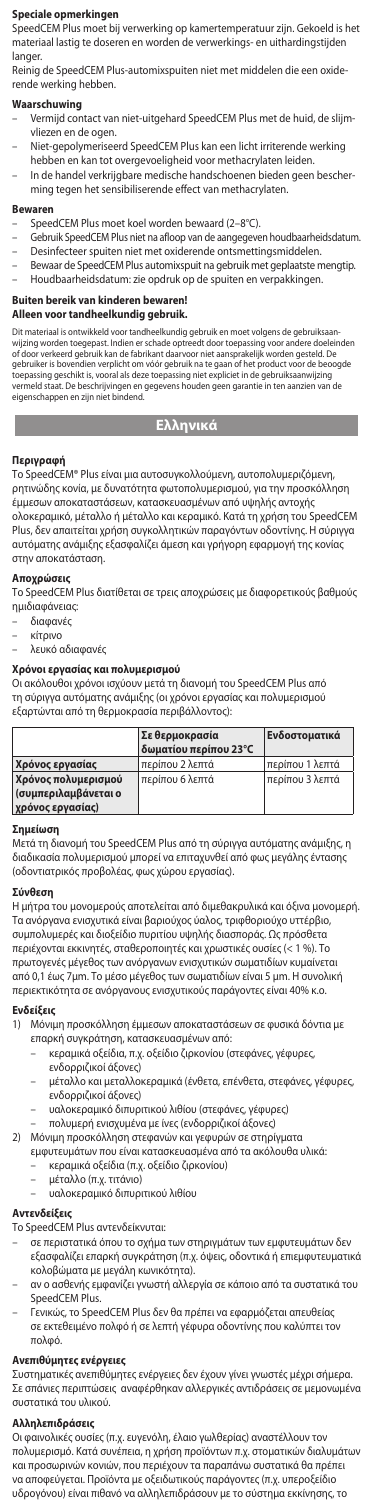οποίο με τη σειρά του μπορεί να επηρεάσει τη διαδικασία πολυμερισμού. Γι' αυτό το παρασκευασμένο κολόβωμα και η σύριγγα δεν θα πρέπει να απολυμανθούν με χρήση οξειδωτικών παραγόντων. Η σύριγγα μπορεί να καθαριστεί π.χ με συμβατικά απολυμαντικά πανάκια.

Αλκαλικοί παράγοντες μπορεί να επηρεάσουν τη δράση του SpeedCEM Plus.

# **Χρήση**

Παρακαλούμε διαβάστε επίσης τις Οδηγίες Χρήσεως των προϊόντων που χρησιμοποιούνται σε συνδυασμό με το SpeedCEM Plus για περισσότερο

- λεπτομερή πληροφόρηση.<br>1 **Αονική κατεονασία τ** - <sub>Ρερματική κατεργασία του παρασκευασμένου δοντιού ή το<br>**Αρχική κατεργασία του παρασκευασμένου** δοντιού ή το<br>επιεμφυτευματικού στηρίγματος</sub>
- 
- **επιεμφυτευματικού στηρίγματος 1.1 Αρχική κατεργασία του παρασκευασμένου δοντιού**
	- **Αφαίρεση της προσωρινής αποκατάστασης και προσεκτικός καθαρισμός του παρασκευασμένου δοντιού**

Αφαιρέστε πιθανά υπολείμματα της προσωρινής κονίας προσκόλλησης από το παρασκευασμένο δόντι με βουρτσάκι γυαλίσματος και πάστα καθαρισμού, χωρίς έλαια και φθόριο (π.χ. Proxyt® χωρίς φθόριο). Ξεπλύνετε με σπρέι νερού. Στη συνέχεια, στεγνώστε ελαφρά με αέρα ελεύθερο υγρασίας και ελαίου. Αποφύγετε υπερβολική αφυδάτωση. **Σημείωση:** Καθαρισμός με αλκοόλη μπορεί να οδηγήσει σε υπερβολική αφυδάτωση της οδοντίνης.

# **Δοκιμή της αποκατάστασης και απομόνωση**

Στη συνέχεια, μπορείτε να ελέγξετε το χρώμα, την ακρίβεια εφαρμογής και τη σύγκλειση της αποκατάστασης.

Θα πρέπει να δώσετε προσοχή κατά τον έλεγχο της σύγκλεισης εύθραυστων ή ψαθυρών κεραμικών αποκαταστάσεων, πριν εδραστούν μόνιμα, διότι υπάρχει κίνδυνος θραύσης αυτών. Είναι σημαντικό να διασφαλίσετε αξιόπιστη απομόνωση του πεδίου εργασίας με π.χ. OptraGate®, τολύπια βάμβακος, σιελαντλία και απορροφητικά επιθέματα. Οι σκληροί οδοντικοί ιστοί που έχουν επιμολυνθεί με σάλιο θα πρέπει να καθαριστούν ξανά.

# **1.2 Αρχική κατεργασία επιεμφυτευματικών στηριγμάτων Αφαίρεση της προσωρινής αποκατάστασης** Αφαιρέστε την προσωρινή αποκατάσταση και το προσωρινό

στήριγμα, αν υπάρχει. Ξεπλύνετε τον αυλό του εμφυτεύματος και τους περιεμφυτευματικούς ιστούς.

**Τοποθέτηση και έλεγχος του μόνιμου στηρίγματος**  Σύμφωνα με τις οδηγίες του κατασκευαστή.

Μπορείτε να τοποθετήσετε ένα νήμα απώθησης, προκειμένου να βοηθηθείτε στον έλεγχο της ακρίβειας εφαρμογής της αποκατάστασης και στην απομάκρυνση της περίσσειας της ρητινώδους κονίας.

**Δοκιμή της αποκατάστασης και απομόνωση**  Στη συνέχεια, μπορείτε να ελέγξετε το χρώμα, την ακρίβεια εφαρμογής και τη σύγκλειση της αποκατάστασης. Θα πρέπει να δώσετε προσοχή κατά τον έλεγχο της σύγκλεισης εύθραυστων ή ψαθυρών κεραμικών αποκαταστάσεων, πριν εδραστούν μόνιμα, διότι υπάρχει κίνδυνος θραύσης αυτών. Είναι σημαντικό να διασφαλίσετε αξιόπιστη απομόνωση του πεδίου εργασίας – κατά προτίμηση με OptraGate®, τολύπια βάμβακος, σιελαντλία και απορροφητικά επιθέματα – όταν επιλέγετε προσκόλληση με ρητινώδη κονία.

#### **Αρχική κατεργασία της επιφάνειας του στηρίγματος** ..<br>μφωνα με τις οδηγίες του κατασκευαστή.

**Σημείωση:** Η μόλυνση με σάλιο ή αίμα πρέπει να αποφεύγεται κατά τη διάρκεια και μετά την αρχική κατεργασία του στηρίγματος (δοκιμή). Εάν είναι απαραίτητο, το στήριγμα θα πρέπει να καθαριστεί ξανά επιτόπου χρησιμοποιώντας νερό και πάστα καθαρισμού χωρίς φθόριο (π.χ. με

- Proxyt χωρίς φθόριο). **A) Στηρίγματα κατασκευασμένα από οξείδιο ζιρκονίου και τιτάνιο:**  Καθαρίστε ή αμμοβολήστε την επιφάνεια του στηρίγματος εκτός στόματος όπως περιγράφεται στην ενότητα 2.1/2.2
- **B) Στηρίγματα κατασκευασμένα από υαλοκεραμικό διπυριτικού λιθίου:** Διενεργήστε αρχική κατεργασία εκτός στόματος όπως περιγράφεται στην ενότητα 2.3 με χρήση π.χ. Monobond Etch & Prime **Απόφραξη του στηρίγματος**
- 
- Εμφράξτε την οπή της βίδας του στηρίγματος με χρήση π.χ. προσωρινού εμφρακτικού υλικού (π.χ. Telio® CS Inlay). Προτείνουμε να απομονώσετε την κεφαλή της βίδας από το προσωρινό εμφρακτικό υλικό με σφαιρίδιο βάμβακος.
- Ξεπλύνετε το στήριγμα με σπρέι νερού. Στεγνώστε το στήριγμα.

# **2 Καθαρισμός και αρχική επεξεργασία της αποκατάστασης**

Σύμφωνα με τις οδηγίες του κατασκευαστή. **Σημείωση:** Η μόλυνση με σάλιο ή αίμα πρέπει να αποφεύγεται κατά τη διάρκεια και μετά την αρχική κατεργασία της αποκατάστασης (δοκιμή).

### **2.1 Αποκαταστάσεις από κεραμικά οξείδια – (π.χ. οξείδιο ζιρκονίου, IPS e.max® ZirCAD)**

**ΣΗΜΑΝΤΙΚΟ!** Προκειμένου να επιτύχετε έναν ισχυρό δεσμό, μην καθαρίσετε τις επιφάνειες με φωσφορικό οξύ.

Αν η αποκατάσταση έχει αμμοβοληθεί στο εργαστήριο:

– Εφαρμόστε Ivoclean, όπως περιγράφεται στην ενότητα 2.4, ώστε να καθαρίσετε την αποκατάσταση.

Αν η αποκατάσταση δεν έχει αμμοβοληθεί στο εργαστήριο:

- Αμμοβολήστε την εσωτερική επιφάνεια της αποκατάστασης (κατά την αμμοβόληση ακολουθήστε τις παραμέτρους που προτείνονται από τον κατασκευαστή του αποκαταστατικού υλικού στις Οδηγίες Χρήσεως π.χ. IPS e.max® ZirCAD, max. 1 bar/14.5 psi, Al2O3).
- Καθαρίστε την αποκατάσταση π.χ. σε συσκευή υπερήχων για περίπου 1 λεπτό.
	- Ξεπλύνετε προσεκτικά την αποκατάσταση με σπρέι νερού και στεγνώστε με αέρα ελεύθερο ελαίου.

**2.2 Αποκαταστάσεις μεταλλικές ή με μεταλλικό σκελετό ΣΗΜΑΝΤΙΚΟ!** Προκειμένου να επιτύχετε έναν ισχυρό δεσμό, μην καθαρίσετε τις επιφάνειες του μετάλλου με φωσφορικό οξύ.

- Αν η αποκατάσταση έχει αμμοβοληθεί στο εργαστήριο:
- Εφαρμόστε Ivoclean, όπως περιγράφεται στην ενότητα 2.4, ώστε να καθαρίσετε την αποκατάσταση.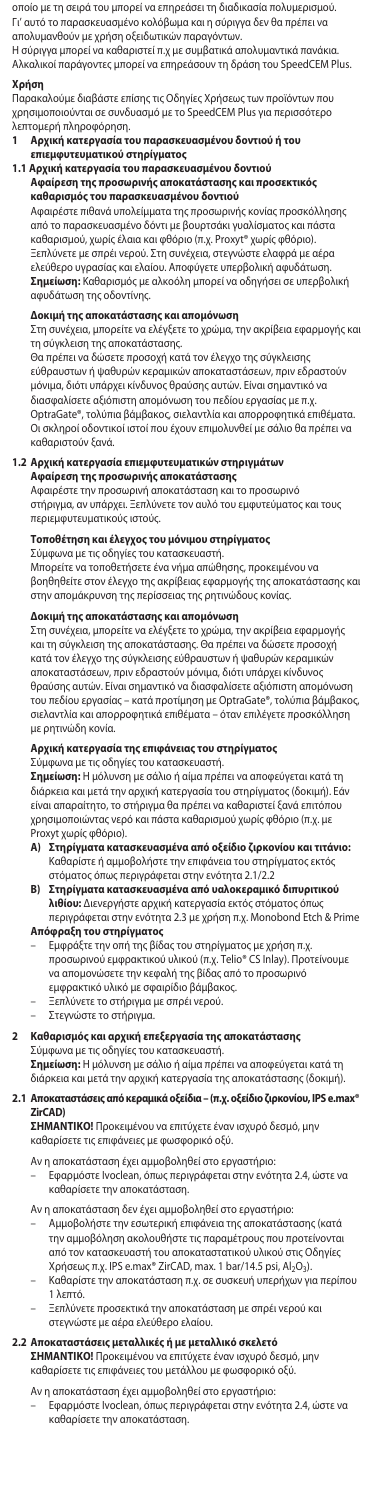Αν η αποκατάσταση δεν έχει αμμοβοληθεί στο εργαστήριο:

- Αμμοβολήστε την εσωτερική επιφάνεια της αποκατάστασης (κατά την αμμοβόληση ακολουθήστε τις παραμέτρους που προτείνονται από τον κατασκευαστή του αποκαταστατικού υλικού στις Οδηγίες Χρήσεως) μέχρι να επιτύχετε μια ματ επιφάνεια.
- Καθαρίστε την αποκατάσταση π.χ. σε συσκευή υπερήχων για περίπου 1 λεπτό.
- Ξεπλύνετε προσεκτικά την αποκατάσταση με σπρέι νερού και στεγνώστε με αέρα ελεύθερο ελαίου.

**Αν η αποκατάσταση περιλαμβάνει πολύτιμα μέταλλα,** εφαρμόστε Monobond Plus στις επιφάνειες που έχουν υποστεί αρχική κατεργασία με βουρτσάκι ή μίνι βουρτσάκι, αφήστε να δράσει για 60 δευτερόλεπτα και στη συνέχεια απλώστε το με ένα ισχυρό ρεύμα αέρα.

### **2.3 Αποκαταστάσεις από υαλοκεραμικό διπυριτικού λιθίου (π.χ. IPS e.max® Press/CAD)**

# **A) Διαδικασία με χρήση Monobond Etch&Prime Ανεξάρτητα από το αν η αποκατάσταση έχει δεχθεί αρχική κατεργασία στο εργαστήριο:** – Μετά τη δοκιμή, ξεπλύνετε προσεκτικά την αποκατάσταση με σπρέι

- νερού και στεγνώστε με αέρα ελεύθερο ελαίου.
- Εφαρμόστε Monobond Etch & Prime στην επιφάνεια προσκόλλησης με μίνι βουρτσάκι και επαλείψτε το για 20 δευτερόλεπτα, ασκώντας ελαφριά πίεση. Αφήστε το να δράσει για άλλα 40 δευτερόλεπτα.
- Στη συνέχεια, ξεπλύνετε προσεκτικά το Monobond Etch & Prime με νερό, μέχρι να απομακρυνθεί το πράσινο χρώμα. Αν έχουν απομείνει υπολείμματα στα σημεία μικροπορότητας, μπορείτε να καθαρίσετε την αποκατάσταση με νερό σε συσκευή υπερήχων για 5 λεπτά. – Στεγνώστε την αποκατάσταση με ισχυρό ρεύμα αέρα, ελεύθερου υγρασίας και ελαίου, για περίπου 10 δευτερόλεπτα.
- 

- **B) Διαδικασία με χρήση Monobond Plus Αν η αποκατάσταση έχει υποστεί αρχική κατεργασία στο εργαστήριο:** – Αν η αποκατάσταση έχει υποστεί αρχική κατεργασία στο εργαστήριο, θα πρέπει να καθαριστεί μετά τη δοκιμή, με Ivoclean σύμφωνα με την τεχνική που περιγράφεται παραπάνω.
	- Ακολούθως, εφαρμόστε ξανά Monobond Plus στην καθαρή επιφάνεια με βουρτσάκι ή μίνι βουρτσάκι, αφήστε το να δράσει για 60 δευτερόλεπτα και στη συνέχεια απλώστε το με ισχυρό ρεύμα αέρα.

## Αν η αποκατάσταση δεν έχει υποστεί αρχική κατεργασία στο εργ

- Αδροποιήστε τη με 5% υδροφθορικό οξύ (π.χ. IPS® Ceramic Etching<br>Gel) για 20 δευτερόλεπτα ή σύμφωνα με τις Οδηγίες Χρήσεως του<br>κατασκευαστή του αποκαταστατικού υλικού.
- Ξεπλύνετε προσεκτικά την αποκατάσταση με σπρέι νερού και στεγνώστε με αέρα ελεύθερο υγρασίας και ελαίου.
- Εφαρμόστε Monobond Plus στις επιφάνειες που έχουν υποστεί αρχική κατεργασία με βουρτσάκι ή μίνι βουρτσάκι, αφήστε να δράσει για 60 δευτερόλεπτα και στη συνέχεια απλώστε το με ένα ισχυρό ρεύμα αέρα.

# **2.4 Καθαρισμός αποκαταστάσεων που έχουν επιμολυνθεί με αίμα ή σάλιο** Ανεξάρτητα από οποιαδήποτε πρότερη κατεργασία, καθαρίστε τις

επιφάνειες της αποκατάστασης που έχουν μολυνθεί, εκτός στόματος χρησιμοποιώντας Ivoclean, σύμφωνα με τις ακόλουθες οδηγίες:

- Μετά τη δοκιμή, ξεπλύνετε προσεκτικά την αποκατάσταση με σπρέι νερού και στεγνώστε με αέρα ελεύθερο ελαίου.
- Καλύψτε ολόκληρη την επιφάνεια συγκόλλησης της αποκατάστασης με ένα στρώμα Ivoclean, χρησιμοποιώντας μίνι βουρτσάκι ή βουρτσάκι.
- Αφήστε το Ivoclean να δράσει για 20 δευτερόλεπτα και στη συνέχεια, ξεπλύνετε προσεκτικά με σπρέι νερού και στεγνώστε με αέρα ελεύθερο ελαίου.
- Οι αποκαταστάσεις από υαλοκεραμικό διπυριτικού λιθίου (π.χ. IPS e.max® Press/CAD) θα πρέπει να υποστούν ξανά κατεργασία με Monobond Etch & Prime ή Monobond® Plus.

## **3 Εφαρμογή του SpeedCEM Plus στην αποκατάσταση**

Για κάθε εφαρμογή, τοποθετήστε ένα καινούργιο άκρο ανάμιξης στη διπλή σύριγγα. Εξωθήστε το SpeedCEM Plus από τη σύριγγα αυτόματης ανάμιξης, απλώστε την επιθυμητή ποσότητα άμεσα επάνω στην αποκατάσταση και καλύψτε ολόκληρη την επιφάνεια προσκόλλησης. Η κονία που θα πολυμεριστεί στο άκρο ανάμιξης, θα λειτουργήσει ως φραγμός για το περιεχόμενο της σύριγγας, μέχρι την επόμενη χρήση.

**4 Εδραση της αποκατάστασης και απομάκρυνση της περίσσειας της κονίας**<br>**Σημείωση:** Όπως όλες οι ρητίνες, το SpeedCEM Plus υφίσταται αναστολή<br>πολυμερισμού από το οξυγόνο. Αυτό σημαίνει ότι η επιφανειακή στοιβάδα δεν σκληραίνει κατά τη διάρκεια του πολυμερισμού, όταν έρχεται σε επαφή με το οξυγόνο της ατμόσφαιρας. Για να αποφύγετε αυτό το ενδεχόμενο, καλύψτε τα όρια της αποκατάστασης με ζελέ γλυκερίνης/ προστασίας από το οξυγόνο (π.χ. Liquid Strip) αμέσως μετά την απομάκρυνση της περίσσειας. Μετά την ολοκλήρωση του πολυμερισμού, το ζελέ γλυκερίνης απομακρύνεται με νερό.

- **4.1 Μόνο αυτοπολυμερισμός**  Τοποθετήστε την αποκατάσταση και συγκρατήστε τη στη θέση της ασκώντας ομοιόμορφη πίεση, μέχρι την απομάκρυνση της περίσσειας του υλικού και την ολοκλήρωση του πολυμερισμού της κονίας (περίπου 3 λεπτά).
	- Αφαιρέστε την περίσσεια του υλικού π.χ. με βουρτσάκι/μίνι βουρτσάκι/σφουγγαράκι/οδοντιατρικό νήμα ή ξέστρο. Βεβαιωθείτε ότι αφαιρέσατε την περίσσεια εντός των ορίων του χρόνου εργασίας, ιδιαίτερα από περιοχές δύσκολης πρόσβασης (όμορες, αυχενικά όρια, γεφυρώματα).
	- Για να αφαιρέσετε περίσσειες από στηρίγματα εμφυτευμάτων, χρησιμοποιήστε ειδικά ξέστρα/κοχλιάρια εμφυτευμάτων, ώστε να αποφύγετε φθορά της επιφάνειας των εμφυτευμάτων.

# **4.2 Αυτοπολυμερισμός με επιπλέον φωτο-ενεργοποίηση για τον πολυμερισμό – αφαίρεση της περίσσειας της κονίας ή για την επιτάχυνση της διαδικασίας πολυμερισμού (τεχνική τεταρτημορίου, ενδεδειγμένη σε περιστατικά με περισσότερα από 2 στηρίγματα γεφυρών = γέφυρες 3 έως 4 τεμαχίων)**

- Τοποθετήστε την αποκατάσταση και συγκρατήστε τη στη θέση της ασκώντας ομοιόμορφη πίεση, μέχρι την απομάκρυνση της περίσσειας του υλικού και την ολοκλήρωση του πολυμερισμού της κονίας.
- Η περίσσεια της κονίας πολυμερίζεται με φως (περίπου 650 mW/cm2 ) από απόσταση περίπου 0-10 χιλ., επί 1 δευτερόλεπτο για κάθε πλευρά (εγγύς παρειακή, άπω παρειακή, εγγύς μασητική, άπω μασητική).
- Ακολουθώντας την παραπάνω τεχνική, η περίσσεια του υλικού μπορεί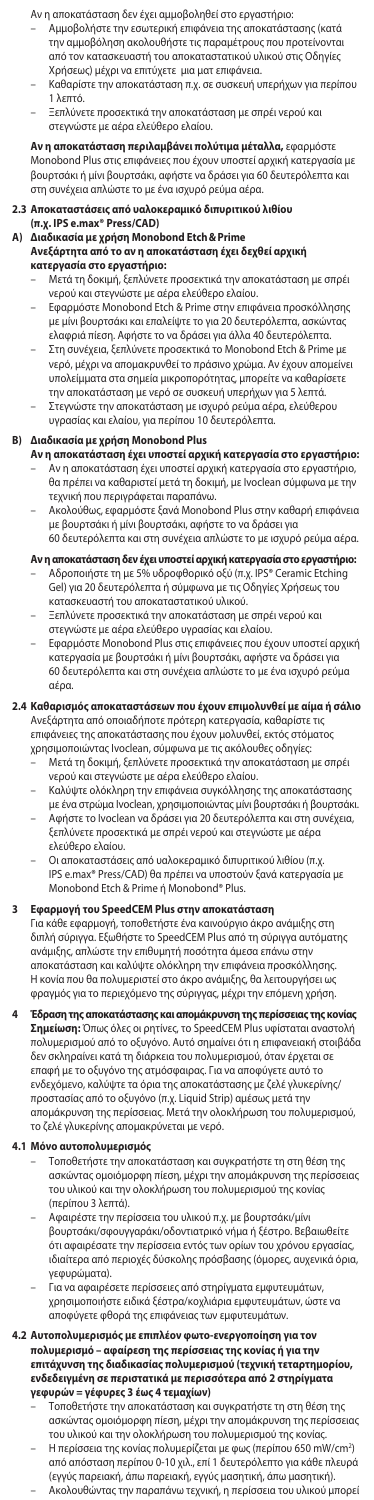- να αφαιρεθεί εύκολα με ένα ξέστρο.
- Βεβαιωθείτε ότι αφαιρέσατε την περίσσεια εντός των ορίων του χρόνου εργασίας, ιδιαίτερα από περιοχές δύσκολης πρόσβασης (όμορες, αυχενικά όρια, γεφυρώματα).
- Για να αφαιρέσετε περίσσειες από στηρίγματα εμφυτευμάτων, χρησιμοποιήστε ειδικά ξέστρα/κοχλιάρια εμφυτευμάτων, ώστε να
- αποφύγετε φθορά της επιφάνειας των εμφυτευμάτων. Ακολούθως, φωτοπολυμερίστε ξανά όλα τα όρια της κονίας για 20 δευτερόλεπτα (περίπου 1,100 mW/cm2 ). Αν η ένταση του φωτός είναι χαμηλότερη, ο πολυμερισμός θα διαρκέσει περισσότερο χρόνο.

### **5 Τελείωση της ολοκληρωμένης αποκατάστασης**

- Ελέγξτε τη σύγκλειση και τη λειτουργία και διορθώστε αν χρειάζεται. – Αν είναι απαραίτητο, διαμορφώστε τα όρια της κονίας με διαμάντι. – Λειάνετε τα όρια της κονίας με ταινίες λείανσης και στίλβωσης και
- στιλβώστε με κατάλληλα λαστιχάκια (π.χ. OptraPol®).
- Αν είναι απαραίτητο, διαμορφώστε τα όρια της αποκατάστασης με κατάλληλα μέσα στίλβωσης (κεραμικά: π.χ. OptraFine®).

# **Ειδικές οδηγίες για την προσκόλληση ενδορριζικών αξόνων:**

- Για να προσκολλήσετε ενδορριζικούς άξονες, καθαρίστε προσεκτικά τον ριζικό σωλήνα, ώστε να απομακρύνετε υπολείμματα εμφρακτικού υλικού. (Υπολείμματα ευγενολούχου φυράματος μπορεί να αναστείλουν τον πολυμερισμό της ρητινώδους κονίας).
- Επαλείψτε τον ενδορριζικό άξονα, ο οποίος έχει υποστεί αρχική κατεργασία σύμφωνα με τις οδηγίες του κατασκευαστή του υλικού κατασκευής του, με το αναμεμιγμένο SpeedCEM Plus και τοποθετήστε SpeedCEM Plus απευθείας στον ριζικό σωλήνα με το άκρο ενδοδοντίας. Το υλικό πρέπει να εφαρμόζεται σε ικανοποιητική ποσότητα, ώστε να εμφανίζεται περίσσεια.
- Τοποθετήστε τον ενδορριζικό άξονα.
- Αφαιρέστε την περίσσεια της κονίας από τη μασητική επιφάνεια της παρασκευής. Στη συνέχεια, φωτοπολυμερίστε το SpeedCEM Plus για 20 δευτερόλεπτα.
- Διενεργήστε αρχική κατεργασία της μασητικής επιφάνειας της παρασκευής με ένα συγκολλητικό (π.χ. Adhese Universal) σύμφωνα με τις αντίστοιχες οδηγίες χρήσης.
- Τοποθετήστε το υλικό ανασύστασης κολοβωμάτων (π.χ. MultiCore®) απευθείας στη μασητική επιφάνεια της παρασκευής και πολυμερίστε σύμφωνα με τις Οδηγίες του κατασκευαστή (φωτοπολυμεριζόμενο).

## **Ειδικές οδηγίες**

Το SpeedCEM Plus θα πρέπει να βρίσκεται σε θερμοκρασία δωματίου όταν χρησιμοποιείται. Σε θερμοκρασία ψυγείου, το υλικό βγαίνει δύσκολα από τη σύριγγα και επιμηκύνεται ο χρόνος εργασίας και ο χρόνος πολυμερισμού. Μην καθαρίζετε τις σύριγγες αυτόματης ανάμιξης SpeedCEM Plus με παράγοντες που έχουν οξειδωτική δράση.

### **Προειδοποίηση**

- Αποφύγετε επαφή του απολυμέριστου SpeedCEM Plus με το δέρμα, τους βλεννογόνους ή τα μάτια.
- Το απολυμέριστο SpeedCEM Plus μπορεί να προκαλέσει ήπιο ερεθισμό και να οδηγήσει σε υπερευαισθησία στα μεθακρυλικά. – Τα ιατρικά γάντια του εμπορίου δεν παρέχουν προστασία σε
- περιπτώσεις υπερευαισθησίας στα μεθακρυλικά.

### **Αποθήκευση**

- Αποθηκεύστε το SpeedCEM Plus στο ψυγείο (2–8°C).
- Μην χρησιμοποιείτε το SpeedCEM Plus μετά την αναγραφόμενη ημερομηνία λήξεως.
- Μην απολυμαίνετε τις σύριγγες με οξειδωτικούς απολυμαντικούς παράγοντες.
- Αποθηκεύστε τη σύριγγα αυτόματης ανάμιξης SpeedCEM Plus χωρίς να αφαιρέσετε το άκρο ανάμιξης μετά τη χρήση.
- Ημερομηνία λήξεως: διαβάστε τη σημείωση στις σύριγγες και στις συσκευασίες.

## **Μακριά από παιδιά!**

## **Μόνο για οδοντιατρική χρήση.**

Το υλικό αυτό κατασκευάστηκε αποκλειστικά για οδοντιατρική χρήση. Οι διαδικοιοίες πρέπει<br>να ακολουθούνται σχολαστικά και ακολουθώντας αυστηρά τις οδηγίες χρήσης. Απαιτήσεις για<br>βλάβες που μπορεί να προκληθούν από μη ορθή

# **Türkçe**

#### **Tanım**

SpeedCEM® Plus yüksek dayanımlı tam seramik, metal seramik ve metalden yapılmış indirekt restorasyonların simantasyonu için kendinden adezivli ve kendiliğinden sertleşen ışıkla da opsiyonel olarak sertleştirilebilen bir rezin simandır. SpeedCEM Plus kullanıldığında, ilave bir dentin bağlayıcısının kullanımına gerek yoktur. Otomatik karışım sağlayan şırınga, yapıştırma simanının restorasyonun içerisine zamandan tasarruf edilerek direkt uygulanması imkanını verir.

### **Renkler**

SpeedCEM Plus farklı ışık geçirginliğinde 3 renkte mevcuttur:

- transparan
- sarı
- beyaz opak

## **Çalışma ve sertleşme süreleri**

Aşağıdaki süreler SpeedCEM Plus şırıngadan sıkılır sıkılmaz geçerlidir (çalışma ve sertleşme süreleri ortam sıcaklığına bağımlıdır):

|                      | Oda sıcaklığında vaklasık 23°C | Ağız ici          |
|----------------------|--------------------------------|-------------------|
| Calısma zamanı       | vaklasık 2 dakika              | vaklasık 1 dakika |
| Sertlesme zamanı     | l vaklasık 6 dakika            | vaklasık 3 dakika |
| (çalışma zamanı ile) |                                |                   |

#### **Dikkat**

SpeedCEM Plus'ın otomatik karıştırma işlemi başlatılıp sıkılmasından sonra sertleşme süreci yoğun ışık kaynakları nedeniyle (reflektör ve ortam ışığı) hızlanabilir.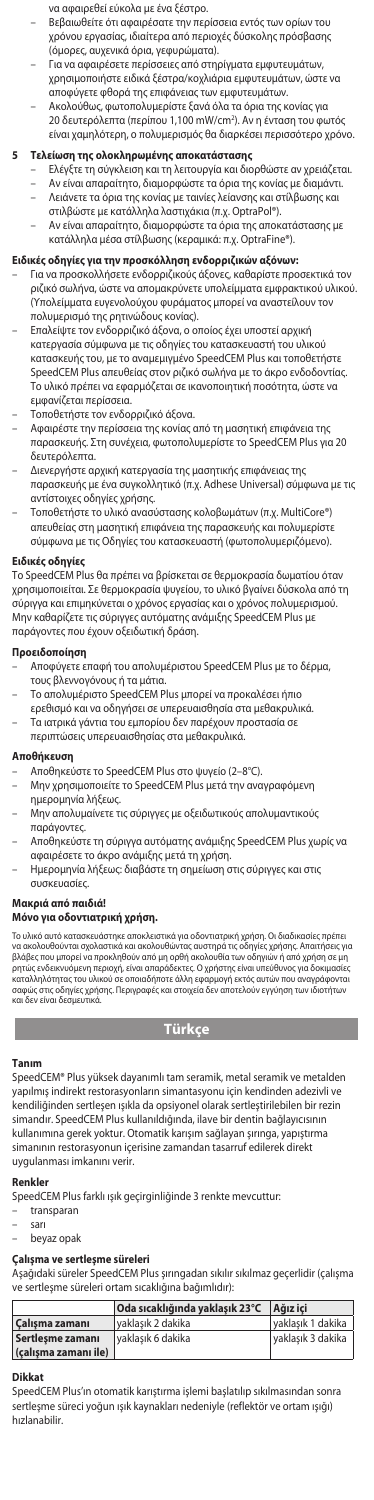### **Bileşimi**

Monomer matriks dimetakrilatlar ve asidik monomerlerden oluşur. İnorganik doldurucular baryum cam, iterbiyum triflorit, kopolimer ve yüksek oranda saçılmış silikon dioksit içerir. Katkı malzemeleri, reaksiyon başlatıcılar,stabilize ediciler ve renk pigmentleridir (< 1 %). İnorganik doldurucuların asıl partikül büyüklüğü 0.1 ile 7 µm arasındadır. Ortalama partikül büyüklüğü 5 µm'dir. İnorganik doldurucuların toplamı hacmen %40'tır.

# **Endikasyonlar**

- 
- 1) Aşağıdakilerle hazırlanmış yeterli retantif özelliklere haiz indirekt restorasyonların doğal dişlere kalıcı simantasyonunda;
	- zirkonyum oksit benzeri oksit seramikler (kron, köprü, endodontik postlar)
	- metal ve metal-seramikler (inlay, onlay, kron, köprü ve endodontik postlar)
	- lityum disilikat cam seramikler (kron ve köprüler) fiberle güçlendirilmiş kompozitler (endodontik postlar)
	-
- 2) Aşağıdaki malzemelerden yapılmış implant abutmentlarının üzerine kron ve köprülerin kalıcı simantasyonu:
	- zirkonyum oksit benzeri oksit seramikler
	- metal (titanium gibi)
	- lityum disilikat cam seramik

# **Kontrendikasyonlar**

SpeedCEM Plus aşağıdaki durumlarda kullanılmamalıdır

- implant dayanaklarının şeklinin veya doğal diş preparasyonunun yeterli<br>tutuculuğa imkan tanımadığı durumlarda (lamina venerler, kısa yada tutuculuğa imkan tanımadığı durumlarda (lan kesim açısının fazla olduğu preparasyonlar ve konik implant dayanakları gibi) kullanılmamalıdır.
- Hastanın SpeedCEM Plus'ın içeriğindeki maddelerden herhangi birisine alerjisi olduğu biliniyorsa.
- Genel olarak, SpeedCEM Plus pulpaya yakın dentin yada açılmış pulpa üzerine uygulanmamalıdır.

#### **Yan etkiler**

Bugüne kadar bilinen bir sistemik yan etkisi yoktur. Nadir durumlarda içeriklerden herhangi birine karşı alerjik reaksiyon rapor edilmiştir.

#### **Etkileşimler**

Fenolik maddeler (örn. öjenol, keklik üzümü yağı) polimerizasyonu engeller. Bu nedenle, bu bileşenleri içeren gargaralar ve geçici simanların kullanımından kaçınmak gerekir. Oksidatif etkili dezenfektanlar (örn. hidrojen peroksit) reaksiyon başlatma sistemiyle etkileşime girebilir ve buna bağlı olarak sertleşme sürecini olumsuz etkileyebilir. Bu nedenle preparasyonu ve şırıngayı oksidatif etkisi olan ajanlarla dezenfekte etmeyin. Şırınga genel dezenfektan silicilerle temizlenebilir. Alkalin jet ortamlar SpeedCEM Plus'ı olumsuz etkileyebilir.

### **Kullanım**

Daha ayrıntılı bilgi için SpeedCEM Plus ile birlikte kullanılan ürünlerin. Kullanma Talimatlarına da bakın.

**1 Hazırlanan diş veya implant dayanağının ön işlemi**

**1.1 Hazırlanan dişin ön işlemi** ası ve hazırlanan dişin etraflıca temizlenr Bir polisaj fırçası ile yağsız ve florürsüz bir temizleme macunu (örn. florürsüz Proxyt®) kullanarak, hazırlanmış dişte olabilecek geçici yapıştırma kompoziti kalıntılarını temizleyin. Su spreyiyle yıkayın. Ardından yağ ve nem içermeyen hava ile kurutun. Aşırı derecede kurutmaktan kaçının. **Dikkat:** Alkolle temizlemek dentinin aşırı kurumasına yol açabilir.

### **Restorasyonun denenmesi ve izolasyonu**

Bunu takiben, restorasyonu oturtun ve restorasyonun rengini, uyumunu oklüzyonunu kontrol edin. Narin ve kırılabilir seramik maddel oklüzyonu daimi olarak simantasyondan önce kontrol edilirken dikkatli olunmalıdır, çünkü kırılma riski vardır. Çalışma alanının OptraGate®, pamuk rulolar, tükrük çekici ve emici padler gibi, güvenilir bir yönemle izole edilmesi önem taşır. Tükrük ile kontamine olan dental sert dokular yapıştırma öncesi tekrar temizlenmelidir.

# **1.2 İmplant dayanağının hazırlanması Geçici restorasyonun çıkarılması**

Geçici restorasyou ve varsa geçici implant dayanağını çıkarın. İmplant çevresi dişetini ve implant boşluğunu yıkayın.

# **Final implant dayanağını yerleştirip kontrol edin**

Üreticinin talimatları doğrultusunda

Restorasyonun uyumunun daha iyi kontrol edilebilmesi ve yapıştırma kompozitinin fazlalıklarının uzaklaştırılabilmesi için bir retraksiyon kordu yerleştirilebilir.

# **Restorasyonun denenmesi ve izolasyonu**

Bunu takiben, restorasyonu oturtun ve restorasyonun rengini, uyumunu ve oklüzyonunu kontrol edin. Narin ve kırılabilir seramik maddelerin oklüzyonu daimi olarak simantasyondan önce kontrol edilirken dikkatli olunmalıdır, çünkü kırılma riski vardır. Çalışma alanının OptraGate®, pamuk rulolar, tükrük çekici ve emici padler gibi, güvenilir bir yönemle izole edilmesi önem taşır.

### **Abutment yüzeyinin ön işlemi**

Üreticinin talimatları doğrultusunda.

**Not:** Abutment'ın ön işlem sırasında ve sonrasında tükürük veya kanla kontaminasyonu önlenmelidir. Gerekirse, abutment, su ve florürsüz temizleme macunu (Örn. florürsüz Proxyt) kullanılarak ağızda tekrar mizlenmelidir.

- **A) Zirkonyum oksit ve titanyumdan yapılmış abutmentlar:** Abutment yüzeyini bölüm 2.1/2.2'de açıklanan şekilde ağız dışında temizleyin ve kumlayın
- **B) Lityum disilikat cam seramikten yapılmış abutmentlar:** Örn. Monobond Etch & Prime kullanarak bölüm 2.3'te belirtilen şekilde ağız dışında ön işlem yapın. **Abutment'ın izolasyonu**

– İmplant abutmentının vida başını Telio® CS Inlay gibi bir geçici materyali ile örtün. Vida başının geçici restoratif materyalden pamuk peletlerle izolasyonu önerilir.

- Abutment su spreyi ile yıkanır.
- Abutment kurutulur.

# **2 Restorasyonun temizlenmesi ve ön işlemi**

Üreticinin talimatları doğrultusunda.

**Not:** Restorasyonun (deneme) ön işlemi sırasında ve sonrasında tükürük veya kanla kontaminasyon önlenmelidir.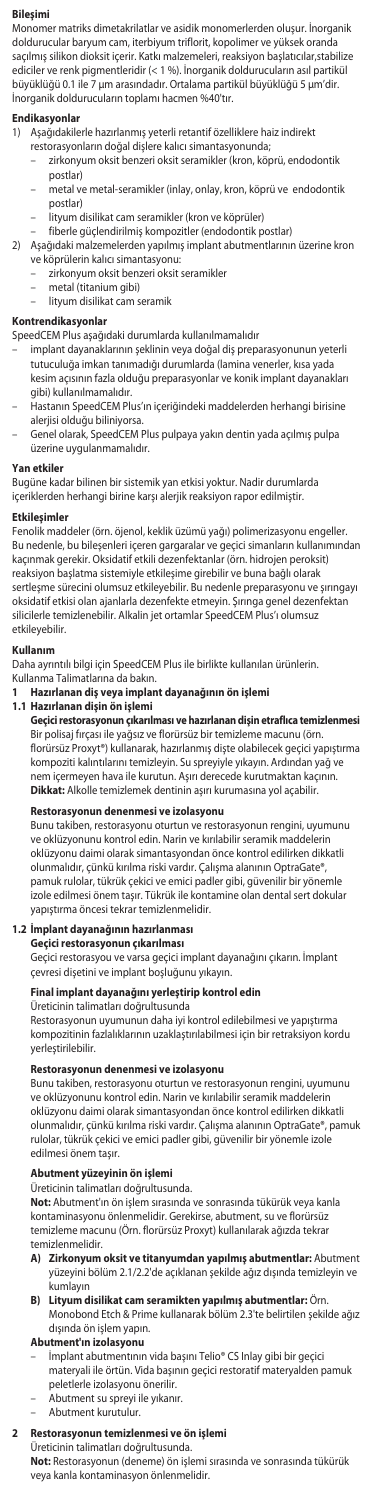#### **2.1 Oksit seramiklerden yapılmış restorasyonlar (örn. zirkonyum oksit, IPS e.max® ZirCAD)**

**ÖNEMLİ!** Kuvvetli bir bağlantı sağlayabilmek için yüzeyleri fosforik asit ile temizlemeyin.

Restorasyona laboratuvarda kumlama işlemi uygulandıysa: – Ivoclean'i bölüm 2.4'te belirtilen şekilde uygulayarak restorasyonu temizleyin.

# Restorasyona laboratuarda kumlama işlemi uygulanmadıysa:

- Restorasyonun iç yüzeyini kumlayın (Kumlama parametresi olarak restoratif malzemenin kullanım kılavuzundaki değerleri kullanın, örn. IPS e.max® ZirCAD, max. 1 bar/14.5 psi, Al<sub>2</sub>O<sub>3</sub>).
- Restorasyonu örn. ultrasonik temizleyici ile yaklaşık 1 dakika
- temizley – Restorasyonu su spreyiyle iyice durulayıp yağsız kuru hava ile kurutun.

**2.2 Metal veya metal destekli restorasyonlar ÖNEMLİ!** Kuvvetli bir bağlanma sağlayabilmek için yüzeyleri fosforik asit ile temizlemeyin.

Restorasyona laboratuarda kumlama işlemi uygulandıysa: – Ivoclean'i bölüm 2.4'te belirtilen şekilde uygulayarak restorasyonu temizleyin.

- Restorasyona laboratuarda kumlama işlemi uygulanmadıysa: Restorasyonun iç yüzeyini mat bir yüzey elde edinceye kadar kumlayın (Kumlama parametresi olarak restoratif malzemenin kullanım kılavuzundaki değerleri kullanın,
- Restorasyonu örn. ultrasonik temizleyici ile yaklaşık 1 dakika
- temizleyin. Restorasyonu su spreyiyle iyice durulayıp yağsız kuru hava ile kurutun

**Eğer restorasyon değerli metal içeriyorsa,** ön işlem uygulanmış yüzeylere mikrofırça veya fırça yardımıyla Monobond Plus uygulayın,

60 saniye etki etmesini bekleyin ve yüzeye güçlü hava sıkın.

# **2.3 Lityum disilikat cam- seramikten (örn. IPS e.max® Press/CAD) yapılmış**

- **restorasyonlar A) Monobond Etch&Prime kullanma prosedürü Restorasyon laboratuvarda ön işleme tabi tutulmuş olsa da olmasa da:** – Denemeden sonra restorasyonu su spreyiyle iyice yıkayıp yağsız hava ile kurutun.
	- Bağlanma yüzeyine Monobond Etch & Prime'ı 20 saniye hafif basınç uygulayarak sürün ve bunun üzerine ilave 40 saniye daha etki etmesini bekleyin.
	- Yeşil renk tamamen kaybolana kadar yüzeyi su ile yıkayın. Yıkamadan sonra mikropürüzler arasında kalıntılar varsa restorasyon 5 dakikaya kadar ultrasonik temizleyicide temizlenebilir.
	- Restorasyonu 10 saniye yağsız kuru hava ile kurutun.

## **B) Monobond Plus kullanma prosedürü**

- **Restorasyon laboratuvarda ön işleme tabi tutulmuşsa:**<br>– Restorasyon laboratuvarda ön işleme tabi tutulmuşsa, denemeden
- sonra yukarıda anlatıldığı şekilde Ivoclean ile temizleyin.
- Son olarak , microfırça veya fırça kullanarak tekrar Monobond Plus uygulayın, 60 saniye etki etmesini bekleyin ve güçlü hava sıkın.

# **Restorasyon laboratuvarda ön işleme tabi tutulmamışsa:**

- %5'lik hidroflorik asit (örn. IPS® Ceramic Etching Gel) ile 20 saniye asitleyin veya üreticinin kullanma talimatlarını uygulayın
- Restorasyonu su spreyiyle iyice durulayın ve yağsız kuru hava ile kurutun.
- Microfırça veya fırça kullanarak yüzeylere tekrar Monobond Plus sürün ve 60 saniye etki etmesini bekleyin.

# **2.4 Kan veya tükürük ile kontamine olmuş restorasyonların temizlenmesi**

Onceki koşullandırmalardan bağımsız olarak, kontamine olmuş<br>restorasyon yüzeylerini ağız dışında Ivoclean kullanarak şu şekilde temizleyin:

- Deneme sonrasında, restorasyonu su püskürterek iyice durulayın ve yağsız havayla kurutun.
- Restorasyonun tüm bağlanma yüzeyini bir mikro fırça veya fırça
- 
- kullanarak bir Ivoclean tabakasıyla kaplayın. Ivoclean etkisinin harekete geçmesi için 20 saniye bekleyin ve sonra su püskürtmeyle iyice durulayın ve yağsız havayla kurutun.
- Lityum disilikat cam seramikten yapılmış restorasyonlar (örn. IPS e.max® Press/CAD), Monobond Etch & Prime veya Monobond® Plus ile tekrar astarlanmalıdır.

**3 Restorasyona SpeedCEM Plus uygulanması**<br>Her uygulama için ikili şırıngaya yeni bir karıştırma ucu takın.İstediğiniz<br>miktarda SpeedCEM Plus'i şırıngadan sıkarak restorasyonun bütün bağlanma yüzeyini kaplayın. Karıştırma ucu içindeki yapıştırma malzemesi kendiliğinden sertleşeceğinden, kullanılan karıştırma ucu bir sonraki uygulamaya kadar şırınga için kapak olarak kullanılabilir.

**4 Restorasyonun yerleştirilmesi ve fazla simanın uzaklaştırılması Not:** Bütün kompozit sistemlerde olduğu gibi SpeedCEM Plus'ta oksijen inhibisyonu olgusuna tabidir. Yani polimerizasyon sırasında havadaki oksijenle temasta bulunan en üst katman (yaklaşık 50 μm) polimerize olmaz. Bunu önlemek için fazlalıkların temizlenmesinin hemen ardından restorasyonun kenarlarını bir gliserin jeli ile (örn. Liquid Strip) örtün. Tamamen sertleştikten sonra gliserin jeli su ile uzaklaştırın.

# **4.1 Sadece kendiliğinden sertleşen**

- Restorasyonu yerine oturtun ve fazlalık malzeme çıkarılıncaya ve siman tümüyle sertleşinceye kadar, eşit basınç uygulayarak yerinde tutun (yaklaşık 3 dakika).
- Microfırça/fırça/sünger pelet/diş ipi veya scaler kullanarak fazla malzemeyi uzaklaştırın. Özellikle ulaşılması zor bölgelerdeki fazla malzemenin çalışma süresi içinde uzaklaştırıldığından emin olun (diş araları, dişeti kenarları, köprü gövdeleri).
- İmplant yüzeyinin zarar görmemesi için implant üstü uygulamalarda özel implant küretleri kullanın.

# **4.2 Fazlalıkları uzaklaştırmak ve sertleşme sürecini hızlandırmak için ışıkla sertleşme ile desteklenmiş kendiliğinden sertleşen (çeyrek tekniği, 2 gövdeli köprüler=3-4 üye köprü için endike)**

- Restorasyonu yerine oturtun ve fazlalık malzeme çıkarılıncaya ve siman tümüyle sertleşinceye kadar, eşit basınç uygulayarak yerinde tutun. – Siman fazlasını 4 yönden 0-10 mm mesafeden birer saniye ışıkla
- sertleştirin (yaklaşık 650 mW/cm2 ) (mesio-oral, disto-oral, mesio-bukal, disto-bukal).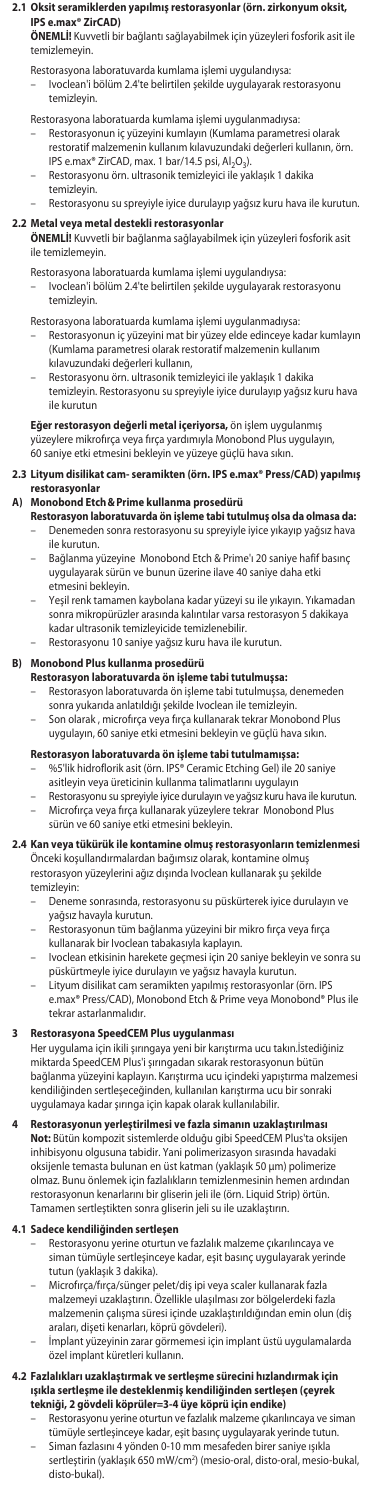- Bu işlemden sonra taşmış olan malzemeyi küret ile kolayca temizleyin. – Özellikle ulaşılması zor bölgelerde (diş araları, dişeti kenarları, köprü gövdeleri) fazla malzemenin zamanında uzaklaştırıldığından emin olun.
- İmplant yüzeyinin zarar görmemesi için implant üstü uygulamalarda özel implant küretleri kullanın
- Son olarak , tüm siman bağlantılarını 20 saniye ışıkla sertleştirin (yaklaşık 1,100 mW/cm2 ). Işık gücü daha düşükse sertleştirme süresi uzatılmalıdır.

- **5 Tamamlanmış restorasyonun bitimi** Oklüzyon ve fonksiyonu kontrol edip gerekli düzenlemeleri yapın
	- Gerekiyorsa siman hatlarını bitim frezleriyle düzeltin – Siman hatlarını bitim ve cila bantlarıyla ve uygun cila malzemesiyle cilalayın (örn. OptraPol®).
	- Gerekiyorsa restorasyon sınırlarına uygun cila uygulayın (seramik: örn. OptraFine®).

# **Endodontik postların simantasyonu için özel talimatlar:**

- Endodontik postların simantasyonu için kanal içini, kanal dolgu maddesi kalıntısı kalmayacak şekilde temizleyin. (Öjenol bazlı kanal dolgu malzemeleri yapıştırma kompozitinin sertleşmesini engelleyebilir.)
- Post üreticisinin talimatlarına göre hazırlanmış endodontik postu karıştırılmış SpeedCEM Plus ile ıslatın. Ayrıca endodontik uç kullanarak SpeedCEM Plus'ı kanala uygulayın. Siman taşacak miktarda uygulama yapılmalıdır.
- Endodontik postu yerleştirin.
- Siman fazlasını oklüzal preparasyon yüzeyinden temizleyin. Ardından,
- SpeedCEM Plus'ı 20 saniye süreyle ışıkla sertleştirin. İlgili Kullanma Talimatları doğrultusunda, oklüzal preparasyon yüzeyine bir adezivle (örn. Adhese Universal) ön işlem yapın.
- Kor yapım malzemesini (örn. MultiCore®) doğrudan oklüzal preparasyon yüzeyine uygulayın ve üreticinin talimatları doğrultusunda sertleştirin (ışıkla sertleştirme).

#### Özel Notla

SpeedCEM Plus uygulama sırasında oda sıcaklığında olmalıdır. Buzdolabı sıcaklığında materyalin şırıngadan sıkılması zorlaşır. Sertleşme süresi uzar. SpeedCEM Plus şırıngaları oksidatif etkili ajanlarla temizlemeyin.

#### **Uyarı**

- Sertleşmemiş SpeedCEM Plusın deri /mukoza veya göz ile temasından kaçının.
- Sertleşmemiş SpeedCEM Plus hafif iritasyona ve metakrilat hassasiyetine sebep olabilir.
- Piyasadaki medikal eldivenler metakrilatların hassasiyet etkisine karşı koruma sağlamaz.

#### **Saklama şartları**

- 
- SpeedCEM Plus'ın soğukta saklanması gereklidir (2–8°C) SpeedCEM Plus'ı son kullanma tarihinden sonra kullanmayın.
- Şırıngaları oksidatif dezenfektanlarla dezenfekte etmeyin
- Kullandıktan sonra SpeedCEM Plus şırıngayı karıştırma ucu ile saklayın. Son kullanma tarihi: Şırınga ve paket üzerindedir

# **Çocukların ulaşamayacağı yerlerde saklayın! Sadece diş hekimliği kullanımı içindir.**

Bu materyal sadece diş hekimliğinde kullanılmak üzere hazırlanmıştır. İşleme koyma sırasında<br>Kullanma Talimatına katı olarak riayet edilmelidir. Belirlenen kullanım alanı ve Kullanım<br>Talimatına izlemendiği durumlarda oluşa

# **Русский**

**Описание**<br>SpeedCEM® Plus самоадгезивный самотвердеющий стоматологический<br>композитный цемент с опцией световой полимеризации для фиксации непрямых реставраций изготовленных из высокопрочной безметалловой керамики, металлокерамики и металла. При использовании SpeedCEM Plus не требуется применения дополнительных дентиновых адгезивов. Автоматически смешивающий шприц обеспечивает экономию времени за счет прямого нанесения фиксирующего материала на реставрацию.

### **Цвета**

- SpeedCEM Plus выпускается трех цветов различной степени прозрачности: – прозрачный
- елтый
- белый опаковый

## **Рабочее время и время твердения**

Значения рабочего времени и времени твердения цемента SpeedCEM Plus сразу после выдавливания из шприца (рабочее время и время твердения зависит от окружающей температуры):

|                      | При комнатной    | Интраорально |
|----------------------|------------------|--------------|
|                      | температуре 23°С |              |
| Рабочее время        | прим. 2 мин.     | прим. 1 мин. |
| Время твердения      | прим. 6 мин.     | прим. 3 мин. |
| (вкл. рабочее время) |                  |              |

**Примечание** После выдавливания SpeedCEM Plus из шприца процесс полимеризации может ускориться под действием интенсивного освещения (светильник<br>установки, окружающий свет). .<br>вки, окружающий свет).

#### **Состав**

Мономерная матрица состоит из диметакрилатов и кислотн мономеров. Неорганические наполнители включают в себя бариевое стекло, трифторид иттербия, сополимер и диоксид кремния высокой дисперсности. Кроме того, в материале содержатся инициаторы, стабилизаторы и цветовые пигменты (< 1 %). Первичный размер частиц неорганического наполнителя составляет от 0,1 мкм до 7 мкм. Средний размер частиц 5 мкм. Общий объем неорганических наполнителей составляет примерно 40% по объему.

#### **Показания**

- 1) Постоянная фиксация на живые зубы с адекватными ретенционными условиями непрямых реставраций, изготовленных из:
	- Оксидной керамики, например, оксида циркония (коронки,
		- мостовидные протезы и эндодонтические штифты)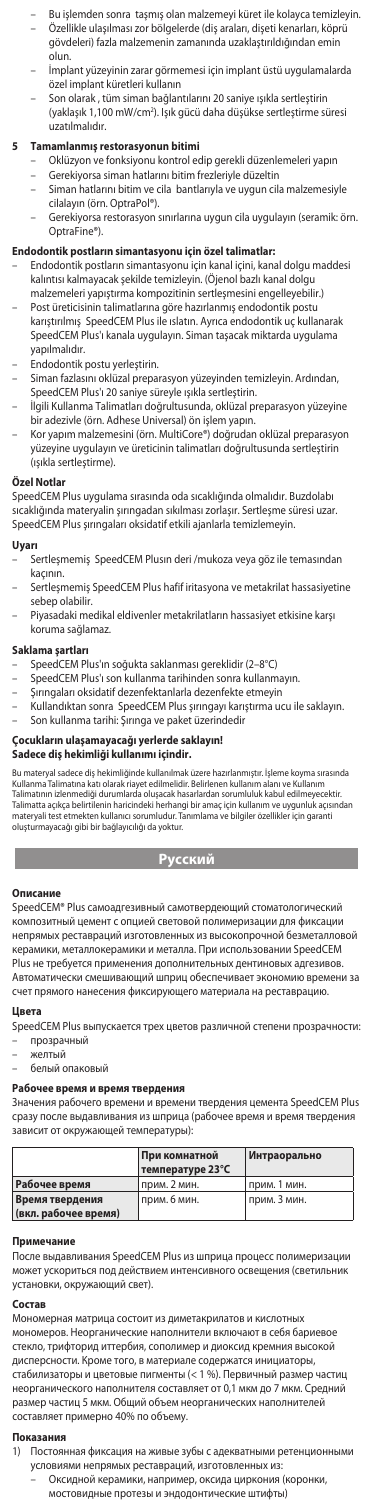- Металла и металлокерамики (вкладки inlay/onlay, коронки, мостовидные протезы и эндодонтические штифты)
- Стеклокерамики из дисиликата лития (коронки, мостовидные
- протезы) е композиты (эндодонтические штифты)
- 2) Постоянная фиксация коронок и мостовидных протезов на абатментах имплантов, изготовленных из следующих материалов: – Оксидной керамики (например, оксида циркония)
	- Металла (например, титана)
	- Стеклокерамики из дисиликата лития

#### **Противопоказания**

- SpeedCEM Plus противопоказан:
- в случаях, где препарирование/ форма абатмента импланта не обеспечивает достаточную ретенцию (например, при изготовле виниров, или в случае короткой культи или сильно выраженной конусности культи/ абатментов имплантов)
- при наличии у пациента аллергии к любому из компонентов SpeedCEM Plus
- Всегда, SpeedCEM Plus не следует наносить на обнаженную пульпу или на дентин в непосредственной близости от пульпы.

# **Побочное действие**

Системное побочное действие до настоящего времени не обнаружено. В редких случаях были отмечены аллергические реакции к отдельным компонентам.

### **Взаимодействие**

Фенольные вещества (например, эвгенол, масло грушанки) затрудня полимеризацию композитов. Поэтому необходимо избегать применения продуктов, например, жидкостей для полоскания рта или временных цементов, содержащих подобные вещества.

Дезинфицирующие вещества с окисляющим действием (например, пероксид водорода) могут взаимодействовать с системой инициаторов, что в свою очередь может ухудшить процесс полимеризации. Поэтому инструменты для препарирования и шприц не следует дезинфицировать<br>оксидирующими агентами. Шприц можно протереть, например обычными<br>дезинфицирующими салфетками. Базовые пескоструйные средства ухудшают сцепление со SpeedCEM Plus.

**Применение** Пожалуйста, также рассмотрите соответствующие инструкции по применению продуктов, применяемых совместно с SpeedCEM Plus для более детальной информации. **1 Предварительная обработка препарированного зуба или** 

- **импланта абатмента**
- **1.1 Предварительная обработка препарированного зуба Удаление временных реставраций и тщательная очистка**

**препарированного зуба** Удалите возможные остатки временного композитного цемента с препарированного зуба полировочной щеточкой с безмасляной и не содержащей фтора чистящей пастой (например, Proxyt® без фтора). Промойте водяным спреем. Затем слегка обдуйте струей воздуха, не содержащей воду и масла. Избегайте пересушивания. **Примечание:** Очистка спиртом может привести к пересушиванию дентина.

**Примерка реставрации и изоляция**<br>Теперь можно проверить соответствие цвета, краевое прилегание и окклюзию реставрации.

---------<br>Будьте осторожны при проверке окклюзии хрупких керамически реставраций до постоянной фиксации, так как существует риск их поломки. Важно обеспечить достаточную изоляцию рабочего поля с помощью OptraGate®, ватных тампонов, слюноотсоса или абсорбирующего пластыря. Ткани зуба, загрязненные слюной должны быть снова очищены.

### **1.2 Подготовка абатментов имплантов**

**Удаление временной конструкции**<br>Удалите временную конструкцию, при необходимости временный абатмент. Промыть посадочное гнездо абатмента и область десны вокруг импланта

### **Установка и контроль постоянного абатмента**

В соответствии с данными производителя.

Для лучшего контроля посадки реставрации и последующего удаления излишков фиксирующего композита можно наложить ретракционные нити

**Примерка реставрации и изоляция**<br>Теперь можно проверить соответствие цвета, краевое прилегание и окклюзию реставрации. Будьте осторожны при примерке хрупких керамических реставраций до фиксации, так как существует риск их поломки.

Будьте осторожны при проверке окклюзии хрупких керамических реставраций до постоянной фиксации, так как существует риск их поломки. Важно обеспечить достаточную изоляцию рабочего поля с помощью OptraGate®, ватных тампонов, слюноотсоса или абсорбирующего пластыря- в случае адгезивной фиксации композитами.

## **Предварительная обработка поверхности абатмента**

В соответствии с указаниями производителя. **Примечание:** Загрязнения кровью и слюной необходимо избегать во время и после предварительной подготовки абатмента (примерки). В случае необходимости, абатменты должны быть снова почищены in .<br>u водой и не содержащей фтора чистящей пастой (например, Proxyt без фтора).

- **А) Абатменты из оксида циркония и титана:** Почистите и отпескоструйте поверхность абатмента экстраорально как описано в разделе 2.1/2.2
- **Б) Абатменты из дисиликатлитиевой стеклокерамики:**  Предварительная обработка проводится экстраорально, как описано в разделе 2.3, с применением Monobond Etch&Prime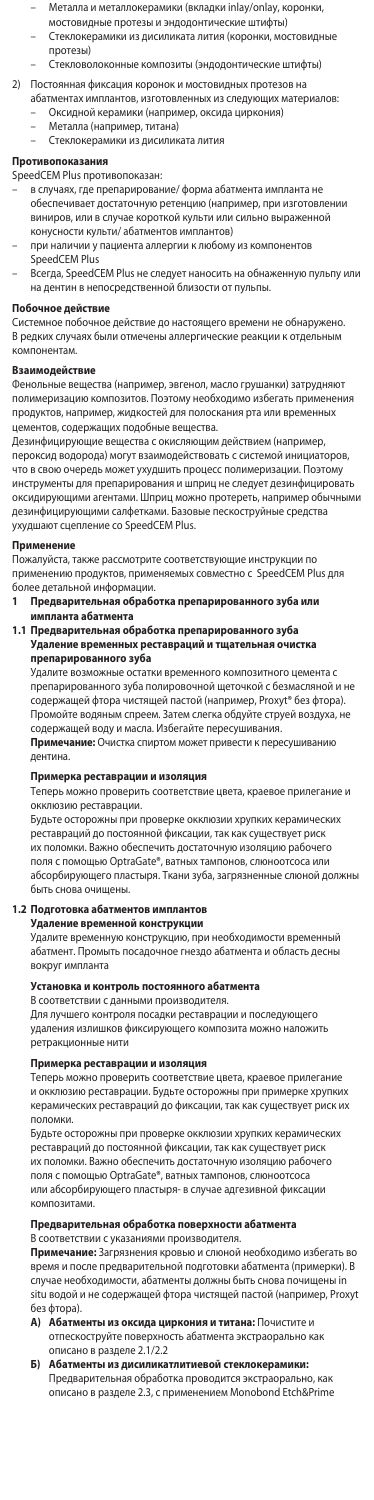# **Закрытие абатмента**

- Закрыть винтовой канал абатмента, например, временным пломбировочным материалом (например,Telio® CS Inlay). При этом рекомендуется изолировать головку винта от временного пломбировочного материала ватой.
- Промыть абатмент с помощью водяного спрея.
- Высушить абатмент.
- 2 Очистка и предварительная подготовка реставрац В соответствии с указаниями производител **Примечание:** Загрязнения кровью и слюной необходимо избегать во время и после предварительной подготовки реставрации (примерки).
- **2.1 Реставрации из оксидированной керамики (например, оксида циркония , IPS e.max® ZirCAD)**

**ВАЖНО!** Для создания оптимального соединения не очищать поверхности фосфорной кислотой.

Если реставрация была отпескоструена в лаборатории: – Нанесите Ivoclean, как описано выше, чтобы очистить реставрацию

Если реставрация не была отпескоструена в лаборатори

- Отпескоструйте внутреннюю поверхность реставрации (используйте параметры пескоструйной обработки, указан производителем реставрационного материала, например, IPS e.max® ZirCAD, макс. 1 бар, Al<sub>2</sub>O<sub>3</sub>)
- Очистите реставрацию, например в ультразвуковой ванне, прим. 1 минуту.
- Реставрацию тщательно промойте водяным спреем, просушите струей воздуха, не содержащей воды и масла.

#### **2.2 Реставрации из металла или реставрации на металлическом каркасе**

ВАЖНО! Для создания оптимального соединения не о поверхности фосфорной кислотой.

Если реставрация была отпескоструена в лаборатории:

– Нанесите Ivoclean, как описано в разделе 2.4, чтобы очистить реставрацию.

Если реставрация не была отпескоструена в лаборатории:

- Отпескоструйте внутреннюю поверхность реставрации (используйте параметры пескоструйной обработки, указанные производителем реставрационного материала до тех пор, пока поверхность не станет равномерно матовой.
- Очистите реставрацию, например в ультразвуковой ванне, прим. 1 минуту.
- Реставрацию тщательно промойте водяным спреем, просушите струей воздуха, не содержащей воды и масла.

# **В случае если реставрация содержит драгоценные металлы.**  Нанесите Monobond Plus на подготовленную поверхность при помощи кисточки или микробраша и оставьте действовать на 60 секунд, затем обдуйте сильной струей воздуха.

**2.3 Реставрации из дисиликатлитиевой стеклокерамики (например, IPS e.max® Press/CAD) A) Процедура с использованием Monobond Etch&Prime** 

- 
- **Безотносительно того была ли реставрация предварительно** 
	- **подготовлена в лаборатории:**  После примерки тщательно промойте реставрацию водяным
	- спреем и просушите струей воздуха, не содержащей воды и масла. Нанесите Monobond Etch & Prime на поверхность сцепления при помощи микробраша и втирайте в поверхность в течение 20 секунд, слегка надавливая. Оставьте действовать на 40 секунд.
	- Затем тщательно смойте Monobond Etch & Prime водой, пока не исчезнет зеленый цвет. Если остатки в микропорах сохраняются после промывания, то реставрацию можно почистить водой в
	- ультразвуковом очистителе в течение 5 минут. Просушите реставрацию струей воздуха, не содержащей воды и .<br>асла, в течение 10 секунд.

- **B) Процедура с использованием Monobond Plus В случае если реставрация была предварительно подготовлена в лаборатории**
	- В случае если реставрация была предварительно подготовлена в лаборатории, она должна быть очищена после примерки с применением Ivoclean, как описано выше
	- Затем снова нанесите Monobond Plus на очищенную поверхность при помощи кисточки или микробраша и оставьте действовать на 60 секунд, затем обдуйте сильной струей воздуха.

- 
- **В случае если реставрация не была предварительно**<br>**подготовлена в лаборатории**<br>– Протравите 5% плавиковой кислотой (например, IPS® Ceramic Etching Gel) в течение 20 секунд или в соответствии с инструкцией<br>по применению производителя реставрационного материала. менению производителя реставрационного материа
- Тщательно промойте реставрацию водяным спреем, просушите струей воздуха, не содержащей воды и масла – Нанесите Monobond Plus на подготовленную поверхность при
- помощи кисточки или микробраша и оставьте действовать на 60 секунд, затем обдуйте сильной струей воздуха.

### **2.4 Очистка реставраций, загрязненных кровью или слюной**

Независимо от предыдущего кондиционирования, почистите загрязненные поверхности реставрации экстраорально с применением Ivoclean следующим образом:

- После примерки, тщательно промойте реставрацию струей воды<br>и высушите воздухом, не содержащим масла. ите воздухом, не содержащим масла.
- Покройте всю поверхность реставрации слоем Ivoclean с
- помощью микробраша или кисточки.
- Оставьте Ivoclean на 20 секунд, чтобы он подействовал, затем тщательно смойте струей воды и высушите воздухом, не содержащим масла.
- Стеклокерамические реставрации из дисиликата лития (например, IPS e.max® Press/CAD) необходимо снова протравить при помощи Monobond Etch & Prime или Monobond® Plus.

**3 Нанесение SpeedCEM Plus на реставрацию** Для каждого применения используйте новую смешивающую насадку на сдвоеный шприц. Извлеките SpeedCEM Plus из автоматически смешивающего шприца, нанесите желаемое количество непосредственно на реставрацию и покройте всю поверхность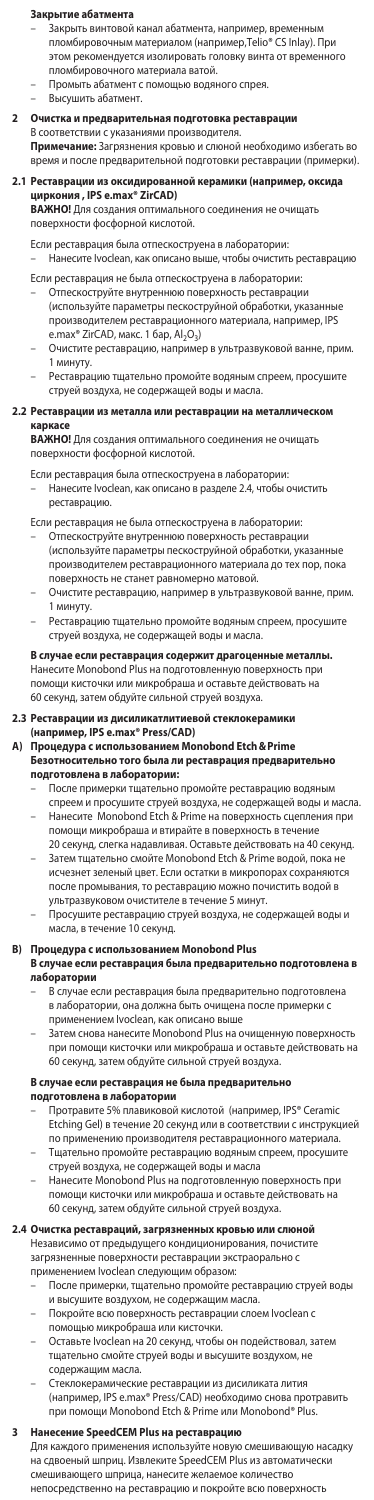сцепления. Как только фиксирующий материал затвердеет в используемой смесительный насадке, ее можно использовать в качестве крышки для содержимого шприца до следующего применен

**4 Установка реставрации и удаление излишков цемента Примечание:** как и все композиты, SpeedCEM Plus зависит от кислородного ингибирования. Это означает, что поверхностный слой не полимеризуются в процессе отверждения, так как он вступает в контакт с атмосферным кислородом. Чтобы избежать этого, покройте края реставрации глицериновым / блокирующим гелем (например, Liquid Strip) сразу после удаления излишков материала. После полной полимеризации глицериновый / блокирующий гель смывается водой.

### **4.1 только химическое отверждение**

- Установите реставрацию и удерживаете ее на месте, оказывая равномерное давление до тех пор, пока излишки материала не будут удалены и цемент полностью не высохнет (прим. 3 минуты). – Удалите излишки материала, например, при помощи микробраша/ кисточки/губочки/зубной нити или скейлера. Убедитесь, что все излишки материала удалены вовремя, особенно в труднодоступных областях (проксимальный или придесневой контакты, понтики).
- Для удаления излишков материала у абатментов импл необходимо использовать специальный скейлер для имплантов/ кюреты, чтобы не царапать поверхности имплантата.

# 4.2 химическое отверждение с дополнительной<br>фотополимеризацией излишков материала или ускорения<br>процесса отверждения (техника четвертей показана для случаев<br>до двух опорных зубов = мостовидные протезы на 3-4 единицы)

- Установите реставрацию и удерживаете ее на месте, оказывая номерное давление до тех пор, пока излишки материала не будут удалены и цемент полностью не высохнет.
- Полимеризуйте излишки цемента светом (прибл. 650 МВт/см-2) с расстояния прибл. 0-10 мм в течение 1 секунды на каждую четверть поверхности (мезио-орально, дисто-орально, мезиобуккально, дисто-буккально).
- После этой процедуры, излишки материала могут быть легко удалены при помощи скейлера.
- Убедитесь, что все излишки материала удалены вовремя, особенно в труднодоступных областях (проксимальный или придесневой контакты, понтики).
- Для удаления излишков материала у абатментов имплантов, необходимо использовать специальный скейлер для имплантов/ кюреты, чтобы не царапать поверхности имплантата.
- После этого проведите окончательную фотополимеризацию всех границ реставрации в течение 20 секунд (прибл. 1,100 МВт/см²). Если мощность света ниже, полимеризация занимает больше времени.

- **5. Окончательная полировка реставрации** Проверьте окклюзию и функцию скорректируйте их по мере необходимости.
	- При необходимости, обработайте границы реставрации алмазной полировкой.
	- Выровняйте границы реставрации финишными и полировоч
	- штрипсами и подходящми полирами (например, OptraPol®) В случае необходимости, обработайте края реставрации подходящими полирами (керамику: например, OptraFine®).

- **Особые указания для фиксации эндодонтических штифтов:** Для фиксации эндодонтических штифтов, аккуратно очистите корневой канал от любых остатков материала для пломбирова корневых каналов (остатки силера на основе эвгенола могут препятствовать полимеризации фиксирующего композита.)
- Увлажните эндодонтический штифт, подготовленный в соответствии с инструкциями производителя штифта, смешанным SpeedCEM Plus и нанесите SpeedCEM Plus непосредственно в корневой канал с помощью эндодонтической насадки. Материал следует наносить в достаточном количестве, чтобы обеспечить избыток цемента.
- Вставьте эндодонтический штифт
- Удалите излишки цемента с окклюзионной поверхности. Затем полимеризуйте светом SpeedCEM Plus в течение 20 секунд.
- Предварительно обработайте окклюзионную препарированную поверхность при помощи адгезива (например, Adhese Universal),
- следуя соответствующим инструкциям по применению. Нанесите материал для наращивания культи (например MultiCore®) непосредственно на окклюзионную препарированную поверхность и полимеризуйте в соответствии с инструкциями производителя (фотополимеризация).

#### Особые указан

SpeedCEM Plus во время применения должен иметь комнатную температуру. Охлажденный материал трудно извлекать и работать с ним, время отверждения также увеличивается. Не очищайте автоматическисмешивающие шприцы SpeedCEM Plus оксидирующими средствами.

#### **Меры предосторожности**

- Избегайте контакта неотвержденного SpeedCEM Plus с кожей/ слизистой оболочкой или глазами.
- Неотвержденный SpeedCEM Plus может вызвать легкое раздражение и может привести к сенсибилизации на метакрилаты.
- Доступные на рынке медицинские перчатки не обеспечивают защиты от сенсибилизирующего действия метакрилатов.

- **Условия хранения** SpeedCEM Plus требуется хранить в холодильнике (2-8°C)
- Не используйте SpeedCEM Plus после окончания указанного срока годности.
- не дезинфицируйте шприцы окисляющими дезинфицирующи средствами.
- Оставляйте смесительную насадку SpeedCEM Plus на шприце после использования для его герметизации.
- Срок годности: см. отметку на шприцах и упаковках.

# **Хранить в недоступном для детей месте! Для использования только в стоматологии.**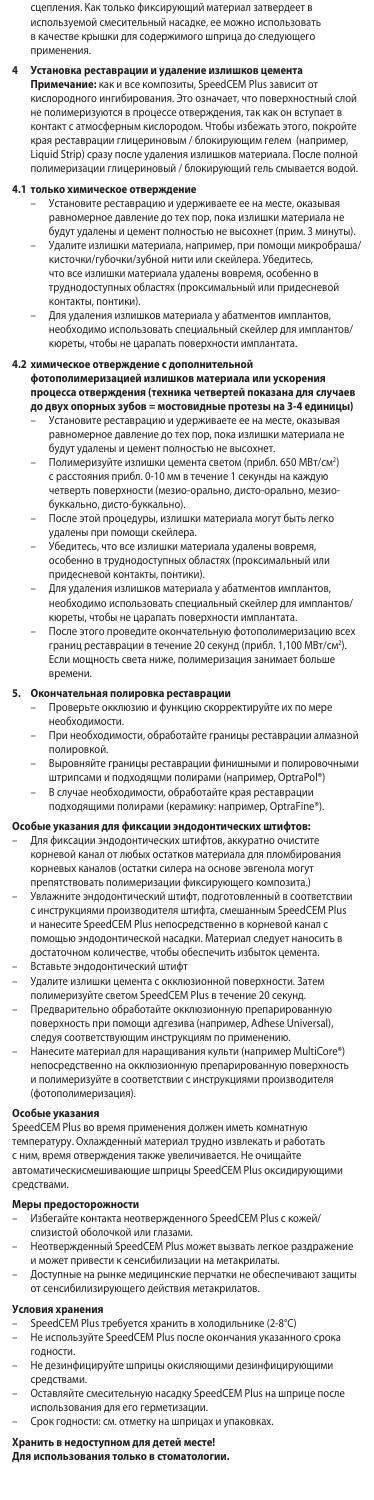.<br>Это материал разработан применения в стоматологии и должно<br>соответствии с инструкцией по применению. Производ ,<br>я строго в с не несет ответственности в случае использования материала не по инструкции или в непредусмотренной области применения. Потребитель несет собственную ответственность за тестирование материала на пригодность его применения для любы<br>Пелей, не указанных явно в инструкции. Описания и привеленные ланные не являются целей, не указанных явно в инструкции. Описания и приведенные данные не являются гарантией свойств.

## **Polski**

**Opis materiału**  Materiał SpeedCEM Plus jest samoadhezyjnym cementem kompozytowym, o podwójnym mechanizmie polimeryzacji, przeznaczonym do cemento uzupełnień protetycznych wykonanych metodą pośrednią z materiałów ceramicznych o zwiększonej wytrzymałości mechanicznej, materiałów kompozytowych, stopów metali licowanych ceramiką oraz stopów metali. Podczas stosowania materiału SpeedCEM nie jest wymagane dodatkowe stosowanie materiałów łączących z zębiną. Sa umożliwia bezpośrednią aplikację cementu do wnętrza uzupełnienia protetycznego przy znacznym skróceniu czasu pracy.

# **Kolory**

Materiał SpeedCEM plus jest dostępny w trzech kolorach o różnym stopniu translucencji:

- transparentnym,
- żółtym,
- białym opakerowym.

### **Czas pracy i czas wiązania**

Czas pracy i czas wiązania materiału jest uzależniony od temperatury otoczenia. Po wyciśnięciu materiału SpeedCEM Plus ze strzykawki samomieszającej, czasy pracy i czasy wiaznia przedstawia tabela poniżej:

|                                         | Temperatura<br>pokojowa 23°C | Temperatura w jamie<br>ustnei |
|-----------------------------------------|------------------------------|-------------------------------|
| <b>Czas pracy</b>                       | około 2 min                  | około 1 min                   |
| Czas wiązania<br>(włączając czas pracy) | około 6 min                  | około 3 min                   |

#### **Uwaga**

Po wyciśnięciu materiału SpeedCem Plus ze strzykawki samomieszającej, czas twardnienia materiału może ulec skróceniu w wyniku zwiększenia intensywności światła docierającego do materiału (lampa polimeryzacyjna lub światło otoczenia).

### **Skład materiału**

Matryca monomerowa składa się z dimetakrylanów i monomerów kwasowych. Wypełniacze nieorganiczne to: szkło barowe, trójfluorek iterbu, kopolimer<br>i bardzo rozdrobniony dwutlenek krzemu, Dodatkowymi składnikami sa rdzo rozdrobniony dwutlenek krzemu. Dodatkowymi składnikami są inicjatory, stabilizatory oraz barwniki (poniżej < 1%). Wielkość cząsteczek wypełniaczy nieorganicznych zawarta jest w przedziale od 0,1 do 7μm. Średnia wielkość cząsteczki wynosi 5μm. Całkowita zawartość wypełniaczy nieorganicznych to ok. 40% obj.

# **Wskazania**

1) Ostateczne cementowanie na zębach naturalnych uzupełnień protetycznych wykonanych metodą pośrednią w połączeniu z odpowiednim sposobem retencyjnego przygotowania tkanek. Uzupełninia wykonane z:

- ceramiki tlenkowej, np. tlenku cyrkonu, (korony, mosty, wkłady koronowo- korzeniowe)
- metalu oraz metalu licowanego materiałem ceramicznym (np. uzupełnienia typu inlay, onlay, korony, mosty, wkłady koronowokorzeniowe),
- dwukrzemianu litu (korony, mosty)
- kompozytów wzmocnionych włóknami szklanymi (wkłady koronowokorzeniowe)

#### 2) Ostateczne cementowanie uzupełnień stałych w postaci koron i mostów na łącznikach implantów, które wykonane są z następujących materiałów:

- ceramiki tlenkowej ( np. tlenku cyrkonu),
- metalu (np. tytanu)
- ceramiki szklanej z dwukrzemianu litu

## **Przeciwwskazania**

- SpeedCEM Plus jest przeciwwskazany w następujących sytuacjach: – kiedy kształt opracowanego zęba / przygotowanego łącznika implantu nie
- gwarantuje wystarczającej retencji (np. w przypadku licówek, przy zbyt krótkich i stożkowo opracowanych filarach zębów / łącznikach implantów) – przy nadwrażliwości pacjenta na którykolwiek ze składników materiału
- ogólnie SpeedCEM Plus nie powinien być aplikowany na wyeksponowaną miazgę lub na zębinę, która jest położona w bezpośredniej bliskości miazgi.

**Działania niepożądane**<br>Ogólnoustrojowe działania nie są dotychczas znane. W rzadkich przypadkach obserwowano reakcje alergiczne na pojedyncze składniki materiału.

## **Interakcje**

Substancje fenolowe (np. eugenol lub olejek goździkowy) hamują polimeryzację materiałów złożonych. Dlatego należy unikać stosowania materiałów np. płukanek do ust czy cementów tymczasowych), zawierających te składniki.

Środki dezynfekcyjne o działaniu utleniającym (np. nadtlenek wodoru) czy środki wybielające mogą wchodzić w reakcję z inicjatorami i hamować proces polimeryzacji cementu. Poza tym nie wolno dezynfekować wypreparowanych tkanek, a także strzykawki samomieszającej przy użyciu środków

utleniających. Strzykawka może być przetarta np. przy użyciu zwykłych chusteczek dezynfekcyjnych. Alkaliczne systemy obróbki strumieniowej mogą zagrażać efektowi łączenia SpeedCEM Plus.

**Sposób postępowania**  Należy zapoznać się z bardziej szczegółowymi informacjami zawartymi w odpowiednich instrukcjach stosowania produktów wykorzystywanych w połączeniu ze SpeedCEM Plus.

**1. Wstępne przygotowanie preparowanego zęba lub łącznika implantu. 1.1 Przygotowanie preparowanego zęba Usunięcie uzupełnienia czasowego i dokładne oczyszczenie** 

# **preparowanego zęba**

Usunąć pozostałości cementu tymczasowego z oszlifowanego zęba przy pomocy szczoteczek do polerowania i pasty czyszczącej nie zawierającej związków fluoru oraz wolnej od oleju (np. Proxyt fluoride-free). Wypłukać strumieniem wody. Następnie delikatnie osuszyć powietrzem bez wody i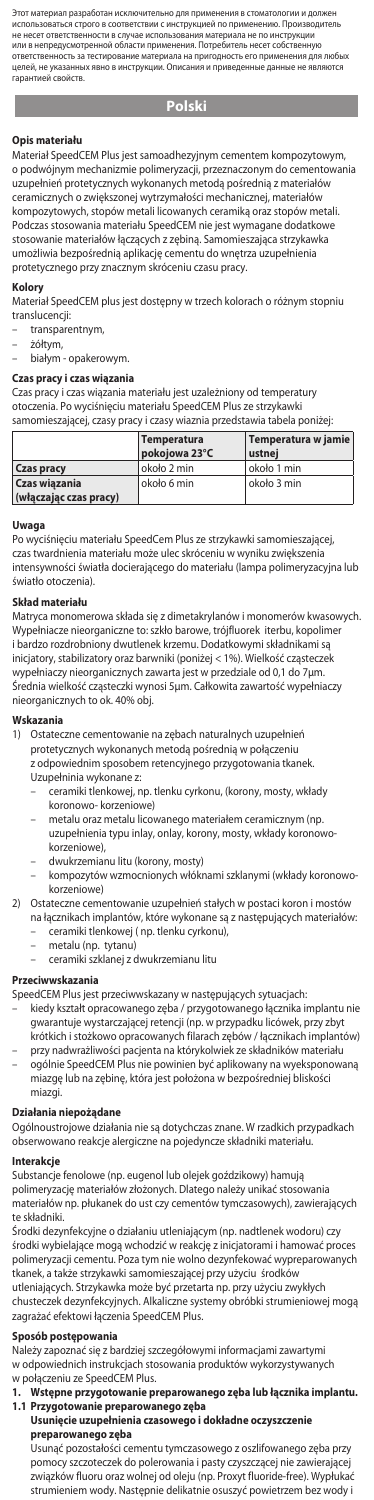oleju. Unikać przesuszenia.<br>Uwaga: Czyszczenie alkoholem może prowadzić do przesuszenia zębiny.

**Uwaga:** Czyszczenie alkoholem może prowadzić do przesuszenia zębiny.

# **Sprawdzenie dokładności dopasowania uzupełnienia i izolacja pola zabiegowego**

Sprawdzić kolor, dokładność dopasowania i kontakty okluzyjne uzupełnienia. Podczas sprawdzania okluzji należy zachować szczególną ostrożność ponieważ pełnoceramiczne uzupełnienia są dosyć kruche i przed ostatecznym zacementowaniem istnieje ryzyko ich pęknięcia. O ile to konieczne, należy zapewnić odpowiednią izolację pola zabiegowego – np. za pomocą OptraGate®, ślinociągu lub wałków z ligniny. Powierzchnię tkanek twardych zęba zanieczyszczonych śliną należy ponownie oczyścić.

# **1.2 Przygotowanie łącznika implantu Usunięcie uzupełnienia czasowego**

Usunąć uzupełnienie czasowe i jeśli istnieje, tymczasowy łącznik. Starannie wypłukać kanał śruby mocującej implantu i okoliczne tkanki dziąsła.

### **Umieszczenie i sprawdzenie prawidłowego położenia łącznika ostatecznego**

Należy postępować dokładnie według wskazówek producenta. W celu lepszej kontroli dokładności dopasowania uzupełnienia i usunięcia nadmiarów cementu można zastosować nici retrakcyjne.

### **Kontrola uzupełnienia i izolacja pola zabiegowego**

Należy sprawdzić dokładność przylegania, kolor uzupełnienia i kontakty okluzyjne. Podczas sprawdzania okluzji należy zachować szczególną ostrożność ponieważ pełnioceramiczne uzupełnienia są dosyć kruche i przed ostatecznym zacementowaniem istnieje ryzyko ich pęknięcia. Podczas cementowania adhezyjnego cementami kompozytowymi konieczne jest zapewnienie izolacji pola zabiegowego – najlepiej za pomocą OptraGate, ślinociągu lub wałków ligniny.

**Przygotowanie powierzchni łącznika** Należy postępować zgodnie ze wskazówkami producenta. **Uwaga:** Należy absolutnie unikać zanieczyszczenia śliną lub krwią podczas

i po przygotowaniu łącznika (try-in). Jeśli to konieczne łącznik powinien .<br>wnie oczyszczony w ustach pacjenta wodą i pastą niezawierającą oleju i związków fluoru (np. Proxyt fluoride-free).<br>A) **Łaczniki wykonane z tlenku cyrkonu albo** 

- **A) Łączniki wykonane z tlenku cyrkonu albo tytanu:** Należy czyścić lub piaskować powierzchnię łącznika zgodnie ze wskazówkami opisanymi w rozdziale 2.1/2.2
- **B) Łączniki wykonane z dwukrzemianu litu:** Należy postępować zgodnie ze wskazówkami opisanymi w rozdziale 2.3, przy użyciu Monobond Etch&Prime.

- **Uszczelnienie łącznika**<br>– Należy uszczelnić kanał śruby łącznika np. za pomocą wypełniającego materiału czasowego (np. Telio® CS Inlay). Zaleca się przy tym izolację śruby mocującej od czasowego materiału wypełniającego za pomocą kuleczki z waty.
- Wypłukać łącznik strumieniem wody.
- Następnie łącznik należy wysuszyć.

# **2 Czyszczenie i przygotowanie uzupełnienia**

Należy postępować dokładnie według wskazówek producenta.

**Uwaga:** Należy absolutnie unikać zanieczyszczenia śliną lub krwią podczas i po przygotowaniu uzupełnienia (try-in).

# **2.1 Uzupełnienia z ceramiki tlenkowej - (np. tlenek cyrkonu, IPS e.max® ZirCAD)**

**WAŻNE!** W celu uzyskania optymalnego połączenia, nie czyścić powierzchni uzupełnień wykonanych z tlenku cyrkonu przy użyciu kwasu fosforowego.

Jeśli uzupełnienie zostało wypiaskowane w laboratorium:

– Aby oczyścić uzupełnienie należy zastosować Ivoclean zgodnie ze wskazówkami opisanymi w rozdziale 2.4.

Jeśli uzupełnienie nie zostało wypiaskowane w laboratorium:

- Wypiaskować wewnętrzną powierzchnię uzupełnienia (parametry piaskowania zgodnie ze wskazówkami producenta materiału, np. IPS e.max® ZirCAD max. 1 bar/14.5 psi, Al<sub>2</sub>O<sub>3</sub>)
- Czyścić uzupełnienie np. w myjce ultradźwiękowej przez około 1 minutę. – Uzupełnienie wypłukać dokładnie strumieniem wody i osuszyć
- powietrzem wolnym od wody i oleju.

### **2.2 Uzupełnienia metalowe lub na podbudowie z metalu**

**WAŻNE!** W celu uzyskania optymalnego połączenia, nie należy czyścić powierzchni uzupełnień wykonanych z metalu kwasem fosforowym.

- Jeśli uzupełnienie zostało wypiaskowane w laboratorium:
	- Aby oczyścić uzupełnienie należy zastosować Ivoclean zgodnie ze .<br>kazówkami opisanymi w rozdziale 2.4

Jeśli uzupełnienie nie zostało wypiaskowane w laboratorium:

- Wypiaskować uzupełnienie, (parametry piaskowania zgodne ze wskazówkami producenta materiału) do momentu uzyskania matowej powierzchni.
- Czyścić w myjce ultradźwiękowej przez około 1 minutę. Uzupełnienie wypłukać strumieniem wody i osuszyć powietrzem wolnym od wody i oleju.

**Jeśli uzupełnienie wykonane jest z metalu szlachetnego** należy przy pomocy szczoteczki lub microbrush'a zaaplikować Monobond Plus na wstępnie przygotowaną powierzchnię. Następnie należy pozostawić silan do przereagowania przez 60 sekund na powierzchni uzupełnienia i rozdmuchać silnym strumieniem powietrza.

# **2.3 Uzupełnienia z dwukrzemianu litu (np. IPS e.max® Press/CAD) A) Sposób postępowania przy zastosowaniu Monobond Etch&Prime Niezależnie od tego czy uzupełnienie zostało wcześniej przygotowane w laboratorium:**

- Po przymiarce uzupełnienia w ustach należy wypłukać dokładnie uzupełnienie strumieniem wody i osuszyć powietrzem wolnym od oleju oraz wody.
- Nałożyć warstwę Monobond Etch & Prime, rozprowadzić materiał na<br>powierzchni uzupełnienia przy użyciu szczoteczki albo anlikatora tyr powierzchni uzupełnienia przy użyciu szczoteczki albo aplikatora typu mikrobrush, a następnie wcierać przez 20 sekund. Pozostawić materiał do przereagowania przez następne 40 sekund.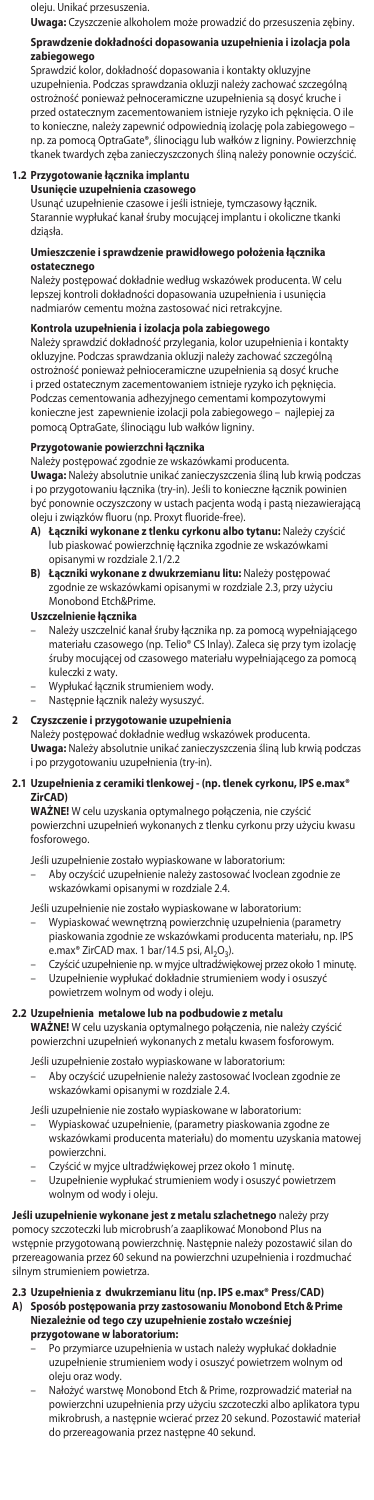- Dokładnie spłukać Monobond Etch & Prime strumieniem wody do momentu kiedy materiał w zielonym kolorze zostanie całkowicie usunięty. Jeśli po przepłukaniu w mikroporach uzupełnienia pozostaną śladowe ilości materiału należy czyścić uzupełnienie w myjce ultradźwiękowej przez około 5 minut.
- Następnie należy osuszyć uzupełnienie powietrzem wolnym od oleju oraz wody przez około 10 sekund.

- B) Sposób postępowania przy zastosowaniu Monobond Plus<br>1961 uzupełnienie zostało przygotowane w laboratorium:<br>1961 Jeśli uzupełnienie zostało przygotowane w laboratorium, po<br>1972 przymiarce należy zastosować Ivoclean, jak opisano wcześniej.
	- Następnie nałożyć warstwę Monobond Plus i rozprowadzać ją na powierzchni uzupełnienia przy użyciu szczoteczki albo aplikatora typu mikrobrush. Pozostawić materiał do przereagowania przez następne 60 sekund i rozdmuchać silnym strumieniem powietrza.

- **Jeśli uzupełnienie nie zostało przygotowane w laboratorium:**<br>– wytrawić uzupełnienie 5% kwasem fluorowodorowym (np. IPS®<br>Ceramic Etching Gel) przez 20 sekund albo zgodnie z zaleceniami producenta z instrukcji stosowania.
- Uzupełnienie wypłukać dokładnie strumieniem wody i osuszyć powietrzem wolnym od wody i oleju.
- Nałożyć warstwę Monobond Plus i rozprowadzać ją na powierzchni uzupełnienia przy użyciu szczoteczki albo aplikatora typu mikrobrush. Pozostawić materiał do przereagowania przez następi rozdmuchać silnym strumieniem powietrza.

# **2.4.Czyszczenie uzupełnienia zanieczyszczonego krwią lub śliną**

- Niezależnie od wszelkich poprzednich procedur czyszczenia, zanieczyszczone powierzchnie uzupełnienia należy oczyścić poza jamą
- ustną przy użyciu Ivoclean w następujący sposób: Uzupełnienie po przymiarce należy dokładnie wypłukać sprayem wodnym i wysuszyć powietrzem wolnym od oleju.
- Całą powierzchnię łączenia uzupełnienia należy pokryć pastą Ivoclean za pomocą mikroszczoteczki lub pędzelka.
- Pozostawić Ivoclean do przereagowania na 20 sekund, a potem gruntownie wypłukać za pomocą sprayu wodnego i wysuszyć powietrzem wolnym od oleju.
- Uzupełnienia wykonane z dwukrzemianu litu (np. IPS e.max® Press/ CAD) należy poddać ponownej silanizacji przy użyciu Monobond Etch & Prime albo Monobond® Plus.
- **3 Aplikacja materiału SpeedCEM Plus na uzupełnienie protetyczne** Przed każdą aplikacją na strzykawkę należy zamocować nową końcówkę mieszającą. Wycisnąć potrzebną ilość materiału bezpośrednio na uzupełnienie, tak aby pokryć całą powierzchnię łączenia. Ponieważ na skutek polimeryzacji, materiał w obrębie zastosowanej końcówki stwardnieje, może ona pozostać na strzykawce jako zamknięcie, aż do kolejnego użycia materiału.
- **4 Osadzenie uzupełnienia i usunięcie nadmiaru cementu** Uwaga: Materiał SpeedCEM Plus, tak jak wszystkie materiały złożone, podlega inhibicyjnemu działaniu tlenu. Oznacza to, że zewnętrzna warstwa nie zostaje utwardzona w trakcie procesu polimeryzacji ponieważ pozostaje ona w kontakcie z tlenem z powietrza atmosferycznego. W celu uniknięcia tego zjawiska, brzegi uzupełnienia protetycznego należy natychmiast po usunięciu nadmiarów cementu pokryć żelem glicerynowym (np. Liquid Strip). Po zakończeniu polimeryzacji żel należy wypłukać strumieniem wody.

# **4.1 Wykorzystanie wyłącznie mechanizmu polimeryzacji chemicznej** – Po osadzeniu uzupełnienia należy je delikatnie docisnąć do łoża

- protetycznego wywierając równomierny nacisk, tak aby usunąć nadmiary cementu, a następnie całkowicie utwardzić cement (ok. 3 min.) – Nadmiar materiału należy usunąć za pomocą aplikatora "microbrush",
- pędzelka, gąbki, nici dentystycznej lub skalera. Szczególną uwagę należy zwrócić na usunięcie nadmiaru materiału we właściwym czasie z miejsc trudnodostępnych (powierzchni stycznych, krawędzi dodziąsłowych, przęseł uzupełnień).
- Do usuwania nadmiaru cementu z łączników implantologicznych, w celu uniknięcia porysowania powierzchni implantu, należy stosować specjalny skaler implantologiczny lub kiretę.

# 4.2 Wykorzystanie mechanizmu polimeryzacji chemicznej z dodatkową<br>polimeryzacją światłem w celu wstępnego utwadzenia nadmiarów<br>lub w celu przyspieszenia procesu utwardzania<br>(Technika "jednej czwartej", wskazana w przypadku

- **most trzy-czteropunktowy)** – Po osadzeniu uzupełnienia należy je delikatnie docisnąć do łoża protetycznego wywierając równomierny nacisk, tak aby usunąć nadmiary
- cementu, a następnie całkowicie utwardzić cement (ok. 3 min.) – Nadmiary cementu należy polimeryzować przez 1 sekundę światłem lampy (o natężeniu ok. 650 mW/cm²) z odległości ok. 0-10 mm od powierzchni zęba na ¼ powierzchni każdego cementowanego punktu (od powierzchni mezjalnej, dystalnej zarówno od strony przedsionka
- jak i wnętrza jamy ustnej). Dzięki takiej procedurze nadmiary mogą być wtedy łatwo usunięte przy pomocy skalera.
- Szczególną uwagę należy zwrócić na usunięcie nadmiaru materiału z miejsc trudnodostępnych we właściwym czasie (powierzchni stycznych, krawędzi dodziąsłowych, przęseł), gdyż po całkowitej
- polimeryzacji, usunięcie materiału z tych miejsc może sprawiać trudność. Do usuwania nadmiaru cementu z łączników implantologicznych, w celu uniknięcia porysowania powierzchni implantu, należy stosować specjalny skaler implantologiczny lub kiretę.
- Następnie w celu całkowitego utwardzenia materiału, należy naświetlać wszystkie brzegi uzupełnienia przez 20 sekund (natężenie światła ok.1100 mW/cm2. Jeśli natężenie lampy jest słabsze utwardzanie będzie trwało dłużej.

- **5 Opracowanie uzupełnienia po zacementowaniu** Sprawdzić okluzję, względnie skorygować kontakty okluzyjne jeśli jest to konieczne.
	- Jeśli jest to konieczne opracować miejsce łączenia wiertłem diamentowym.
	- Wygładzić powierzchnie łączenia uzupełnienia przy pomocy pasków ściernych i odpowiednich gumek z systemu do polerowania (np. OptraPol®).